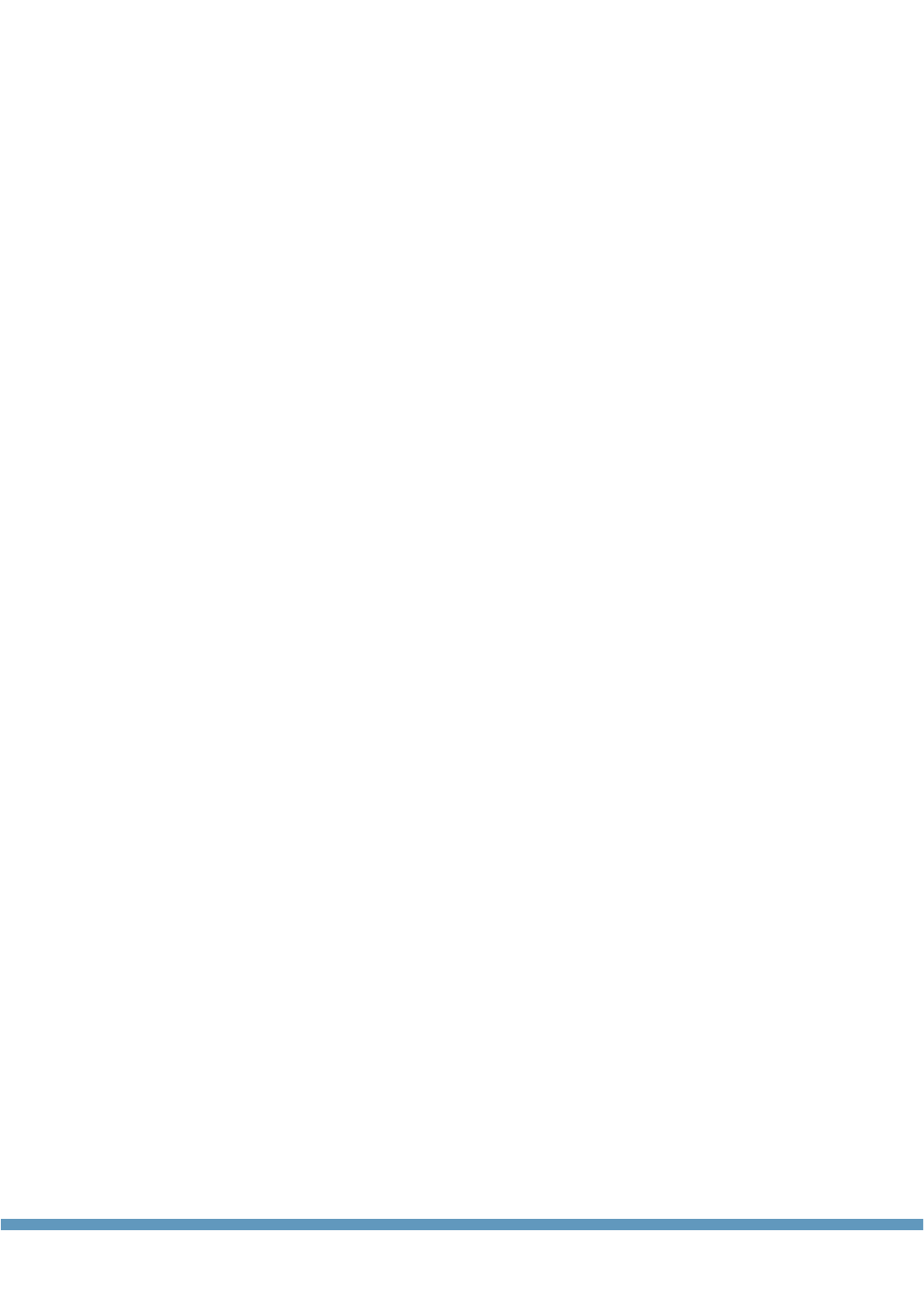# Contents

# Consolidated financial statements

| $\mathcal{P}$  |
|----------------|
| $\overline{A}$ |
| 5              |
| 6              |
| 14             |
| 31             |
|                |

# Other information

| Appropriation of available profit of Rabobank Group | 36 |
|-----------------------------------------------------|----|
| Events after the balance sheet date                 | 36 |
| Foreign offices                                     | 37 |
| Auditors' report                                    | 38 |
|                                                     |    |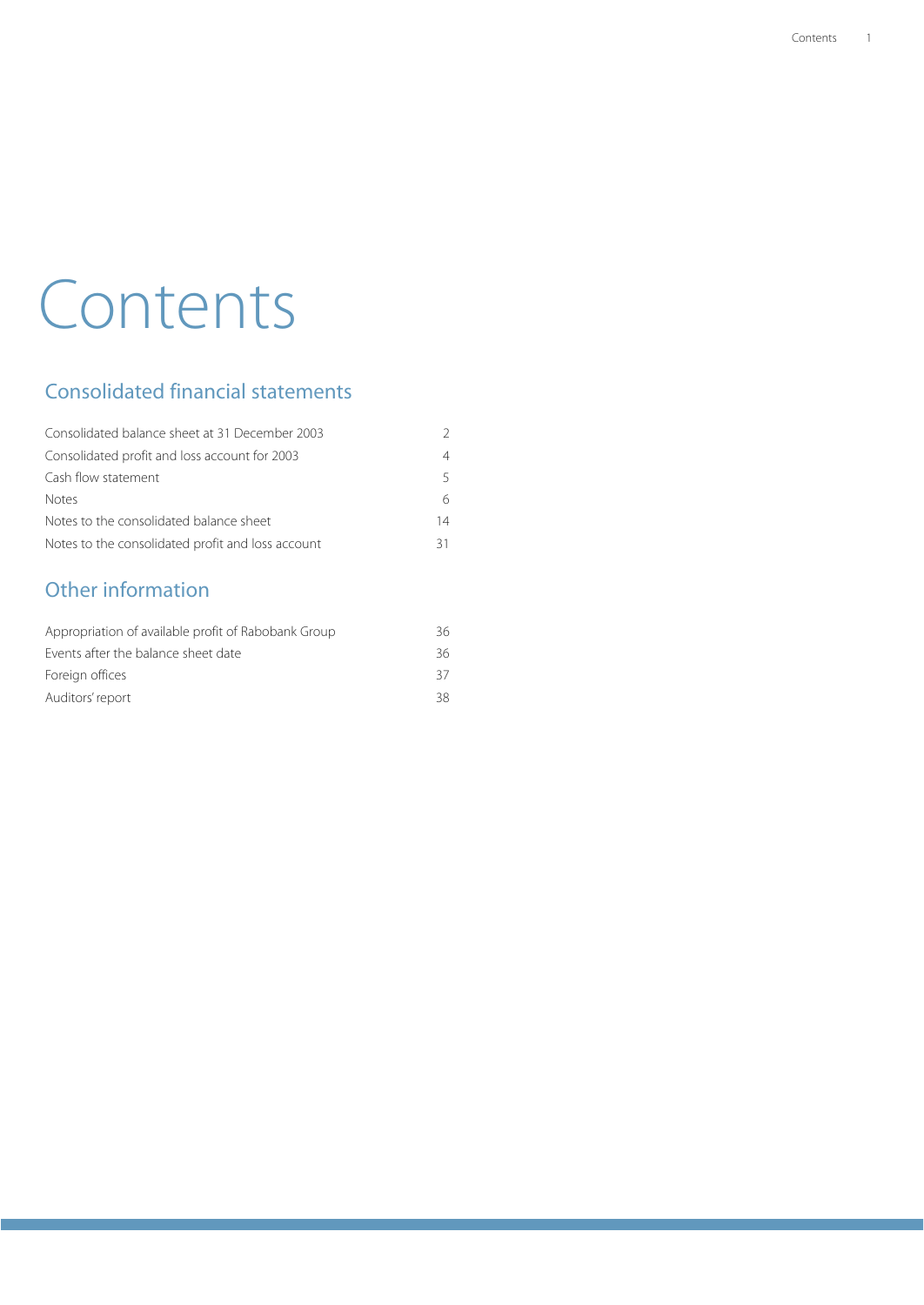| 30,199<br>11,720<br>2,161<br>235,425<br>13,211 | 7,117<br>3,211<br>41,919<br>250,797 | 40,053<br>7,176<br>797<br>212,323 |                 |
|------------------------------------------------|-------------------------------------|-----------------------------------|-----------------|
|                                                |                                     |                                   | 3,807           |
|                                                |                                     |                                   | 1,813<br>47,229 |
|                                                |                                     |                                   |                 |
|                                                |                                     |                                   |                 |
|                                                |                                     |                                   |                 |
|                                                |                                     |                                   |                 |
|                                                |                                     |                                   |                 |
|                                                |                                     |                                   |                 |
|                                                |                                     | 12,132                            |                 |
|                                                |                                     |                                   | 225,252         |
|                                                | 71,141                              |                                   | 71,320          |
|                                                | 10,093                              |                                   | 9,414           |
|                                                | 201                                 |                                   | 184             |
|                                                | 3,964                               |                                   | 3,870           |
|                                                | 4,984                               |                                   | 4,519           |
|                                                | 9,878                               |                                   | 7,312           |
|                                                |                                     |                                   |                 |
|                                                | 403,305                             |                                   | 374,720         |
|                                                |                                     |                                   |                 |
|                                                |                                     |                                   |                 |
|                                                |                                     |                                   |                 |
|                                                |                                     |                                   |                 |
|                                                |                                     |                                   |                 |
|                                                |                                     |                                   |                 |
|                                                |                                     |                                   |                 |
|                                                |                                     |                                   |                 |

# Consolidate balance sheet

at 31 December 2003 (after profit appropriation)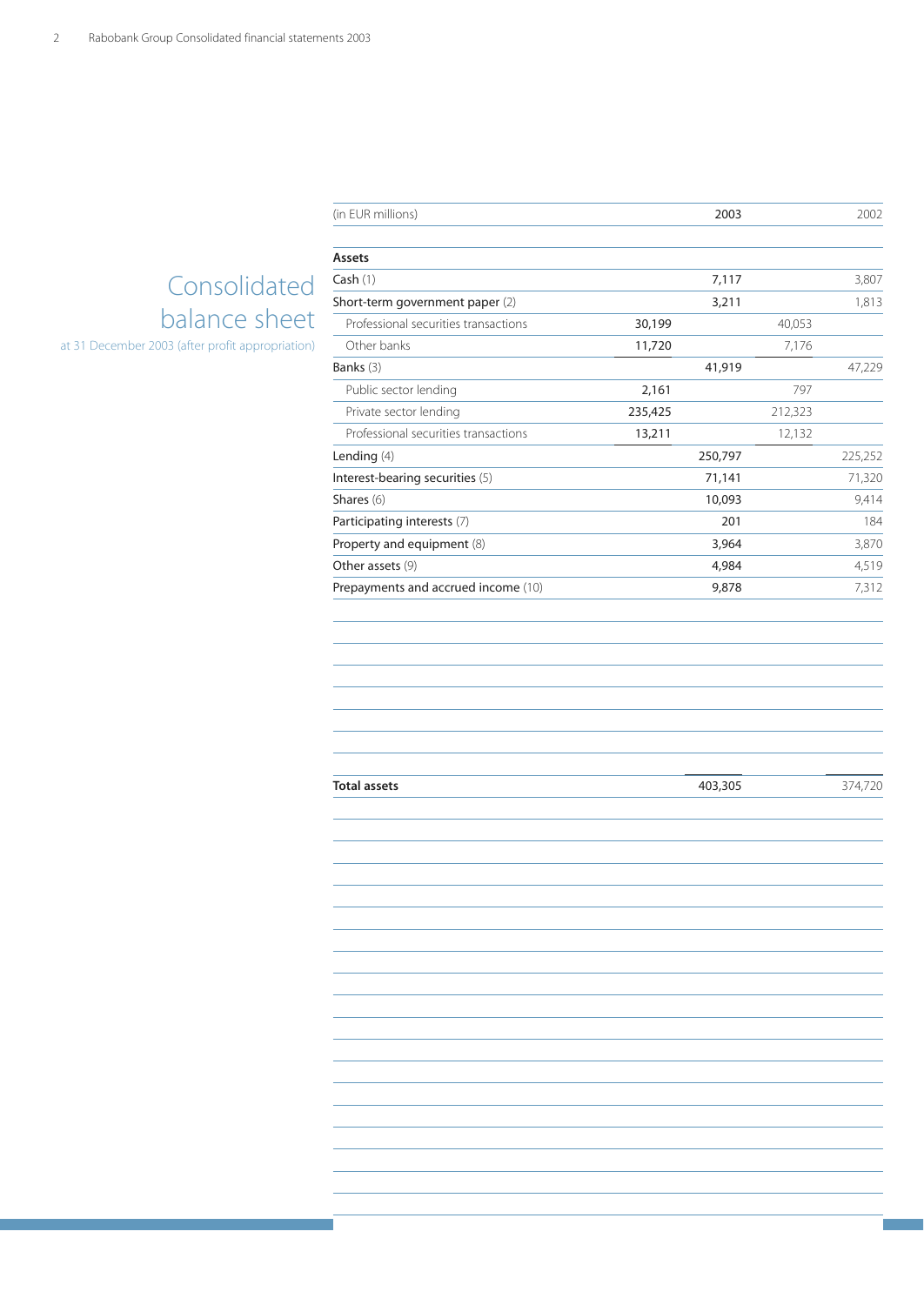| (in EUR millions)                    | 2003   |         |        | 2002    |
|--------------------------------------|--------|---------|--------|---------|
| <b>Liabilities</b>                   |        |         |        |         |
| Professional securities transactions | 20,180 |         | 21,808 |         |
| Other banks                          | 62,676 |         | 64,078 |         |
| Banks (11)                           |        | 82,856  |        | 85,886  |
| Savings                              | 71,559 |         | 66,272 |         |
| Professional securities transactions | 3,309  |         | 6,031  |         |
| Other funds entrusted                | 97,703 |         | 99,329 |         |
| Funds entrusted (12)                 |        | 172,571 |        | 171,632 |
| Debt securities (13)                 |        | 80,695  |        | 61,739  |
| Other liabilities (14)               |        | 11,907  |        | 7,699   |
| Accruals and deferred income (15)    |        | 12,513  |        | 8,218   |
| Provisions (16)                      |        | 19,177  |        | 18,338  |
|                                      |        | 379,719 |        | 353,512 |
| Fund for general banking risks (17)  | 1,679  |         | 1,679  |         |
| Subordinated loans (18)              | 174    |         | 111    |         |
|                                      |        | 1,853   |        | 1,790   |
| Member Capital                       | 3,853  |         | 3,851  |         |
| Revaluation reserves                 | 222    |         | 246    |         |
| Other reserves                       | 11,158 |         | 10,164 |         |
| <b>Trust Preferred Securities</b>    | 2,037  |         | 650    |         |
| Reserves (19)                        |        | 17,270  |        | 14,911  |
| Third-party interests (20)           |        | 4,463   |        | 4,507   |
| Group equity                         |        | 23,586  |        | 21,208  |
|                                      |        |         |        |         |
| <b>Total liabilities</b>             |        | 403,305 |        | 374,720 |
|                                      |        |         |        |         |
| Contingent liabilities (21)          |        | 6,435   |        | 7,655   |
| Irrevocable facilities (22)          |        | 26,117  |        | 27,151  |
|                                      |        |         |        |         |
|                                      |        |         |        |         |
|                                      |        |         |        |         |
|                                      |        |         |        |         |
|                                      |        |         |        |         |
|                                      |        |         |        |         |
|                                      |        |         |        |         |
|                                      |        |         |        |         |
|                                      |        |         |        |         |
|                                      |        |         |        |         |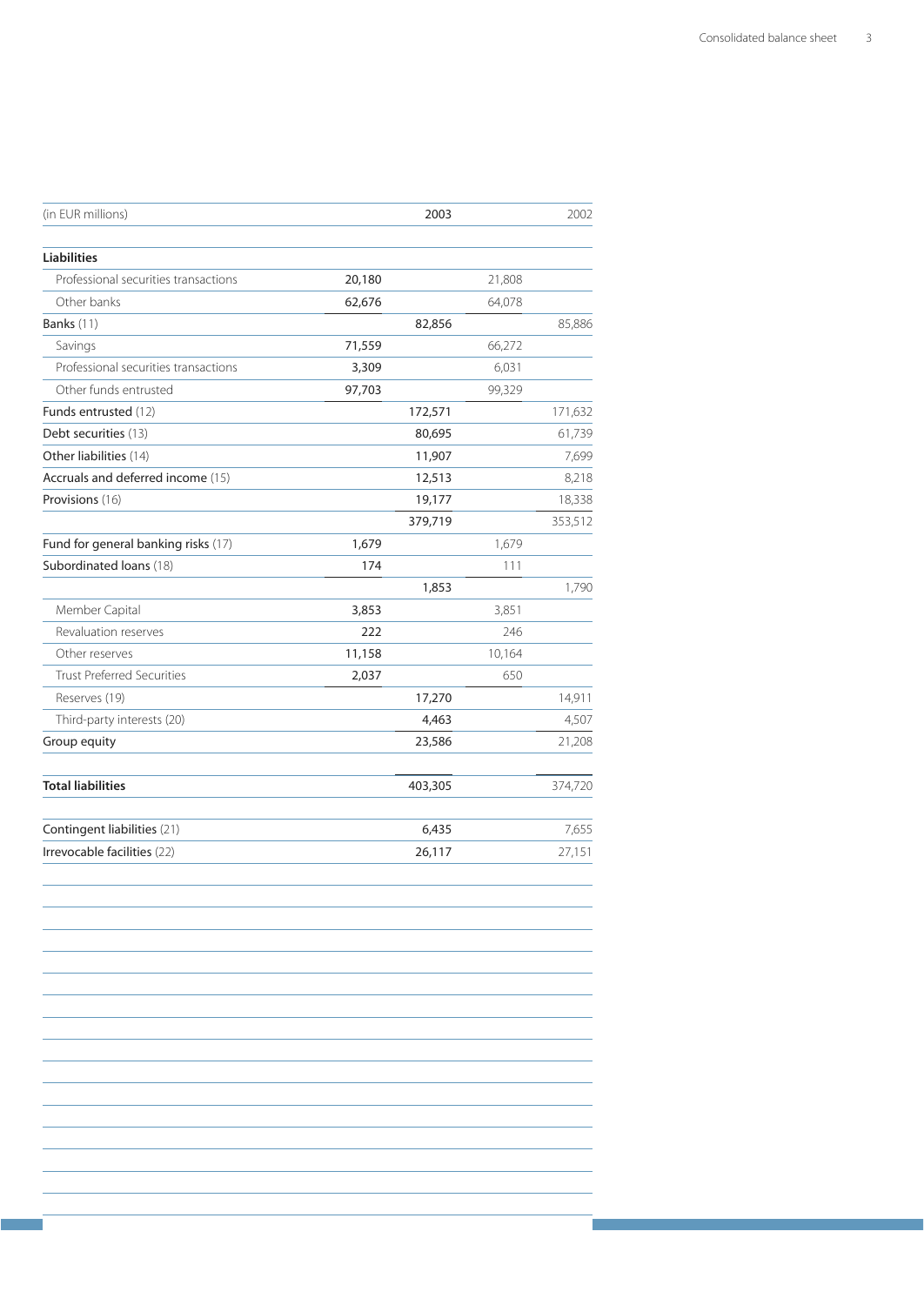# Consolidated profit and loss account for 2003

| 18,265<br>12,874<br>2,049<br>254<br>3,682 | 5,391<br>529<br>1,795<br>285<br>564<br>8,564 |
|-------------------------------------------|----------------------------------------------|
|                                           |                                              |
|                                           |                                              |
|                                           |                                              |
|                                           |                                              |
|                                           |                                              |
|                                           |                                              |
|                                           |                                              |
|                                           |                                              |
|                                           |                                              |
|                                           |                                              |
|                                           |                                              |
|                                           |                                              |
|                                           |                                              |
|                                           |                                              |
| 1,789                                     |                                              |
|                                           | 5,471                                        |
|                                           | 368                                          |
|                                           | 5,839                                        |
|                                           | 500                                          |
|                                           | 252                                          |
|                                           | 6,591                                        |
|                                           | 1,973                                        |
|                                           | 514                                          |
|                                           | 1,459                                        |
|                                           |                                              |
|                                           | 209<br>1,250                                 |
|                                           |                                              |
|                                           |                                              |
|                                           |                                              |
|                                           |                                              |
|                                           |                                              |
|                                           |                                              |
|                                           |                                              |
|                                           |                                              |
|                                           |                                              |
|                                           |                                              |
|                                           |                                              |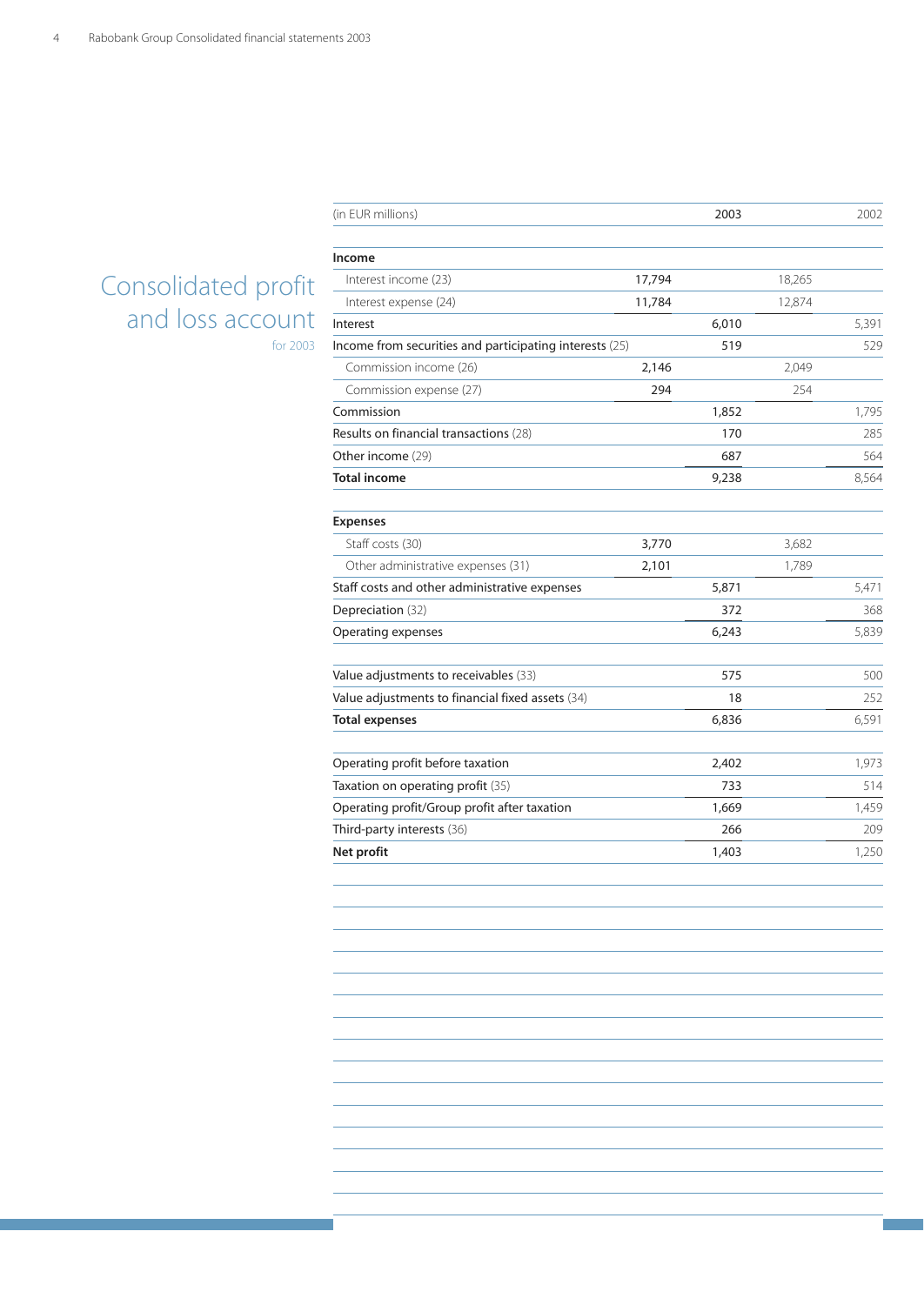| (in EUR millions)                                          |           | 2003      |           | 2002      |
|------------------------------------------------------------|-----------|-----------|-----------|-----------|
|                                                            |           |           |           |           |
| Cash flow from operating activities                        |           |           |           |           |
| Operating profit/Group profit after taxation               |           | 1,669     |           | 1,459     |
| Adjustments for:                                           |           |           |           |           |
| - depreciation                                             | 372       |           | 368       |           |
| - value adjustments to receivables                         | 575       |           | 500       |           |
| - value adjustments to financial fixed assets              | 18        |           | 252       |           |
| - movements in technical reserves relating                 |           |           |           |           |
| to the insurance business                                  | 1,119     |           | 939       |           |
| - movements in other provisions                            | (280)     |           | (937)     |           |
| - movements in accrued and deferred items                  | 1,729     |           | 4,734     |           |
|                                                            |           | 3,533     |           | 5,856     |
| Cash flow from business operations                         |           | 5,202     |           | 7,315     |
|                                                            |           |           |           |           |
| Movements in short-term government paper                   | (1, 398)  |           | 3,498     |           |
| Movements in securities trading portfolio                  | 2,665     |           | 3,340     |           |
| Movements in securitised loans                             | (50)      |           | (154)     |           |
| Movements in banks                                         | 633       |           | (675)     |           |
| Movements in lending                                       | (26, 120) |           | (17, 138) |           |
| Movements in funds entrusted                               | 939       |           | (542)     |           |
| Other movements from operating activities                  | 4,464     |           | (469)     |           |
|                                                            |           | (18, 867) |           | (12, 140) |
| Net cash flow from operating activities                    |           | (13,665)  |           | (4,825)   |
|                                                            |           |           |           |           |
| Cash flow from investing activities                        |           |           |           |           |
| Investments and purchases                                  |           |           |           |           |
| - investment portfolio                                     | (24, 222) |           | (22, 495) |           |
| - participating interests                                  | (45)      |           | (126)     |           |
| - tangible fixed assets                                    | (686)     |           | (802)     |           |
|                                                            |           | (24, 953) |           | (23, 423) |
| Disposals, redemptions and sales                           |           |           |           |           |
| - investment portfolio                                     | 19,900    |           | 23,801    |           |
| - participating interests                                  | 15        |           | 136       |           |
| - tangible fixed assets                                    | 227       |           | 333       |           |
|                                                            |           | 20,142    |           | 24,270    |
| Net cash flow from investing activities                    |           | (4, 811)  |           | 847       |
|                                                            |           |           |           |           |
| Cash flow from financing activities                        |           |           |           |           |
| Movements in Member Capital and Trust Preferred Securities |           | 1,389     |           | 1,575     |
| Movements in subordinated loans                            |           | 63        |           | 59        |
| Movements in debt securities                               |           | 18,956    |           | 3,225     |
| Payment on Member Capital and Trust Preferred Securities   |           | (269)     |           | (206)     |
| Net cash flow from financing activities                    |           | 20,139    |           | 4,653     |
|                                                            |           |           |           |           |
| Net cash flow/Movement in cash and cash equivalents        |           | 1,663     |           | 675       |

# Cash flow statement

The cash flow statement provides a summary of the net movements in operating, investing and financing activities. Cash and cash equivalents consist of legal tender and balances available on demand with central banks.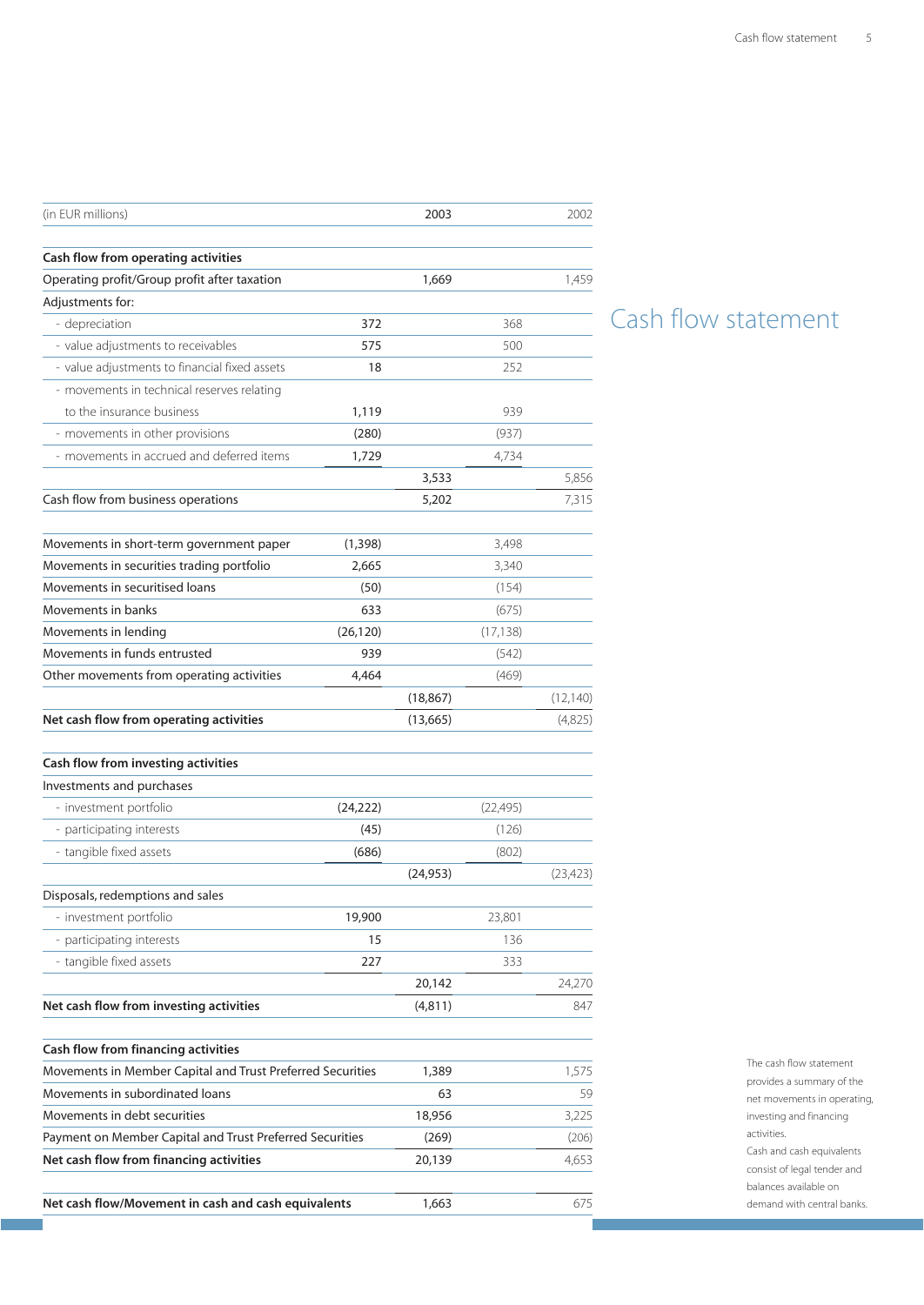# Notes

# Basis of consolidation

The consolidated financial statements of Rabobank Group include the financial information of Rabobank Nederland and the local member banks, as well as the financial information of other group companies. The assets, liabilities and results of these companies are consolidated in full. Third-party interests are disclosed separately. Joint ventures are included in the consolidated financial statements in proportion to the Bank's share. Account balances between the banking activities and the insurance activities are eliminated insofar as they arise from financing activities.

The financial statements have been drawn up in accordance with accounting principles generally accepted in the Netherlands and comply with the financial reporting requirements included in Part 9 of Book 2 of the Netherlands Civil Code.

Unless otherwise stated, all amounts disclosed in these notes are in millions of euros.

# Changes in classification and accounting policies with effect from 2003

In accordance with the Guidelines for Annual Reporting in the Netherlands, as from the 2003 financial statements changes in the carrying values of property not in use by the Bank are taken to the profit and loss account. In addition, a revaluation reserve is formed and charged to the other reserves. Up to and including the 2002 financial statements, changes in value were only taken to the profit and loss account in the case of downward value adjustments and if the revaluation reserve was insufficient to absorb the adjustment. This change in accounting policy has no effect on equity. The effect on results is considered negligible.

Other prior-year figures have been reclassified where necessary for comparative purposes. These reclassifications have no effect on results or equity.

# Recognition of financial instruments in the balance sheet

A financial asset or a financial liability is recognised in the balance sheet as from the moment that the Group is entitled to the benefits or is committed to the obligations arising from the contractual provisions of the financial instrument. From the moment that these conditions are no longer met, a financial instrument is no longer recognised in the balance sheet. Financial assets and liabilities are netted off in the balance sheet if the Group is allowed to do so on the basis of legal or contractual provisions and has the intention to offset these assets and liabilities or to settle them simultaneously.

### Accounting policies

#### General

These financial statements have been prepared under the historical cost convention. Departures, if any, from historical cost rules are mentioned separately. All assets are carried net of such diminutions in value as deemed necessary. The addition to the item value adjustments to receivables is determined on a dynamic basis.

The accounting policies applied by Interpolis NV are in accordance with the reporting requirements for insurance companies.

Premiums and discounts are included under prepayments and accrued income or under accruals and deferred income as appropriate, and are amortised over the term to maturity of the items concerned.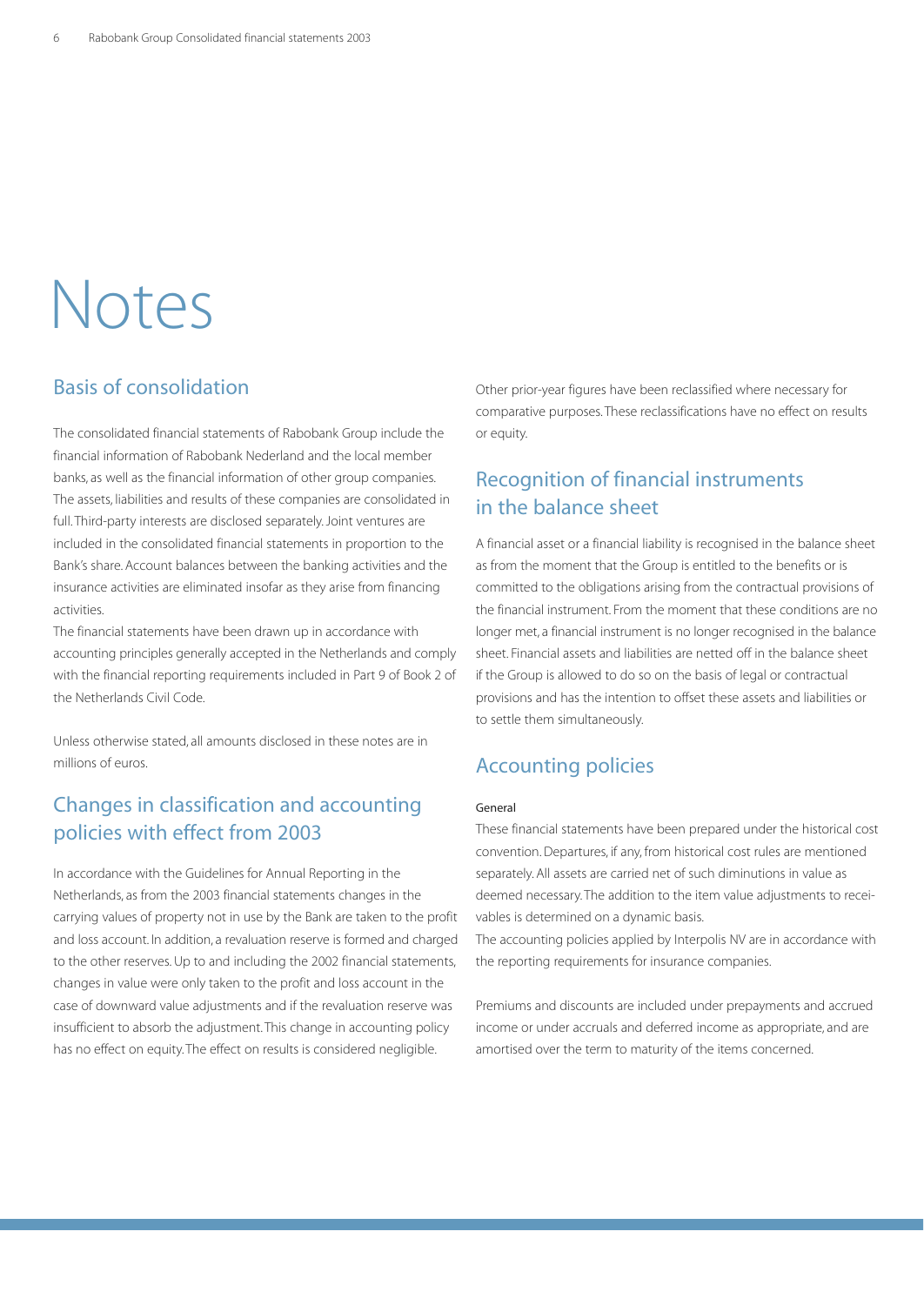#### Derivatives

Derivative contracts relating to trading activities are included at their market value in the balance sheet, under prepayments and accrued income or under accruals and deferred income as appropriate. Changes in these market values are accounted for in the profit and loss account. The market value of derivative contracts relating to trading activities is determined taking into account the costs of eliminating market risk, the expected credit risk, liquidity adjustments and adjustments resulting from market developments.

Interest rate contracts relating to trading activities are stated at market value, based on the spot rate ruling at the balance sheet date. Gains and losses on these contracts are accounted for under results on financial transactions.

Other interest rate contracts are valued in line with the underlying assets and liabilities. Gains and losses are accounted for under interest in proportion to the expired term.

Foreign exchange contracts relating to borrowing and lending transactions are carried at the spot price rate ruling at the balance sheet date. Gains and losses resulting from these transactions are accounted for under interest in proportion to the term to maturity.

Other foreign exchange contracts are carried at the market price for the

remaining term at the balance sheet date. Realised and unrealised exchange differences are taken to results on financial transactions. Other contracts are carried at market value.

#### Foreign currency

Participating interests denominated in foreign currencies are translated at the spot rate of exchange ruling at the balance sheet date. Resulting exchange differences that have not been hedged are taken to reserves. Other assets and liabilities denominated in foreign currencies are translated at the spot rate of exchange ruling at the balance sheet date. Resulting exchange differences are taken to results on financial transactions.

Assets, liabilities and results of the insurance business denominated in foreign currencies are translated at the spot rate of exchange ruling at the balance sheet date. Resulting exchange differences on assets and liabilities are taken direct to reserves insofar as they are for the Group's own account and risk.

#### Leasing

Amounts receivable on leases of property and equipment are included in the balance sheet under lending and banks.

Net income from lease contracts is taken to the profit and loss account under interest income.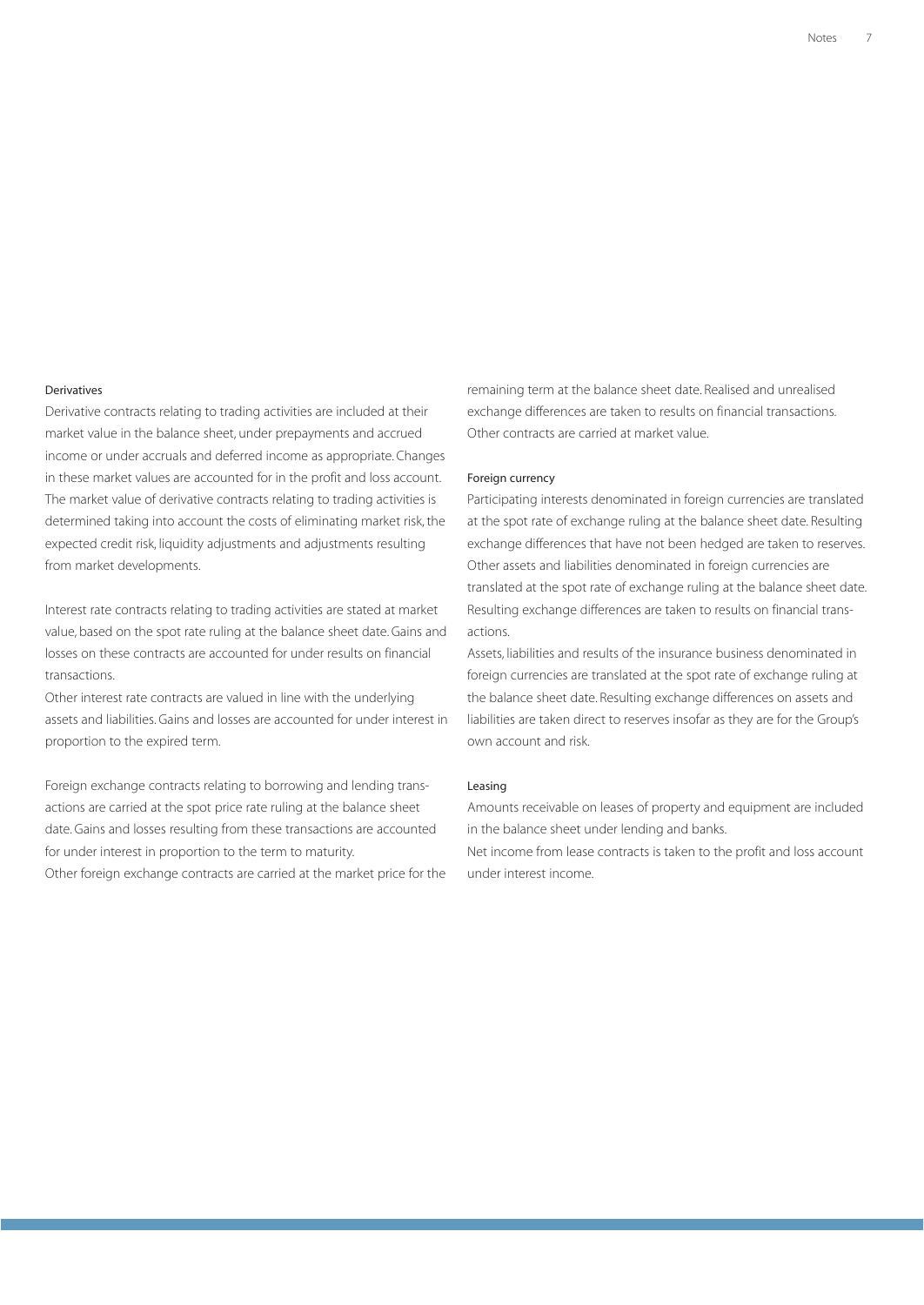# Short-term government paper, interest-bearing securities and shares

#### Investment portfolio

The investment portfolio consists of securities forming part of fixed assets and held as investments in accordance with Rabobank policy. Bonds and other interest-bearing securities are carried at redemption value. The difference between redemption value and cost is accounted for under prepayments and accrued income or accruals and deferred income as appropriate and taken to the profit and loss account under interest income evenly over the term of the securities concerned.

Bonds and other interest-bearing securities for which all or most of the interest income is received at the time of redemption are carried at cost rather than at redemption value. The value of these items is increased by a proportional part of the difference between cost and redemption value for the remaining term to maturity, calculated on the basis of compound interest. This increase is accounted for as interest income.

Gains and losses on the sale of bonds and other interest-bearing securities are taken to reserves, taking into account deferred taxation, and recognised as interest income over the remaining term to maturity of those securities. Gains and losses on securities sold on account of a structural reduction of the investment portfolio are taken direct to interest income.

Transfers of bonds and other interest-bearing securities from the investment portfolio to the trading portfolio, and vice versa, are made at market value. Resulting gains and losses are accounted for in the same manner as gains and losses on sales of either investment portfolio or trading portfolio securities, as appropriate.

Shares and other non-fixed income securities listed on a stock exchange are carried at year-end market value; those not listed are carried at estimated realisable value. Resulting unrealised differences in value are taken to a revaluation reserve, taking into account deferred taxation. Unrealised differences in the value of hedging contracts are treated in the same manner. Realised price differences are taken to the profit and loss account under income from securities and participating interests. Unrealised losses that cannot be charged to the revaluation reserve are taken to the profit and loss account under value adjustments to financial fixed assets.

In respect of investments made by the insurance business in land and buildings, shares and convertible bonds, a structural total return is recognised in the profit and loss account. The total return consists of the direct return realised (net rental income and dividends) and an indirect return. The total return is calculated by multiplying the average return realised on the investments in the past 30 years by the average value of the investments in the past seven years. The indirect return is calculated as the difference between the total return and the direct return. The indirect return is released from the revaluation reserve. Releases from the revaluation reserve are made insofar as the reserve has a positive balance.

The accounting policy for investments in separate investment funds (insurance business) is the same as the policy described above, except for unrealised differences in value on investments in shares and other variable-yield securities, which are accounted for in the provision for price differences third parties.

Realised price gains and losses are taken direct to the profit and loss account.

Other investments for the account and risk of policyholders are carried at market value, increased with accrued interest where appropriate. Realised and unrealised differences in value are taken to the profit and loss account.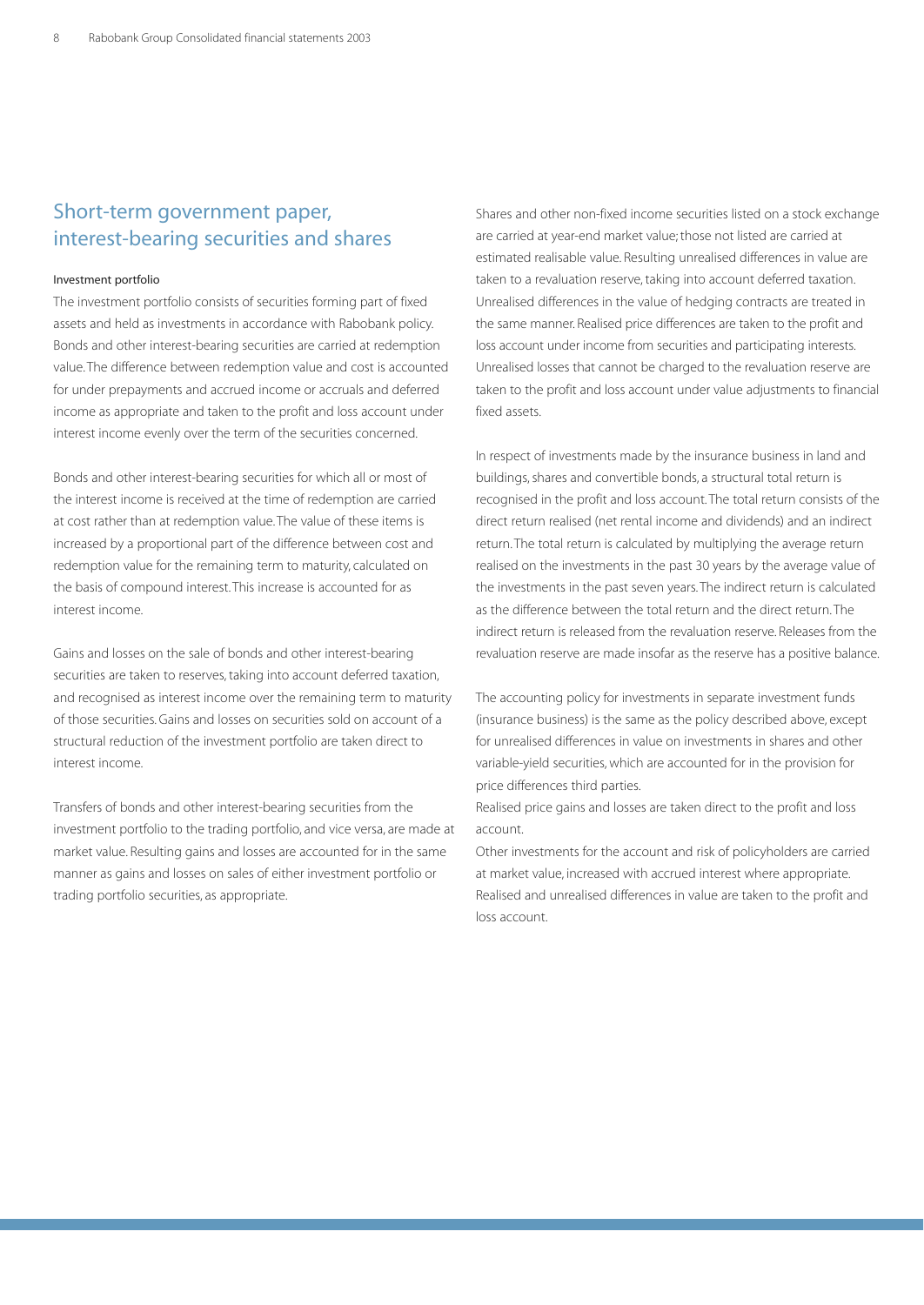#### Trading portfolio

The trading portfolio is carried at market value or estimated realisable value at the balance sheet date. Valuation differences relating to the trading portfolio are accounted for under results on financial transactions. Repurchased own bonds and other interest-bearing securities for resale are carried at the lower of cost and market value.

The market value is determined taking into account the costs of eliminating market risk, the expected credit risk, liquidity adjustments and adjustments resulting from market developments.

#### Certificates of deposit and commercial paper

Certificates of deposit and commercial paper qualifying as loans and advances are carried at face value. If they do not qualify as such, they are valued in the same way as bonds and other interest-bearing securities.

#### Temporary other investments

Temporary other investments are carried at market value determined individually for each investment. The resulting positive differences in value in relation to cost are taken to the revaluation reserve. Decreases in the revaluation reserve due to disposals are released to the profit and loss account. Downward value adjustments and reversals of them are taken to the profit and loss account under value adjustments to financial fixed assets, insofar as no reserve has been formed for them.

### Participating interests

Participating interests over whose commercial and financial policy Rabobank exercises significant influence are carried at net asset value based on the latest financial information available.

Rabobank's share in the results of participating interests is taken to the profit and loss account under income from securities and participating interests.

Other participating interests are carried at fair value.The resulting positive differences in value in relation to cost are taken to the revaluation reserve for participating interests.

Decreases in the revaluation reserve due to disposals are released to the profit and loss account. Downward value adjustments, as well as reversals of them, are accounted for under value adjustments to financial fixed assets, insofar as no reserve has been formed for them. Dividends received from other participating interests are taken to the profit and loss account under income from securities and participating interests.

Results of foreign offices denominated in foreign currencies are translated at the average rates for the financial year. Resulting translation differences are taken to the revaluation reserve.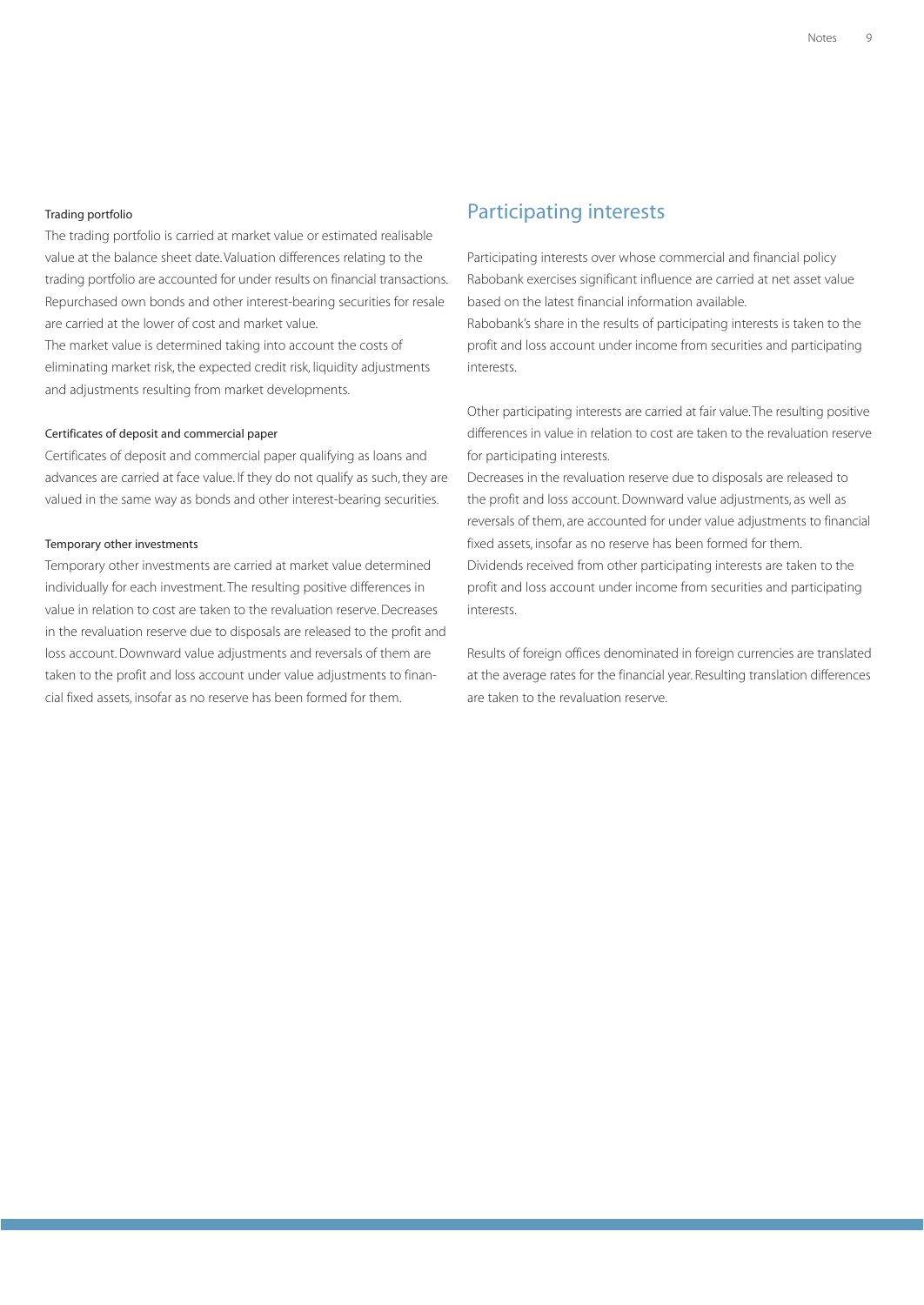Goodwill, being the difference between the cost and net asset value of participating interests, is charged direct to other reserves in the year of acquisition. Negative goodwill on the acquisition of participating interests is taken direct to the revaluation reserve. The revaluation reserve. is transferred evenly to other reserves in proportion to the gains realised on the participating interests concerned.

### Property and equipment

#### Property in use by the Bank

Bank buildings are carried at current cost, derived from their replacement value based on continuity and functionality.

This replacement value is arrived at by means of regular appraisals, so that each building is appraised at least once every ten years. The current cost of buildings not appraised in the year under review is adjusted based on building industry index.

Changes in value resulting from this accounting policy are taken to the revaluation reserve, taking into account deferred taxation. Downward value adjustments that cannot be absorbed by the revaluation reserve are charged to the profit and loss account.

The current cost is depreciated on a straight-line basis over an expected useful economic life of at most 40 years.

Bank buildings under construction are carried at cost. No depreciation is charged while work is in progress.

Buildings due to be sold are stated at their appraised realisable value. Lump-sum ground rent of land held on a long lease is capitalised and written off over a period not exceeding 40 years.

#### Property not in use by the Bank

Buildings not in use by the Bank are carried at current cost, i.e. at their net realisable value.

Changes in value resulting from this accounting policy are taken to the profit and loss account, taking into account deferred taxation, and a revaluation reserve is formed at the same time.

Property acquired under foreclosure is carried at the lower of cost and net realisable value.

Construction projects in progress are carried at the lower of cost and net realisable value, net of payments received on account.

#### Property relating to the insurance business

All land and buildings are carried at current cost, i.e. the estimated private sale value, taking into account the expected return on investment and the nature and location of the property. Changes in value resulting from this accounting policy are taken to the revaluation reserve, taking into account deferred taxation. Appraisals of land and buildings in own use take place at regular intervals so that each item of property is appraised at least once every five years. Buildings under construction are carried at the direct construction costs incurred up to the balance sheet date, plus the contractual obligations entered into and net of any expected decrease in value upon delivery.

Land and buildings are not depreciated.

#### Equipment

Equipment is carried at cost and depreciated evenly over the estimated useful lives of the items concerned.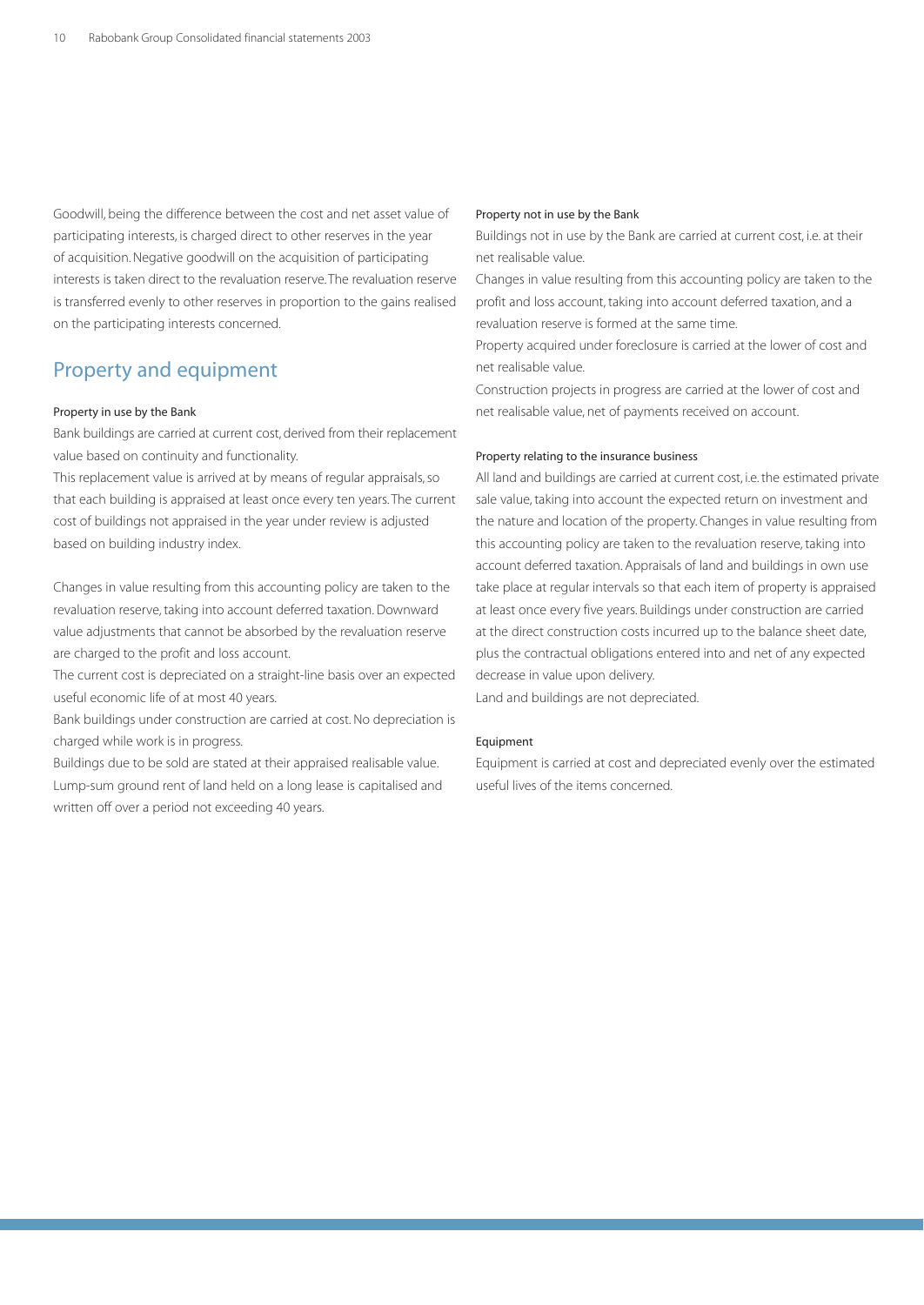# Debt securities

#### Borrowings

Borrowings for which all or most of the interest charges are paid at the time of redemption are carried at their principal, plus a proportional part of the difference between the principal and redemption value for the remaining term to maturity, calculated on the basis of compound interest. The increase is accounted for in the profit and loss account under interest expense.

# Provisions

#### Provision for pensions

The provision for pension obligations under defined benefit pension schemes is determined according to a method that determines the discounted value of the pension obligations on the basis of the number of years of active service at the balance sheet date, the estimated salary at the expected date of retirement, indexation and the market rate of interest on high-quality bonds already being traded. The conditional indexation is assumed to be financed by the surplus interest on the investments. To spread the pension charges evenly over the years, the expected return on the investments is incorporated in the calculations. Differences between the expected and actual return on the investments, as well as any actuarial and other differences and adjustments, are not taken to the profit and loss account, unless the cumulative total of these differences and adjustments exceeds 10% of the larger of the obligations under the pension scheme and the fair value of the corresponding investments. The portion that exceeds this limit is taken to the profit and loss account

over the average future working lives of the scheme members. The estimates of future factors are based on long-term studies carried out by Rabobank Group. These estimates are by definition uncertain and are therefore tested regularly and adjusted as necessary.

#### Provision for deferred taxation

The provision is formed for deferred tax liabilities resulting from temporary differences between the values for tax purposes and for financial reporting purposes and is stated at its discounted value. In the insurance business, the provision is stated at non-discounted value and is calculated taking into account the reserves recognised for tax purposes. Deferred tax assets are recognised only insofar as they are likely to crystallise.

#### Technical reserves relating to the insurance business Unearned premium reserve

The unearned premium reserve relates to non-life insurance only and represents the unearned portion of premiums written. The reserve includes the ageing provisions for disability and sickness benefits policies.

#### Provision for life insurance

Life insurance liabilities are calculated in accordance with the net method on the basis of recent mortality tables and a discount rate of predominantly 4%. For life insurance policies concluded after 1 August 1999, a discount rate of 3% is used. The discount rate used for underwriting liabilities relating to savings mortgages is equal to the interest rate on the mortgage loans linked to the insurances. The provision is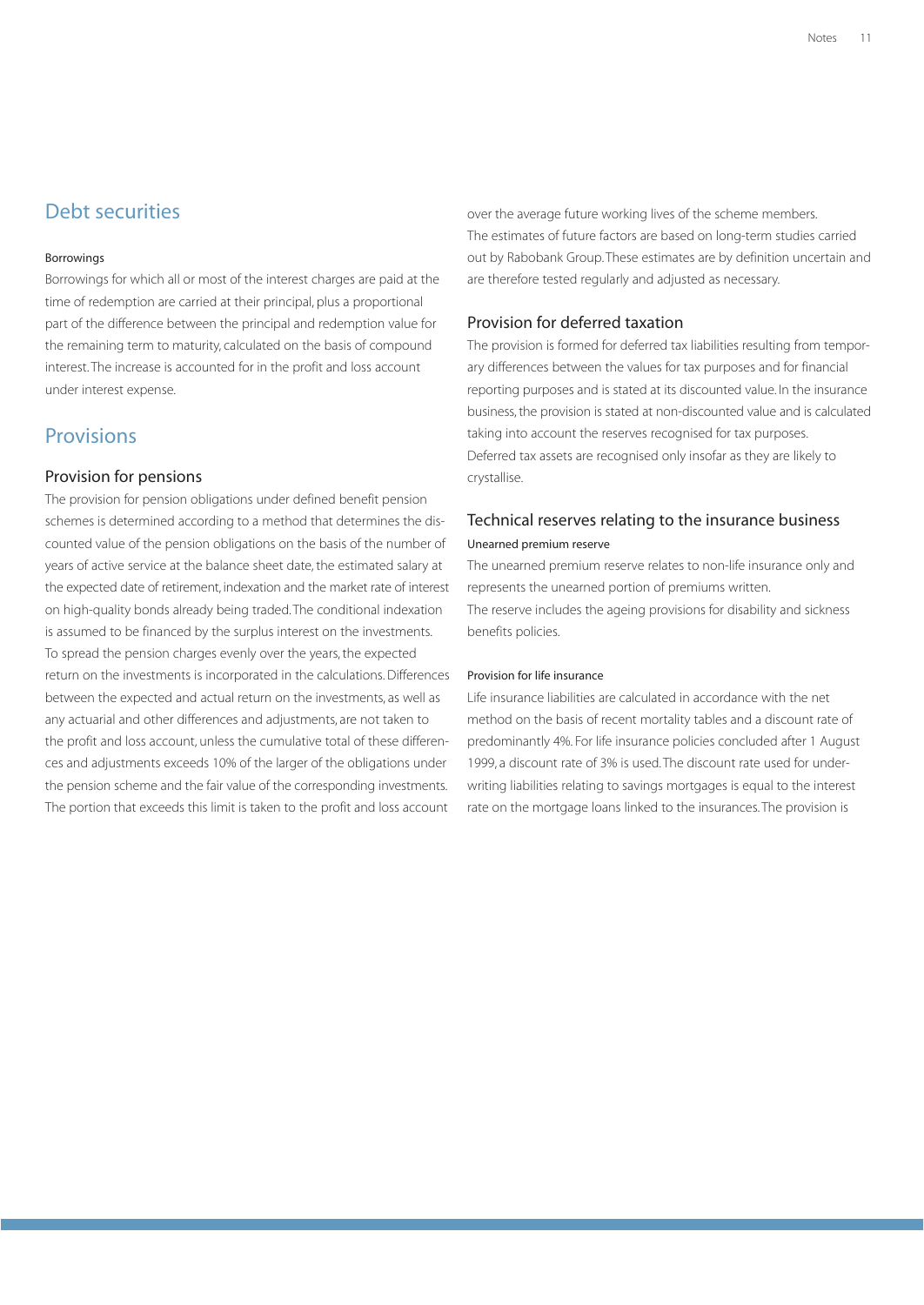stated net of capitalised interest rate rebates and net of capitalised newbusiness commission incurred on life insurance policies with renewal premiums paid at regular intervals. Capitalised interest rate rebates on policies for which Interpolis bears the full investment risk are amortised to the profit and loss account evenly over a period of ten years. For policies for which Interpolis bears virtually no investment risk, amortisation is over the full term of the policy.This provision includes profit guarantees calculated according to actuarial principles.

#### Outstanding claims reserve

The outstanding claims reserve is formed for outstanding claims, including claims incurred but not yet reported in previous financial years. The reserve is either determined on an item-by-item basis or estimated on the basis of claims experience, and includes claims handling expenses payable.

The portion of the reserve for disability insurance claims is calculated on the basis of actuarial claims accrual factors, using a discount rate of 4%. For claims reported after 1 January 2001 a discount rate of 3% is used.

#### Provision for insurance for which policyholders bear the investment risk

The provision for these liabilities, insofar as the underlying investments are held in separate investment funds, is calculated in the same way as the provision for life insurance.

The provision for other insurances for which policyholders bear the investment risk are calculated in accordance with the carrying value of the underlying investments.

#### Other technical reserves

Other technical reserves include a reserve for catastrophe risks in the non-life business. The addition to the reserve is based on the expected cost of external reinsurance cover. Amounts are charged to the reserve if the total loss relating to catastrophe risks on an annual basis exceeds a pre-defined limit. Different limits have been set for the various sectors.

### Other provisions

#### Other provisions, banking activities

During the term of the Collective Labour Agreement (CLA), employees who meet the CLA requirements can opt for early retirement at or around the age of 60.

A provision has been formed for employees who might opt for the Voluntary Early Retirement Scheme.

The provision is calculated actuarially, using an average market rate of interest for all employees meeting the criteria and who are likely to make use of the scheme.

All other provisions are carried at their non-discounted value.

#### Other provisions, insurance business

The provision for price differences third parties relates to unrealised price differences, as at the balance sheet date, on investments in property and shares of separate investment funds. Results realised on the sale of property and shares are taken to the profit and loss account.

### Fund for general banking risks

The fund is formed to cover general risks associated with banking activities where this is prudently required. These risks include risks arising on account of unforeseeable and therefore unquantifiable expenses, such as large misappropriations of funds, nationalisation, et cetera, on the one hand and expenses resulting from large, exceptional setbacks relating to lending, interest rates, currencies, et cetera, on the other. Movements in the fund are accounted for separately in the profit and loss account. Expenses absorbed by amounts released from the fund are accounted for under the related items in the profit and loss account.

Movements in the fund are taken into account in determining the tax charge. The fund is presented in the balance sheet net of deferred tax assets.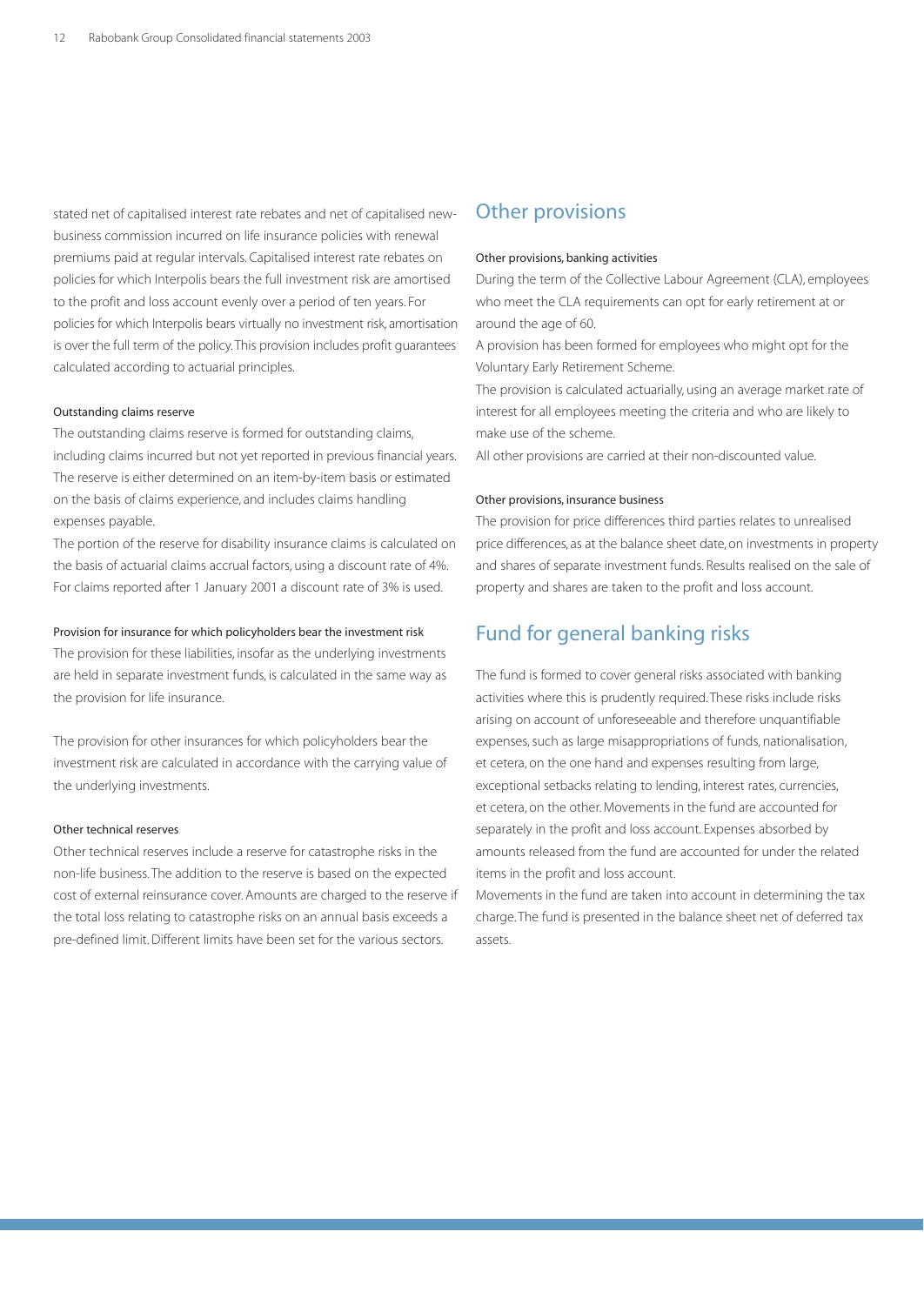# Income and expenses

Interest, commission and other income are recognised in the financial year to which they relate.

Interest and commission due which are doubtful of collection are not recognised as income. This applies in particular to unpaid interest and commission on loans and advances whose value has been adjusted because of a debtor's expected or actual default.

The same applies to the unpaid portion of interest and commission on those loans and advances whose value has been adjusted on account of country risks.

In determining the costs, allowance is made for accrued and deferred items.

In calculating the tax charge, allowance is made for current tax relief facilities, and their interpretations, including additions to the item value adjustments to receivables and to the fund for general banking risks, which are taken into account in full.

Depreciation is charged in accordance with the notes to the item property and equipment.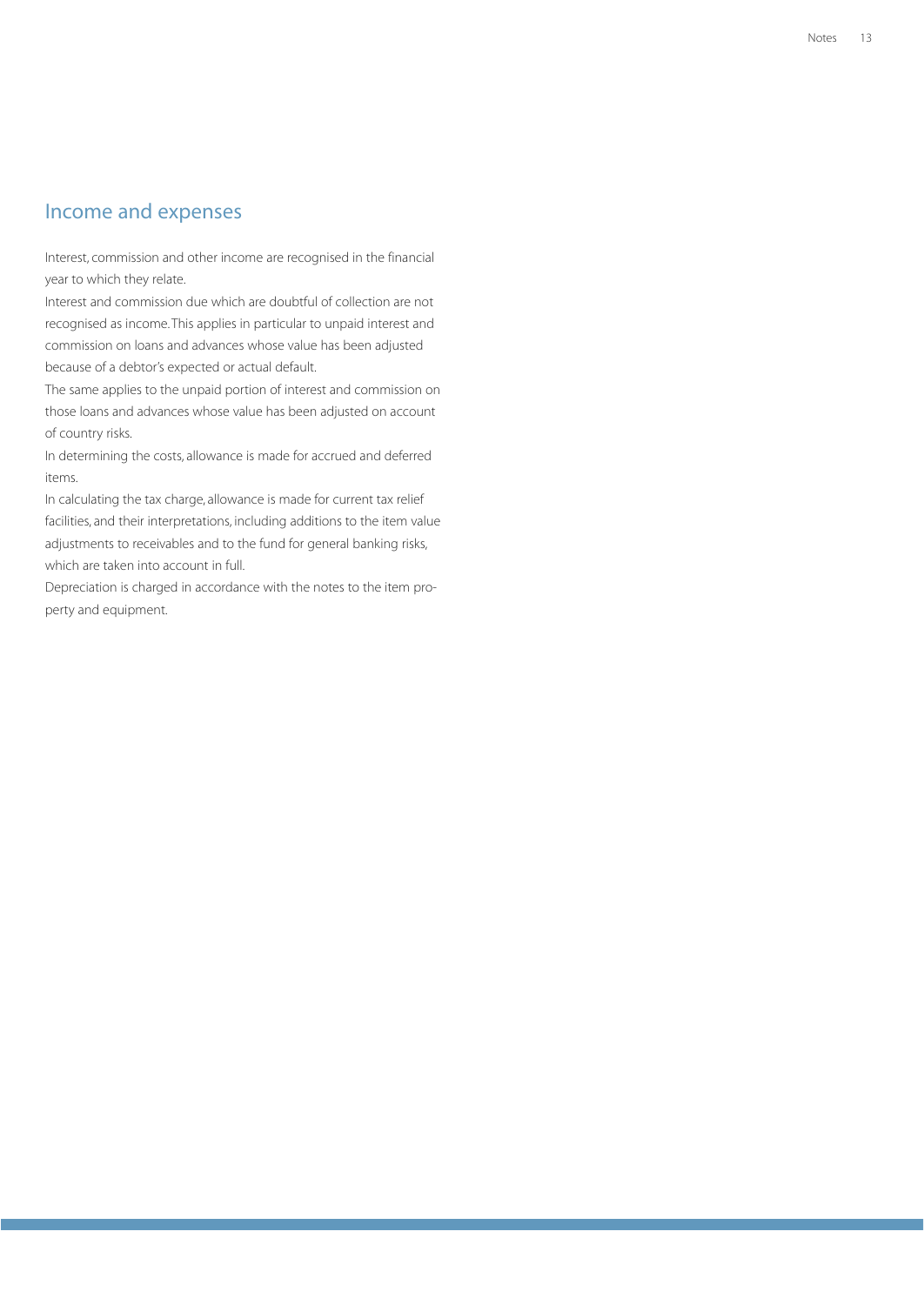# Notes to the consolidated balance sheet

(in EUR millions)

#### 1 Cash

This item consists of legal tender, balances available on demand with foreign central banks in countries where Rabobank Group operates, as well as a balance with the Dutch Central Bank under its minimum reserve policy.

#### 2 Short-term government paper

This item relates to government paper with an original term to maturity of up to two years eligible for refinancing with central banks in the country of origin. At cost: 3,214 (1,808) At market value: 3,211 (1,809)

#### 3 Banks

This item represents loans and advances, other than in the form of interest-bearing securities, to banks. The total amount includes amounts receivable on lease contracts of 91 (94), assets transferred under sale and repurchase transactions of 14,210 (8,928), and amounts receivable from non-consolidated participating interests of 11 (-). - (2) is not readily available, as it has been pledged as security.

#### 4 Lending

This item consists of loans and advances, other than in the form of interest-bearing securities, to clients other than banks.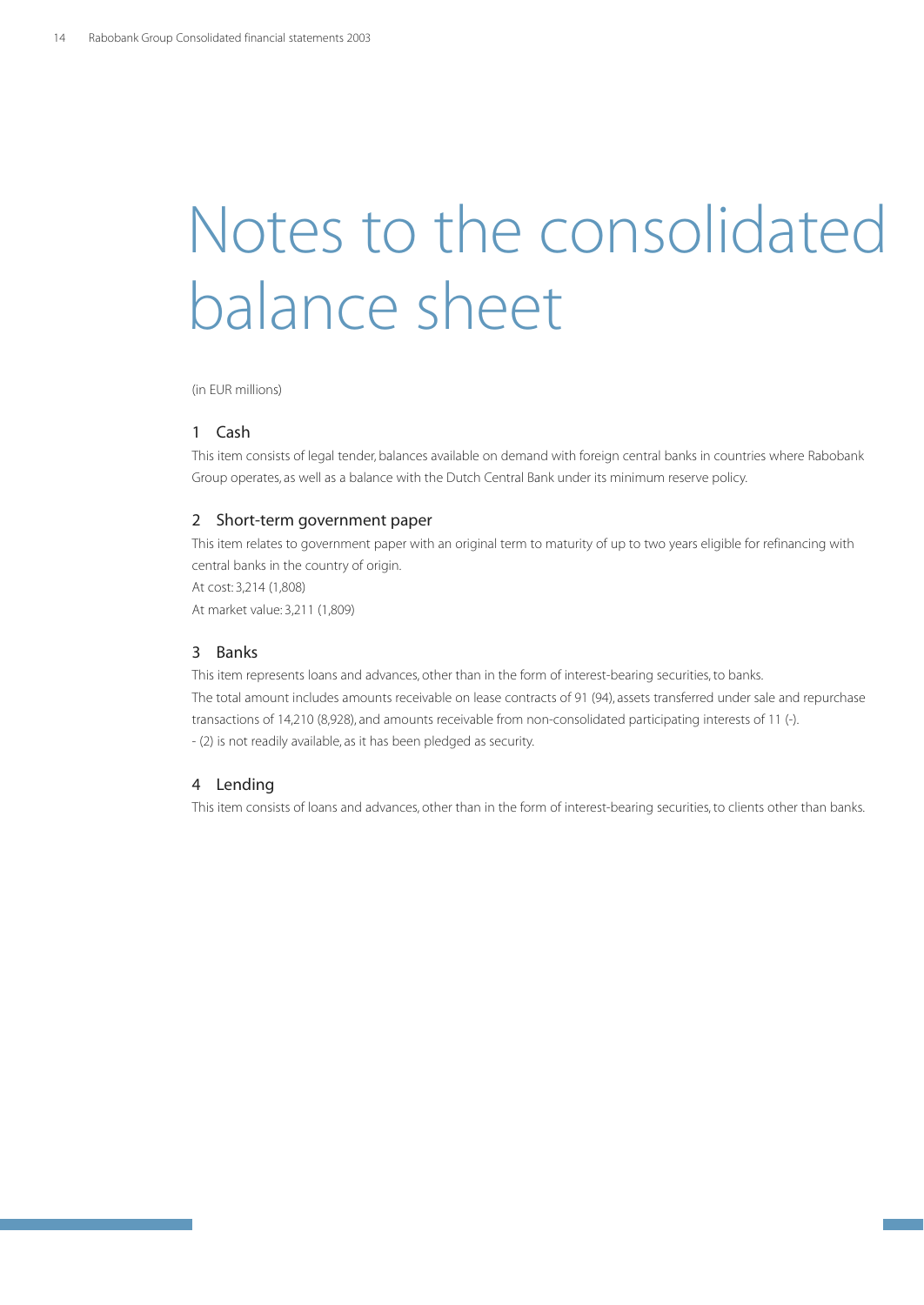|                                                              | 2003    | 2002    |
|--------------------------------------------------------------|---------|---------|
| Breakdown of lending:                                        |         |         |
| - Public sector lending                                      | 2.161   | 797     |
| - Private sector lending (corporate clients)                 | 119,457 | 111,382 |
| - Private sector lending (private individuals)               | 117,816 | 102,665 |
| - Professional securities transactions                       | 13,211  | 12,132  |
| - Provisions for bad debts and country risks                 | (1,848) | (1,724) |
| <b>Total lending</b>                                         | 250,797 | 225,252 |
| This item includes:                                          |         |         |
| - Loans and advances to participating interests              |         | 20      |
| - Subordinated loans and advances to participating interests | 98      | 121     |
| - Other subordinated loans and advances                      | 48      | 129     |
| - Amounts receivable on lease contracts                      | 11,905  | 11,228  |
| Of which operating lease contracts                           | 3,420   | 2,945   |
| - Loans and advances guaranteed by public authorities        | 5,442   | 7,830   |
| - Mortgages guaranteed by public authorities                 | 10,921  | 9.062   |
| - Other mortgages                                            | 149,603 | 130,728 |
| Total home mortgages                                         | 116,101 | 99,762  |
| Assets transferred under sale and repurchase transactions    | 3,901   | 15,373  |
| Amount not readily available (pledged as security)           | 34      |         |
| Breakdown of private sector lending by industry sector:      |         |         |
| - Agricultural sector                                        | 16%     | 16%     |
| - Trade, industry and the services sector                    | 35%     | 36%     |
| - Private individuals                                        | 49%     | 48%     |
|                                                              |         |         |

| Movements in provisions for bad debts and country risks     |       |       |
|-------------------------------------------------------------|-------|-------|
|                                                             | 2003  | 2002  |
| Balance at 1 January                                        | 1,785 | 1,753 |
| Addition                                                    | 575   | 500   |
| Amounts charged to the provisions                           | (442) | (460) |
| Other movements, including currency translation differences | 16    | (8)   |
| Balance at 31 December                                      | 1,934 | 1.785 |

1,848 (1,724) relates to lending, while the remainder of the balance relates to banks, interest-bearing securities and offbalance-sheet items.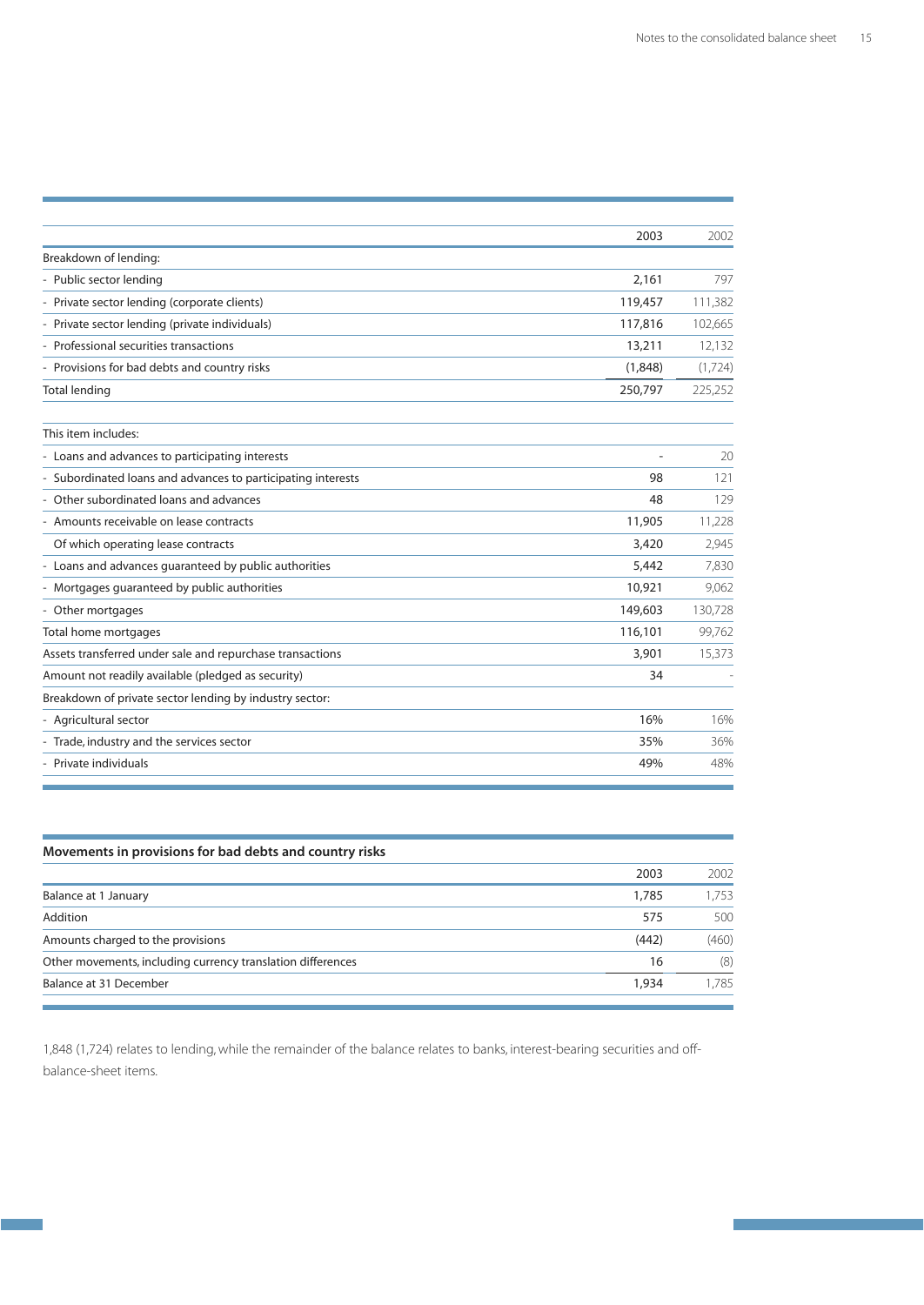#### **Analysis by business unit**

Movements in provisions for bad debts and country risks of the relevant business units.

| 2003                              |         |           |            |         |
|-----------------------------------|---------|-----------|------------|---------|
|                                   | Retail  | Wholesale | Asset      | Leasing |
|                                   | banking | banking   | management |         |
|                                   |         |           |            |         |
| Balance at 1 January              | 1,021   | 683       |            | 79      |
| Addition                          | 213     | 284       |            | 75      |
| Amounts charged to the provisions | (171)   | (184)     |            | (80)    |
| Other                             | 15      | (32)      |            | (1)     |
| Balance at 31 December            | 1,078   | 751       |            | 73      |
| Impaired loans                    | 1,817   | 2,115     |            | 380     |
|                                   |         |           |            |         |

| 2002                              |         |           |            |         |
|-----------------------------------|---------|-----------|------------|---------|
|                                   | Retail  | Wholesale | Asset      | Leasing |
|                                   | banking | banking   | management |         |
|                                   |         |           |            |         |
| Balance at 1 January              | 935     | 722       | 5          | 89      |
| Addition                          | 165     | 266       | ۰          | 68      |
| Amounts charged to the provisions | (94)    | (289)     | ۰          | (77)    |
| Other                             | 15      | (16)      | (4)        | (1)     |
| Balance at 31 December            | 1,021   | 683       |            | 79      |
| Impaired loans                    | 1,579   | 2,215     |            | 345     |
|                                   |         |           |            |         |

| <b>Risk on non-OECD countries</b>                                                       |           |                |          |          |       |              |
|-----------------------------------------------------------------------------------------|-----------|----------------|----------|----------|-------|--------------|
|                                                                                         | In Europe | In Africa      | In Latin | In Asia/ | Total | As a $%$ of  |
|                                                                                         |           |                | America  | Pacific  |       | total assets |
|                                                                                         |           |                |          |          |       |              |
| Economic country risk (excluding derivatives) <sup>1</sup><br>Risk-reducing components: | 572       | 310            | 3,222    | 4,493    | 8,597 | 2.1          |
| Loans and advances granted in local currency                                            | 3         | $\overline{4}$ | 800      | 966      | 1,773 |              |
| Third-party coverage of country risk                                                    | 224       | 34             | 1,282    | 1,327    | 2,867 |              |
| Deduction for transactions with lower risk                                              | 178       | 60             | 417      | 209      | 864   |              |
| Net exposure before provisions                                                          | 167       | 212            | 723      | 1,991    | 3,093 | 0.8          |
|                                                                                         |           |                |          |          |       | As a % of    |
|                                                                                         |           |                |          |          |       | total        |
|                                                                                         |           |                |          |          |       | provisions   |
| Total provisions for economic country risk                                              | 2         | 12             | 89       | 91       | 194   | 10.0         |

1) Total assets, plus guarantees issued, securities and undrawn committed credit facilities.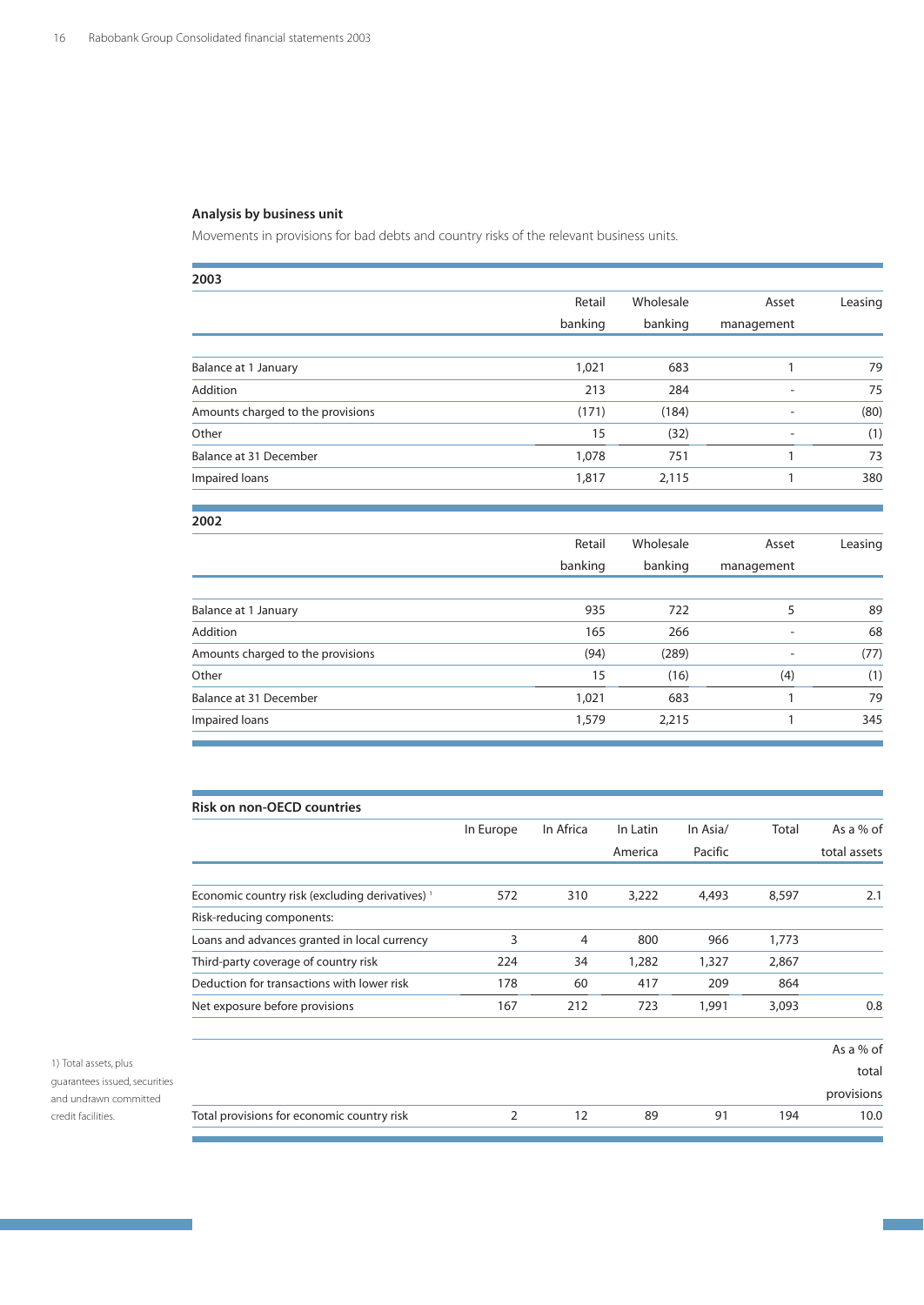# 5 Interest-bearing securities

This item represents interest-bearing negotiable bonds and other interest-bearing securities, other than short-term government paper.

|                                                           | 2003      | 2002      |
|-----------------------------------------------------------|-----------|-----------|
| Interest-bearing securities of:                           |           |           |
| - Public authorities                                      | 35,480    | 38,644    |
| - Other issuers                                           | 35,661    | 32.676    |
| Total interest-bearing securities                         | 71,141    | 71,320    |
| Breakdown of interest-bearing securities:                 |           |           |
| - Investment portfolio                                    | 43,913    | 40,946    |
| - Trading portfolio                                       | 26,068    | 29,264    |
| - Securitised loans                                       | 1,160     | 1,110     |
|                                                           | 71,141    | 71,320    |
| The portfolio includes:                                   |           |           |
| - Securities issued by group companies                    | 84        | 115       |
| - Subordinated securities                                 | 10        |           |
| Listed securities                                         | 60,236    | 58,485    |
| Unlisted securities                                       | 10,905    | 12,835    |
| Falling due next year                                     | 11,040    | 6,878     |
| Given on loan                                             | 660       | 242       |
| Amount not readily available (pledged as security)        | 712       | 1,454     |
| Assets transferred under sale and repurchase transactions | 6,493     | 4,219     |
| Investment portfolio at cost                              | 42,799    | 41,802    |
| Trading portfolio at cost                                 | 26,034    | 29,351    |
| Movements in the investment portfolio:                    |           |           |
| Balance at 1 January                                      | 40,946    | 44,955    |
| Purchases                                                 | 22,214    | 19,740    |
| Sales and redemptions                                     | (17, 638) | (21, 388) |
| Currency translation differences and other movements      | (1,609)   | (2,361)   |
| Balance at 31 December                                    | 43,913    | 40,946    |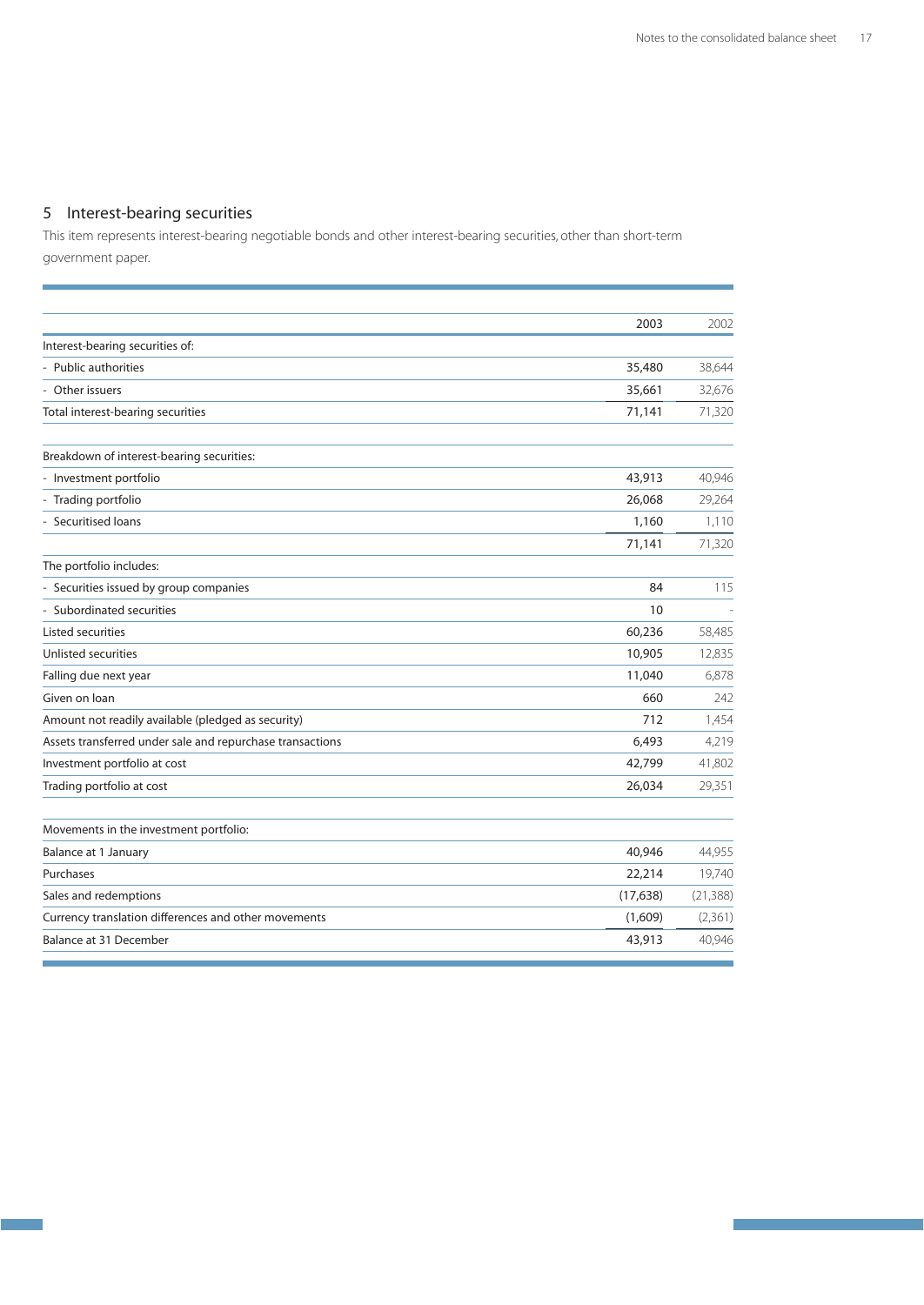#### 6 Shares

This item consists of shares and other variable-yield securities, and temporary other investments.

|                                               | 2003    | 2002     |
|-----------------------------------------------|---------|----------|
| Breakdown of shares:                          |         |          |
| - Investment portfolio                        | 7,532   | 8,293    |
| - Trading portfolio                           | 2,561   | 1,121    |
| Total                                         | 10,093  | 9,414    |
| Of which listed                               | 6,277   | 4,505    |
| Of which unlisted                             | 3,816   | 4,909    |
| Trading portfolio at cost                     | 2,552   | 1,110    |
| Temporary other investments included in total | 3,405   | 4,817    |
| Movements in the investment portfolio:        |         |          |
| Balance at 1 January                          | 8,293   | 9,709    |
| Purchases                                     | 2,008   | 2,755    |
| Sales                                         | (2,262) | (2, 413) |
| Revaluation                                   | (65)    | (35)     |
| Changes in value and reversals                | 168     | (251)    |
| Other movements                               | (610)   | (1,472)  |
| Balance at 31 December                        | 7,532   | 8,293    |
| <b>Total revaluations</b>                     | 238     | 36       |
| Total diminutions in value                    | 183     | 657      |

Other movements include changes in the value of investments for which policyholders bear the investment risk, and currency translation differences.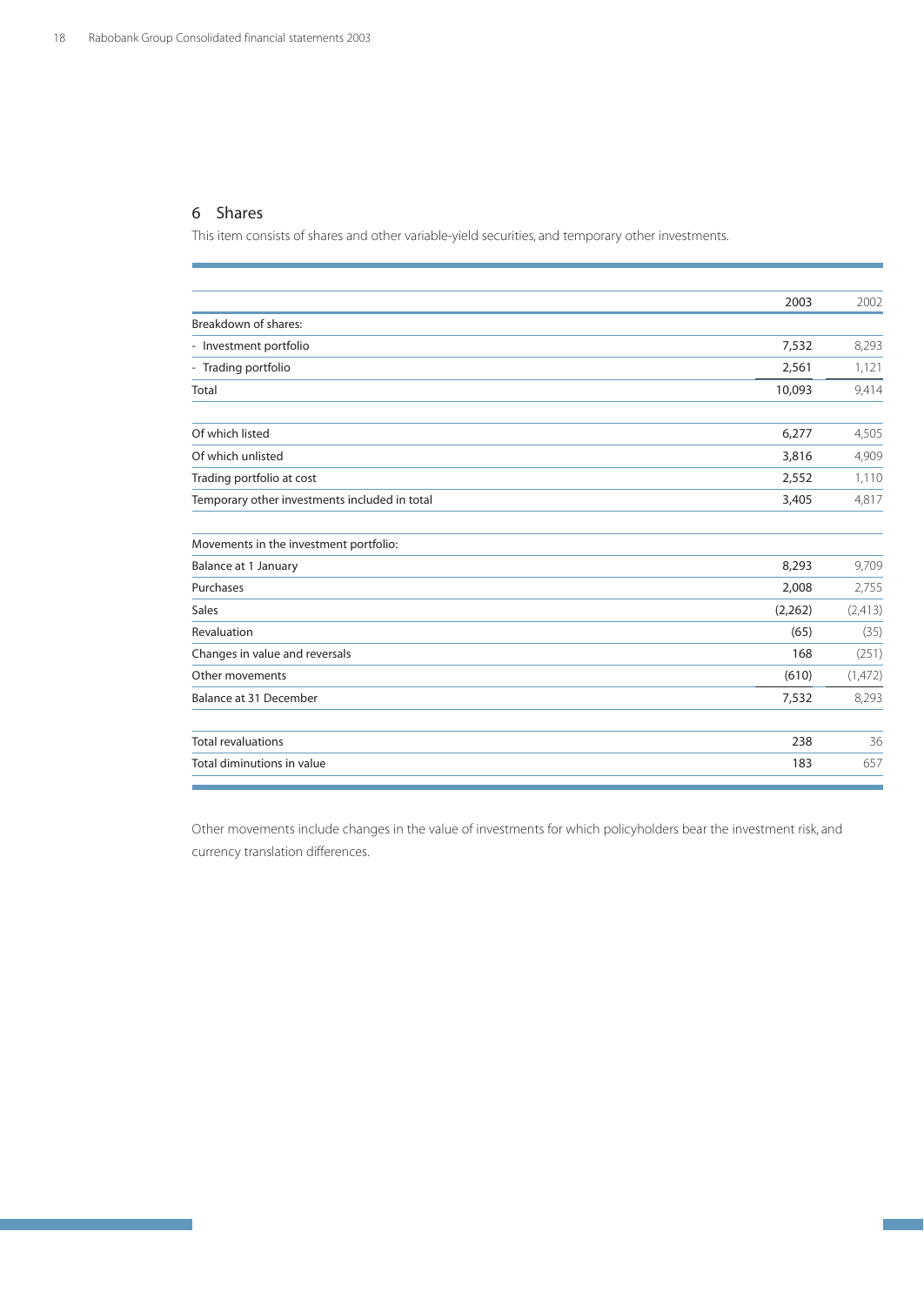| Breakdown of investment and trading portfolios                    |        |        |
|-------------------------------------------------------------------|--------|--------|
|                                                                   | 2003   | 2002   |
| Investment portfolio                                              |        |        |
| Dutch government                                                  | 3,794  | 4,562  |
| Other OECD countries                                              | 22,169 | 20,433 |
| Mortgage-backed securities                                        | 5,035  | 4,947  |
| Other interest-bearing securities                                 | 13,111 | 12,817 |
| Total interest-bearing securities and short-term government paper | 44,109 | 42,759 |
| <b>Shares</b>                                                     | 7,532  | 8,293  |
| Total investment portfolio                                        | 51,641 | 51,052 |
| Trading portfolio                                                 |        |        |
| Dutch government                                                  | 2,021  | 2,597  |
| Other OECD countries                                              | 23,389 | 24,081 |
| Mortgage-backed securities                                        | 184    |        |
| Other interest-bearing securities                                 | 3,489  | 2,586  |
| Total interest-bearing securities and short-term government paper | 29,083 | 29,264 |
| <b>Shares</b>                                                     | 2,561  | 1,121  |
| Total trading portfolio                                           | 31,644 | 30,385 |
|                                                                   |        |        |

### 7 Participating interests

This item represents the interests held in participating interests.

|                                       | 2003 | 2002  |
|---------------------------------------|------|-------|
| Participating interests, of which:    |      |       |
| - Credit institutions                 | 9    | 8     |
| - Other                               | 192  | 176   |
| Total participating interests         | 201  | 184   |
| Movements in participating interests: |      |       |
| Balance at 1 January                  | 184  | 156   |
| Investments                           | 45   | 126   |
| <b>Disposals</b>                      | (15) | (136) |
| Profit for the year                   |      | 53    |
| Revaluation and other movements       | (13) | (15)  |
| Balance at 31 December                | 201  | 184   |
| <b>Total revaluations</b>             | 18   | 53    |
| Total diminutions in value            | 6    | 56    |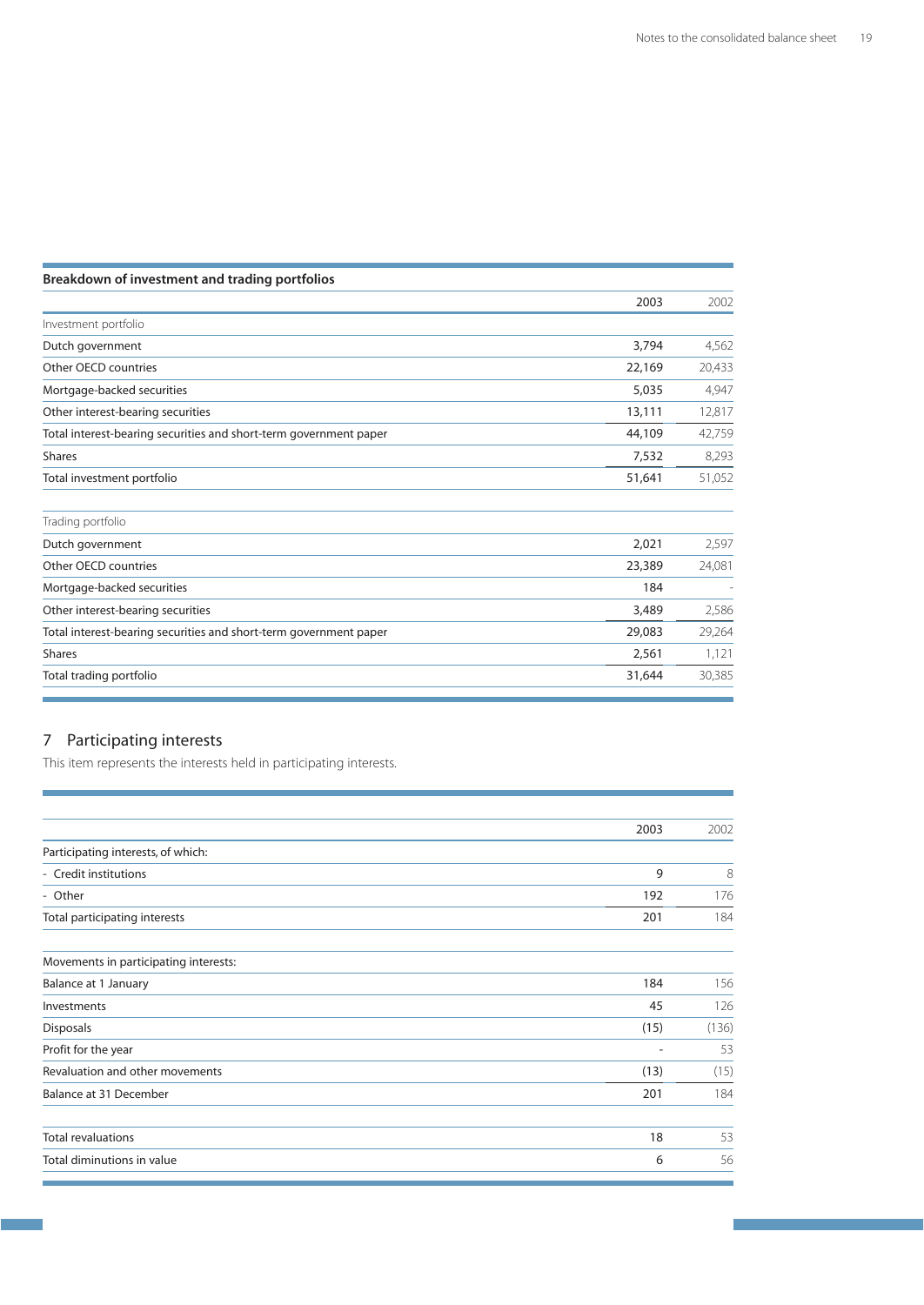#### 8 Property and equipment

This item consists of land and buildings, equipment and other tangible fixed assets, as well as tangible fixed assets not in use by the Group, such as fixed assets acquired under foreclosure.

|                               | 2003  | 2002  |
|-------------------------------|-------|-------|
| Land and buildings in own use | 2.477 | 2,490 |
| Other land and buildings      | 814   | 751   |
| Equipment                     | 673   | 629   |
| Total property and equipment  | 3,964 | 3,870 |
| Capital commitments           | 124   | 147   |
|                               |       |       |

| Movements in property and equipment         |              |                |        |       |
|---------------------------------------------|--------------|----------------|--------|-------|
|                                             | Land and     | Other          | Equip- | Total |
|                                             | buildings in | land and       | ment   |       |
|                                             | own use      | buildings      |        |       |
|                                             |              |                |        |       |
| Net book value at 1 January                 | 2,490        | 751            | 629    | 3,870 |
| <b>Additions</b>                            | 223          | 127            | 336    | 686   |
| <b>Disposals</b>                            | (122)        | (68)           | (37)   | (227) |
| Revaluation                                 | 18           | ٠              |        | 18    |
| Depreciation and diminutions in value       | (121)        | 4              | (249)  | (366) |
| Exchange differences                        | (11)         |                | (6)    | (17)  |
| Net book value at 31 December               | 2,477        | 814            | 673    | 3,964 |
| <b>Total revaluations</b>                   | 342          | 94             |        | 436   |
| Total depreciation and diminutions in value | 1,168        | $\overline{7}$ | 1,500  | 2,675 |

#### 9 Other assets

This item relates to precious metals, certificates representing precious metals, coins and medals made of precious metals (not being legal tender), goods and warehouse receipts, and assets that cannot be classified under any other heading. This item includes amounts receivable, other than prepayments and accrued income, of 3,731 (3,817), comprising a tax receivable of 385 (347) in respect of corporate income tax and a deferred tax asset of 360 (187) with a non-discounted value of 315 (142).

#### 10 Prepayments and accrued income

This item relates to prepaid expenses, interest receivable and other receivables not yet billed. It includes options of 1,674 (1,648), including client options of 291 (311). Client options relate to long positions in listed options held by Rabobank Nederland for the account and risk of its clients. These options are not formally separated from the Bank's own assets. The corresponding liabilities are included under other liabilities.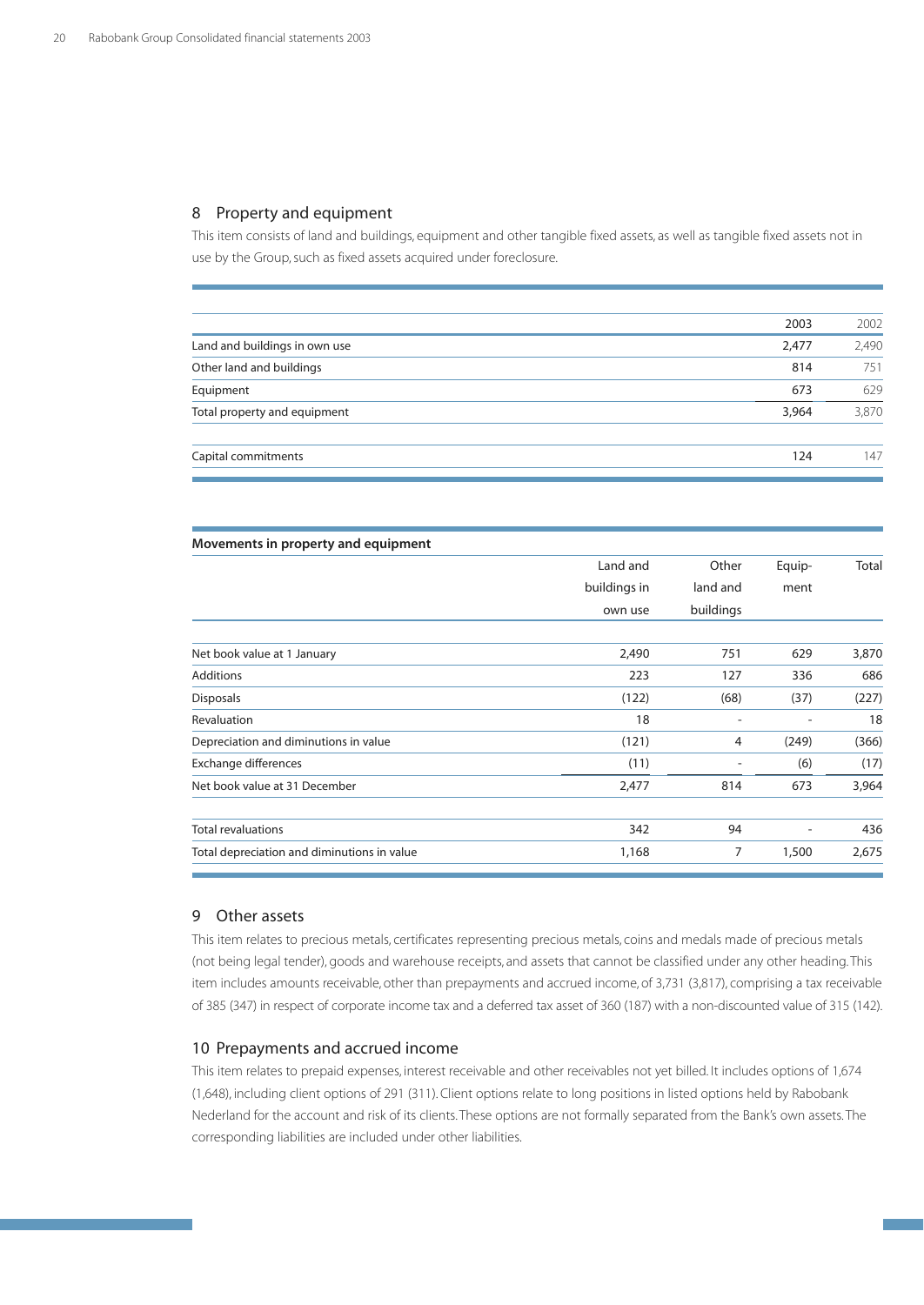#### 11 Banks

This item represents amounts owed to credit institutions, other than debt securities and subordinated loans, of which debts secured by assets amount to 20,180 (21,808) and amounts owed to participating interests amount to 288 (-).

#### 12 Funds entrusted

This item consists of funds entrusted by clients other than debt securities. Savings are all deposits and savings accounts of natural persons, non-profit-making associations and foundations, as well as non-transferable savings bonds. This item includes funds entrusted by participating interests of 28 (-) and funds entrusted secured by assets of 4,412 (6,039).

#### 13 Debt securities

This item relates to non-subordinated bonds and other interest-bearing securities, such as certificates of deposit.

#### 14 Other liabilities

This item includes liabilities that cannot be classified under any other heading, such as short positions in securities and liabilities on account of securitised loans.

#### 15 Accruals and deferred income

This item relates to payments received in advance, accrued interest and other amounts payable. It also includes obligations representing accrued holiday entitlements and additional leave days.

#### 16 Provisions

This item represents provisions formed for the equalisation of costs originating in the year under review or prior years, but to be incurred in future years, evenly over a number of years. It also includes best estimates of obligations and losses existing at the balance sheet date, the extent of which is still uncertain.

|                                                       | 2003   | 2002   |
|-------------------------------------------------------|--------|--------|
| Provision for pensions                                | 1,208  | 1,662  |
| Provision for deferred taxation                       | 255    | 206    |
| Technical reserves relating to the insurance business | 16,554 | 15,435 |
| Other provisions                                      | 1,160  | 1.035  |
| Total provisions                                      | 19,177 | 18,338 |
|                                                       |        |        |

#### **Provision for deferred taxation**

The non-discounted value of deferred tax liabilities amounts to 255 (206).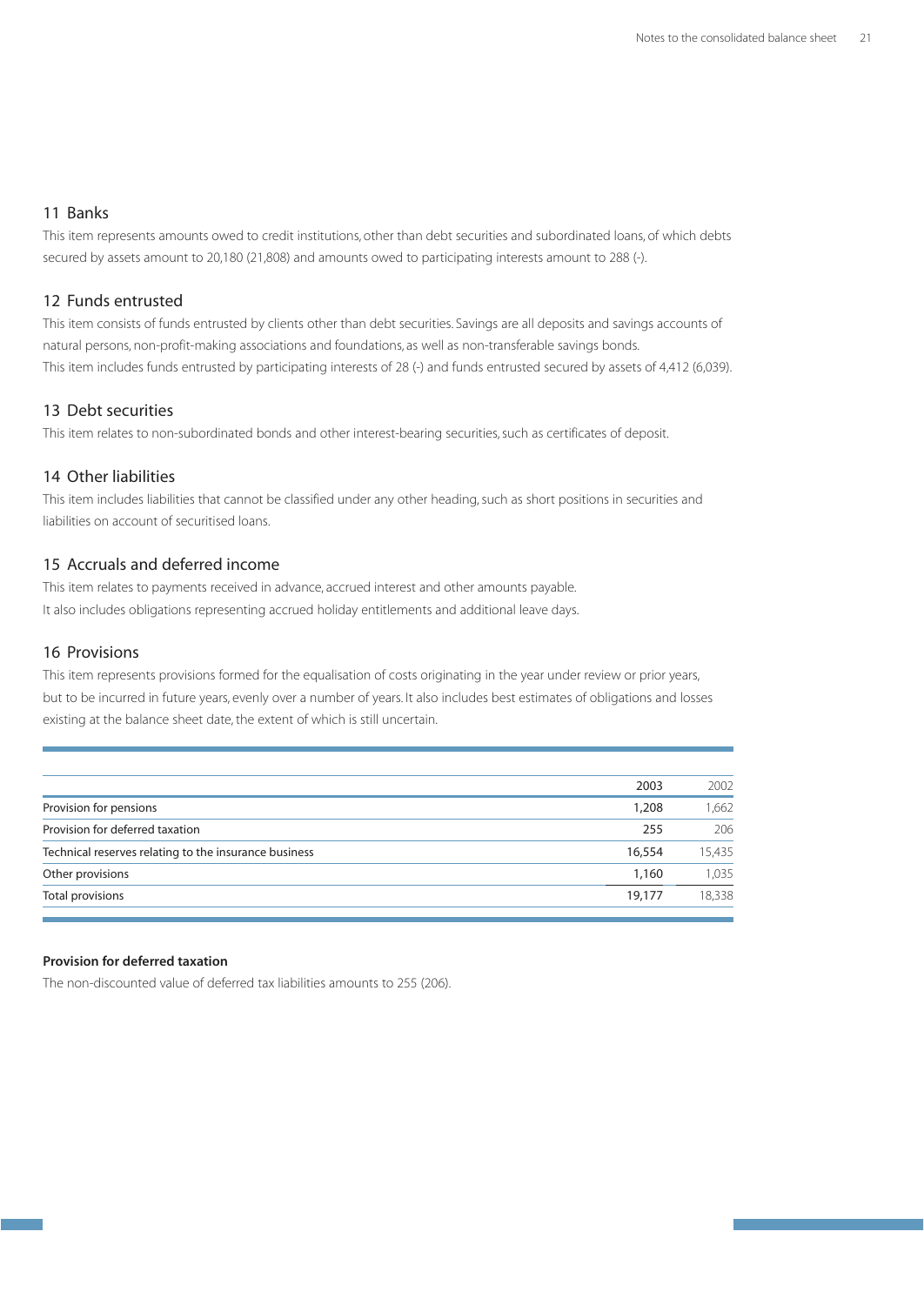#### **Provision for pensions (defined benefit schemes)**

The weighted average of the principal actuarial assumptions used in the valuation of these provisions at 31 December (% per annum):

| 2003              | 2002 |
|-------------------|------|
| 4.75              | 475  |
| 3.50              | 3.50 |
| 2.75 <sup>2</sup> | 275  |
|                   |      |

|                                                                       | 2003  | 2002  |
|-----------------------------------------------------------------------|-------|-------|
| Movements in the provision for pensions can be summarised as follows: |       |       |
| Defined benefit pension schemes                                       |       |       |
| Balance at 1 January                                                  | 1,644 | 2,394 |
| Addition charged to the profit and loss account                       | 223   | 174   |
| Release of actuarial results not recognised                           | 20    |       |
| Payments to pension funds                                             | (718) | (924) |
| Acquisitions and other movements                                      | 23    |       |
| Balance at 31 December                                                | 1,192 | 1,644 |
| Defined contribution schemes                                          |       |       |
| Balance at 31 December                                                | 16    | 18    |
|                                                                       |       |       |

|                                                                                       | 2003    | 2002    |
|---------------------------------------------------------------------------------------|---------|---------|
| The financial position at the end of the financial year can be summarised as follows: |         |         |
| Total pension obligations                                                             | 6,898   | 8,078   |
| Total investments                                                                     | (6,715) | (5,351) |
| Profits/losses not yet recognised (corridor)                                          | 1,009   | (1,083) |
| Provision for pensions                                                                | 1,192   | .644    |

The expected return on investments to cover pension obligations was 7.5% in 2003 and 2002. The actual return in 2003 was approximately 9.5% (minus 9%).

#### 17 Fund for general banking risks

The fund is formed to cover general risks associated with banking activities where this is prudently required. The fund is stated net of deferred tax assets. There were no movements in the fund in 2003 or 2002.

2) For 2003, indexing of 1% (2.75%) was used in calculating the provision.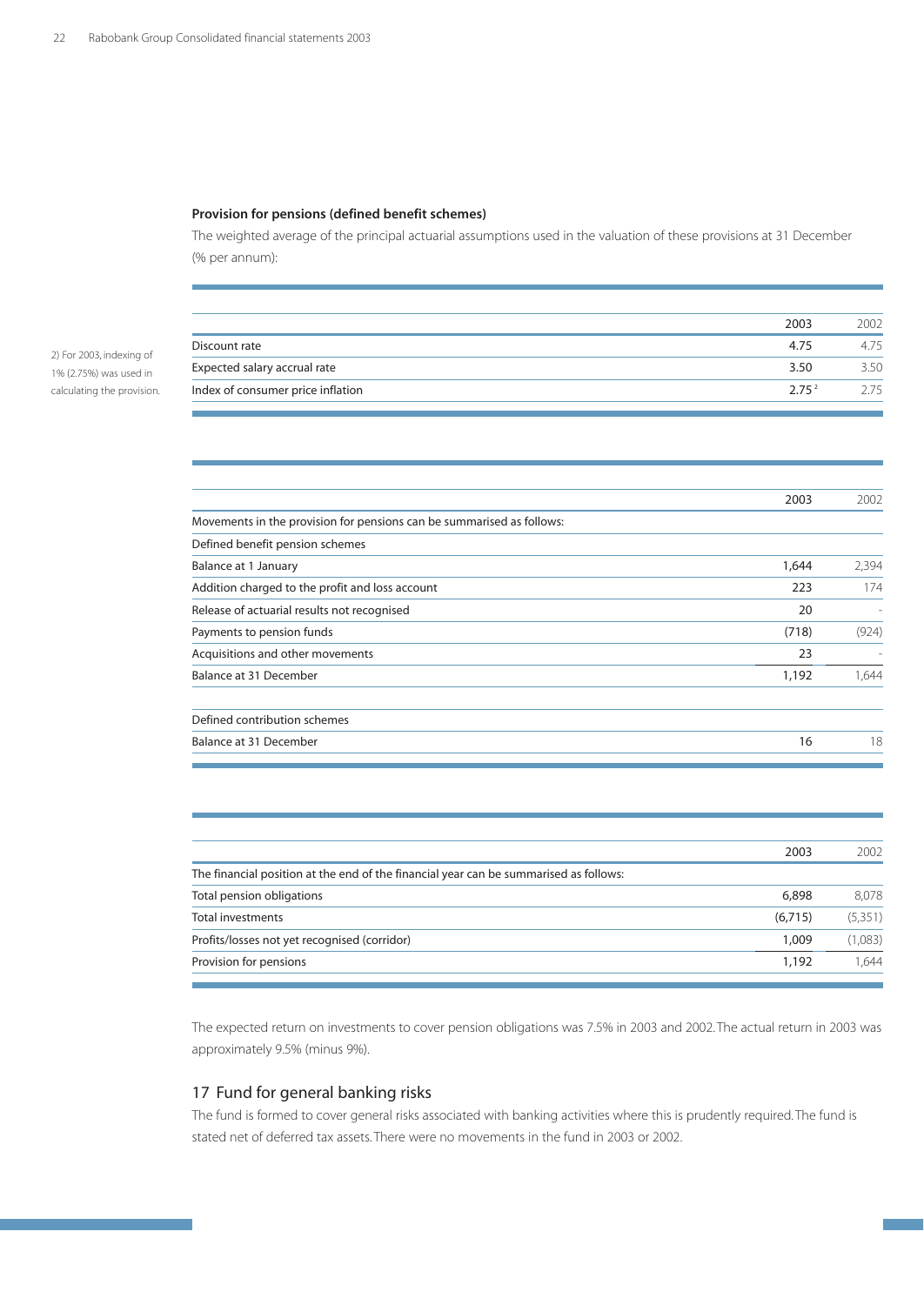#### 18 Subordinated loans

This item relates to loans, whether or not in the form of debt securities, which, in the event of liquidation, rank for payment after all the Bank's other debts existing at that time. These subordinated loans include loans taken out by Weiss, Peck & Greer LLC, Roparco NV, Effectenbank Stroeve NV, ACC Bank and FGH Bank NV.

The subordinated debt of Weiss, Peck & Greer LLC consists of two loans. The first loan amounts to USD 3.75 million, falls due in 2006 and bears interest at 7.72%. The second loan amounts to USD 8.75 million, falls due in 2008 and bears interest at 8.81%. Interest charged to the year under review amounted to USD 1.2 million. Repayment ahead of schedule is possible subject to certain conditions.

The subordinated debt of Roparco NV is a loan of 26.3 bearing interest at a variable rate, which averaged 5.5% in 2003. The loan is open-ended, subject to a notice period of five years. The subordination can be lifted only after written approval from the Dutch Central Bank.

Interest charged to the year under review amounted to 1.4.

Effectenbank Stroeve NV has a subordinated debt consisting of two loans, namely a 2.3 loan bearing interest at 6.25% that is due to be repaid in 2009 and a 2.3 loan bearing interest at 6% that is due to be repaid in 2008. Interest charged to the year under review amounted to 0.1 and 0.1 respectively.

The subordinated debt of ACC Bank is a loan of 63 bearing interest at a variable rate. The loan matures in 2008. Interest charged to the year under review amounted to 3.4.

The subordinated debt of FGH Bank NV consists of four loans. Two loans of 7.5 and 5 bear interest at a variable rate and fall due in 2011. A loan of 10 bears interest at a rate of 6.25%, with an interest increase after five years to 6.75%, and falls due in 2012. The fourth loan of 45 bears interest at a fixed rate of 6% and falls due in 2012.

#### 19 Reserves

|                                              | 2003   | 2002   |
|----------------------------------------------|--------|--------|
| Breakdown of reserves:                       |        |        |
| Member Capital                               | 3,853  | 3,851  |
| <b>Revaluation reserves</b>                  | 222    | 246    |
| Other reserves                               | 11,158 | 10,164 |
| <b>Trust Preferred Securities</b>            | 2,037  | 650    |
|                                              | 17,270 | 14,911 |
| Movements were as follows:                   |        |        |
| Member Capital                               |        |        |
| Balance at 1 January                         | 3,851  | 2,276  |
| Issue and movement relating to market making | 2      | 1,575  |
| Balance at 31 December                       | 3,853  | 3,851  |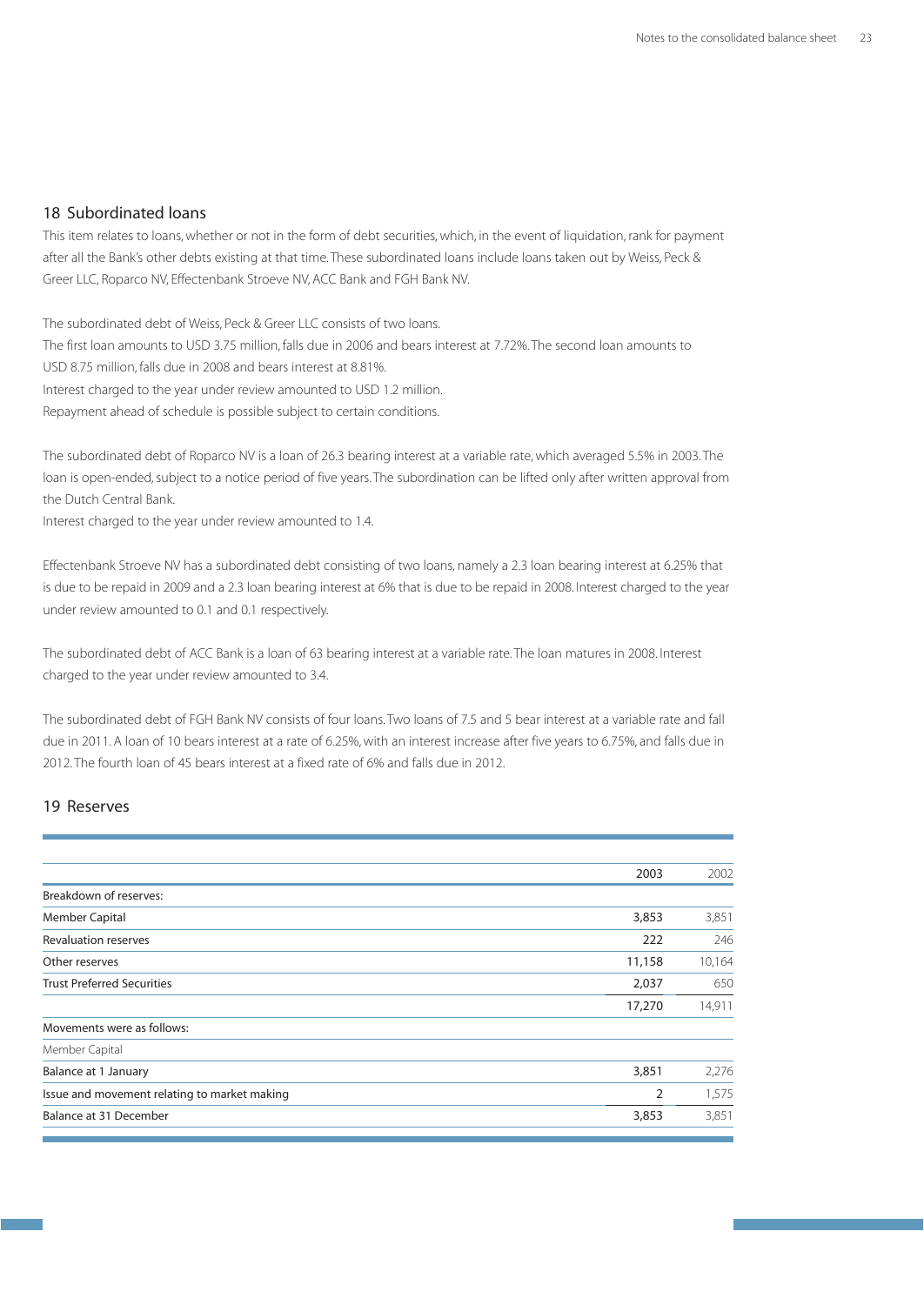Member Capital relates to the Member Certificates issued in 2000, 2001 and 2002. In 2000, Rabobank Ledencertificaten N.V. (RLC), a group company of Rabobank Nederland, issued 40 million shares. The total proceeds of this issue amounted to 1,000. In 2000, RLC granted Rabobank Nederland a 900 deep-subordinated loan with a term of 31 years.

In 2001, RLC issued an additional 60 million shares. The total proceeds of this issue amounted to1,575. In 2001, RLC granted Rabobank Nederland a 1,350 deep-subordinated loan with a term of 30 years. In 2002, RLC II issued an additional 17 million shares. The total proceeds of this issue amounted to1,747. In 2002, RLC II granted Rabobank Nederland a 1,487 deep-subordinated loan with a term of 32 years.

As at year-end 2003, the number of shares held by members and employees was 98,239,416 (97,972,359) with a net asset value of 2,525 (2,520) and 16,421,276 (16,410,074) shares with a net asset value of 1,734 (1,735).

Subject to the prior written permission of the Dutch Central Bank, the loans of RLC may be repaid ahead of schedule on 29 June 2006 and every subsequent 29 June. The loan of RLCII may be repaid ahead of schedule from 29 December 2012 on. Since the proceeds of the issue are available to Rabobank Group on a perpetual and highly subordinated basis (also subordinate to the Trust Preferred Securities) and since in principle no dividend is paid if the consolidated profit and loss account of Rabobank Group shows a loss for any financial year, the issue proceeds, insofar as they have been lent on to Rabobank Nederland, are recognised as reserves in proportion to the number of shares held by members and employees. As a result, dividend payments are accounted for in the profit appropriation.

|                                                                                               | 2003 | 2002  |
|-----------------------------------------------------------------------------------------------|------|-------|
|                                                                                               |      |       |
| Revaluation reserves                                                                          |      |       |
| Balance at 1 January                                                                          | 246  | 417   |
| Revaluation                                                                                   | 32   | (152) |
| Transferred from/to other reserves                                                            | 16   | (13)  |
| Released to profit and loss account                                                           | (72) | (6)   |
| Balance at 31 December                                                                        | 222  | 246   |
| This item includes the revaluation reserves for property, shares and participating interests. |      |       |
|                                                                                               |      |       |

| Other reserves                            |        |        |
|-------------------------------------------|--------|--------|
| Balance at 1 January                      | 10,164 | 9,687  |
| Transferred to/ from revaluation reserves | (16)   | 13     |
| Goodwill                                  | (213)  | (635)  |
| Other movements                           | 89     | 55     |
| Profit appropriation                      | 1,134  | 1.044  |
| Balance at 31 December                    | 11,158 | 10,164 |
|                                           |        |        |

Significant equity interests acquired in 2003:

Boston Partners Asset Managers (second tranche)

FGH Bank NV

Lend Lease Agri-business, Inc (name has been changed to Rabo Agrifinance)

Ag Services of America, Inc (name has been changed to Rabo AgServices)

Moreover the activities of Alex were acquired.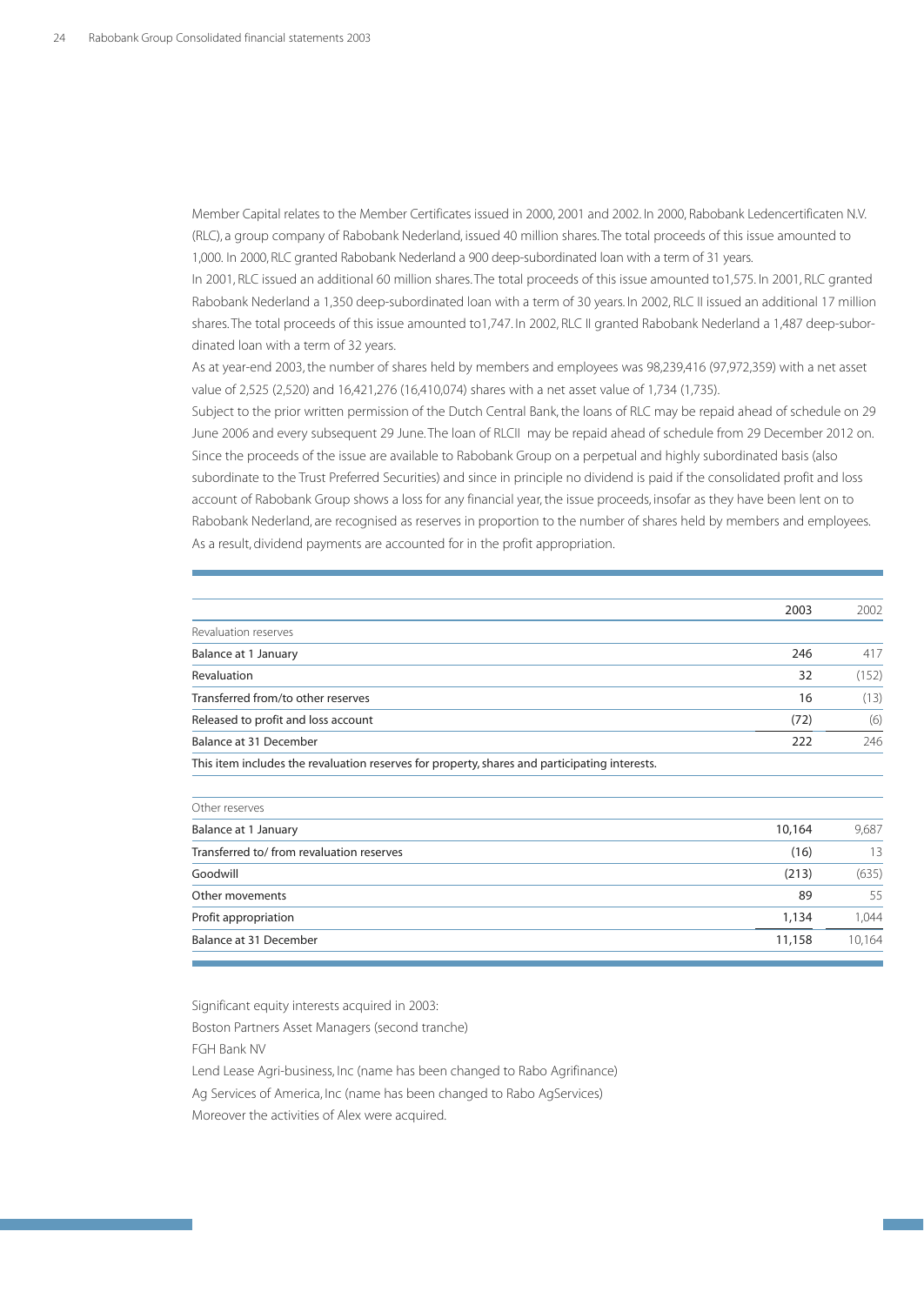|                            | 2003  | 2002 |
|----------------------------|-------|------|
| Trust Preferred Securities |       |      |
| Balance at 1 January       | 650   | 650  |
| Issued                     | 1,388 |      |
| Revaluation                | (1)   |      |
| Balance at 31 December     | 2,037 | 650  |

In 1999, 26 million non-cumulative Trust Preferred Securities with an expected dividend of 7% were issued by Rabobank Capital Funding Trust, Delaware, a group company of Rabobank Nederland, raising total proceeds of 650. As from 31 December 2004, Rabobank Capital Funding Trust has the right, after receiving prior written approval from the Dutch Central Bank, to repurchase these Trust Preferred Securities on each dividend payment date.

In 2003, 1.75 million non-cumulative Trust Preferred Securities were issued by Rabobank Capital Funding Trust II, Delaware, a group company of Rabobank Nederland. The expected dividend is 5.26% until 31 December 2013, after which the expected dividend is equal to the three-month USD LIBOR plus 1.6275%. The total proceeds from this issue amounted to USD 1,750 million. As from 31 December 2013, these Trust Preferred Securities can be repurchased on each dividend payment date after prior written approval is received from the Dutch Central Bank.

Since the proceeds of both issues are available to Rabobank Group on a perpetual and highly subordinated basis and since in principle no dividend is paid on either type of Trust Preferred Securities if Rabobank Group's consolidated profit and loss account shows a loss for any financial year, the proceeds of both issues are recognised as reserves. As a result, dividend payments are accounted for in the profit appropriation.

#### 20 Third-party interests

This item relates to the share held by third parties in the capital of subsidiaries and other group companies.

|                                  | 2003  | 2002  |
|----------------------------------|-------|-------|
| Balance at 1 January             | 4,507 | 3,654 |
| Currency translation differences | (449) | (270) |
| Other movements                  | 405   | 1,123 |
| Balance at 31 December           | 4,463 | 4,507 |
|                                  |       |       |

Other movements relate principally to the balance of shares issued and redeemed.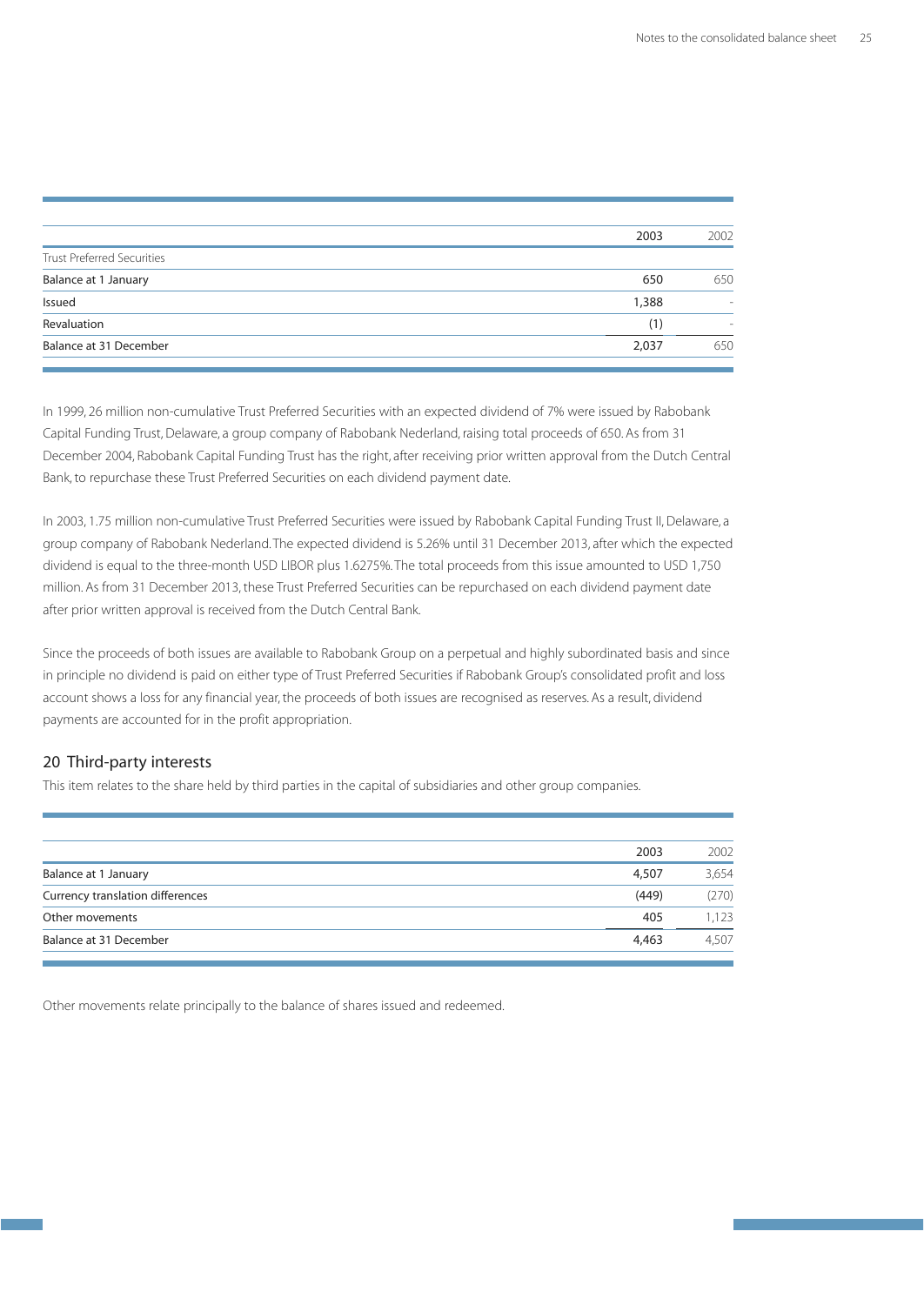#### **Solvency**

The main capital ratio requirements set by the Dutch Central Bank are derived from the capital adequacy guidelines of the European Union and the Basel Committee on Banking Supervision. These ratios compare the Bank's total capital (Tier I and Tier II) and core capital (Tier I) with total risk-weighted assets and off-balance-sheet items and the market risk of the trading portfolios. The minimum requirements for total capital and core capital as a percentage of risk-weighted assets are 8% and 4% respectively. The following table shows the capital available to the Bank and the minimum capital required by the supervisory authority.

|                                                     | 2003   | 2002   |
|-----------------------------------------------------|--------|--------|
| Breakdown of Tier I and Tier II capital:            |        |        |
| Member Capital                                      | 3,853  | 3,851  |
| Other reserves                                      | 11,158 | 10,164 |
| Fund for general banking risks                      | 1,679  | 1,679  |
| <b>Trust Preferred Securities</b>                   | 2,037  | 650    |
| Third-party interests treated as qualifying capital | 933    | 858    |
| Tier I capital                                      | 19,660 | 17,202 |
| <b>Revaluation reserves</b>                         | 222    | 246    |
| <b>Deductions</b>                                   | (141)  | (131)  |
| Subordinated loans treated as qualifying capital    | 151    | 97     |
| Tier I and Tier II capital                          | 19,892 | 17,414 |
|                                                     |        |        |

|                            |          | 2003      |                | 2002      |
|----------------------------|----------|-----------|----------------|-----------|
|                            | Minimum  | Available | Minimum        | Available |
|                            | required |           | required       |           |
| Tier I and Tier II capital | 14,626   | 19,892    | 13,268         | 17,414    |
| Tier I and Tier II ratio   | 8        | 10.9      | 8              | 10.5      |
| Tier I capital             | 7,313    | 19,660    | 6,634          | 17,202    |
| Tier I ratio               | 4        | 10.8      | $\overline{4}$ | 10.3      |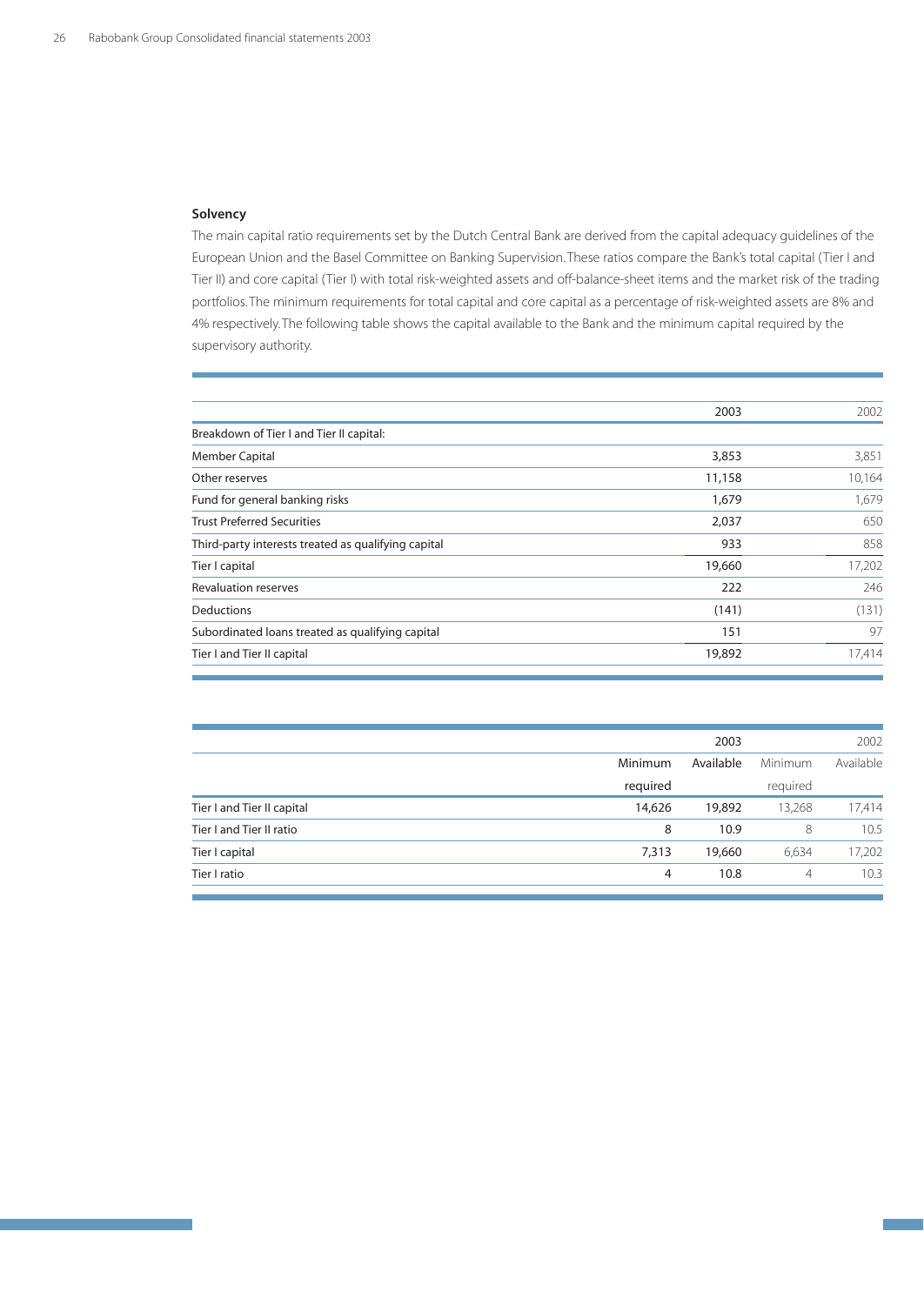#### **Summary of remaining terms to maturity**

(the 2002 figures are shown between brackets)

|                    | Total      |            |                 |               |                | Withdrawable: |
|--------------------|------------|------------|-----------------|---------------|----------------|---------------|
|                    |            | On demand/ | $\leq$ 3 months | >3 months     | $> 1$ year     | $> 5$ years   |
|                    |            | undefined  |                 | $\leq$ 1 year | $\leq$ 5 years |               |
| <b>Assets</b>      |            |            |                 |               |                |               |
| <b>Banks</b>       | 41,919     | 1,218      | 34,760          | 3,672         | 1,783          | 486           |
|                    | (47, 229)  | (1, 142)   | (38,711)        | (3,942)       | (2,856)        | (578)         |
| Lending            | 250,797    | 8,656      | 41,858          | 12,943        | 38,381         | 148,959       |
|                    | (225, 252) | (7, 420)   | (41, 541)       | (12, 945)     | (34, 355)      | (128,991)     |
| <b>Liabilities</b> |            |            |                 |               |                |               |
| <b>Banks</b>       | 82,856     | 7,128      | 67,440          | 4,957         | 1,786          | 1,545         |
|                    | (85, 886)  | (10,000)   | (67, 670)       | (5,020)       | (1,735)        | (1,461)       |
| Funds entrusted:   |            |            |                 |               |                |               |
| - Savings          | 71,559     | 67,561     | 1,418           | 501           | 1,785          | 294           |
|                    | (66, 272)  | (61, 245)  | (2,047)         | (196)         | (1,837)        | (947)         |
| - Other            | 101,012    | 46,876     | 29,661          | 14,834        | 6,903          | 2,738         |
|                    | (105, 360) | (41, 714)  | (49, 761)       | (1,764)       | (9, 158)       | (2,963)       |
| Debt securities    | 80,695     |            | 24,224          | 15,175        | 28,793         | 12,503        |
|                    | (61, 739)  | $(-)$      | (18, 438)       | (9,787)       | (24, 795)      | (8,719)       |

#### **Management and agency services**

Management and agency services to third parties relate to all the Bank's activities.

The Bank also administers assets, in its own name but for the account and risk of third parties, which are separate from the Bank's own assets.

#### **Foreign currency**

Total assets denominated in foreign currencies amount to 115,830 (113,229).

Total liabilities denominated in foreign currencies amount to 134,648 (143,135).

The balance of these amounts does not reflect the currency position, as most of the risk has been hedged by means of derivatives whose notional value is not disclosed in the balance sheet.

Part of the derivatives in foreign currencies relates to trading positions.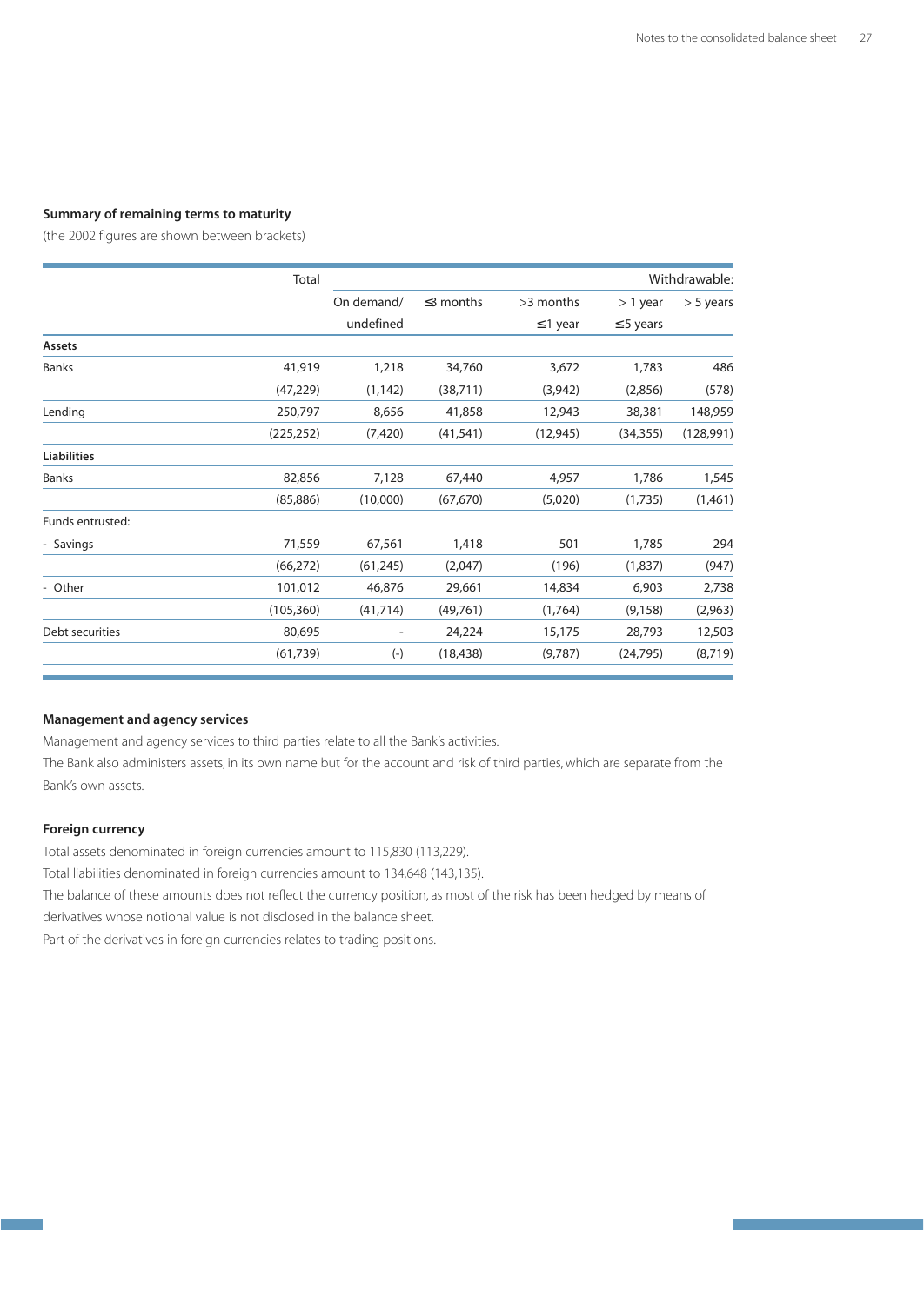#### 21 Contingent liabilities

This item relates to transactions in which the Group stands surety for commitments of third parties.

|                                    | 2003  | 2002  |
|------------------------------------|-------|-------|
| Contingent liabilities consist of: |       |       |
| - Bills discounted                 |       | 25    |
| - Guarantees, etc.                 | 5,303 | 6,412 |
| - Irrevocable letters of credit    | 943   | 977   |
| - Other contingent liabilities     | 189   | 241   |
| Total contingent liabilities       | 6,435 | 7.655 |

Of which contingent liabilities secured by assets: 11 (353).

#### 22 Irrevocable facilities

This item relates to all irrevocable facilities that could lead to lending.

|                              | 2003   | 2002   |
|------------------------------|--------|--------|
| Undrawn credit facilities    | 25,876 | 26.979 |
| Other                        | 241    | 172    |
| Total irrevocable facilities | 26,117 | 27,151 |

#### **Securities lending account**

Interest-bearing securities amounting to 2,398 (-) were received on loan. These amounts are not included in the balance sheet.

#### **Derivatives**

Derivatives are financial instruments which assist the Bank in managing its market risk positions, especially its interest rate and currency exposure, without the Bank having to take out balance sheet positions. The underlying values (notional amounts) serve only as computation variables and are therefore not disclosed on the face of the balance sheet. Examples of derivatives are forward exchange contracts, swaps, futures, forward rate agreements and options. The notional amounts given below relate to derivatives offered by Rabobank Group primarily as a service to the large corporate clients of Rabobank Nederland and clients of local member banks, and for the Bank's own asset and liability management. A substantial portion of the derivative contracts is concluded in the context of trading activities.

The notional values are divided into short-term, medium-term and long-term.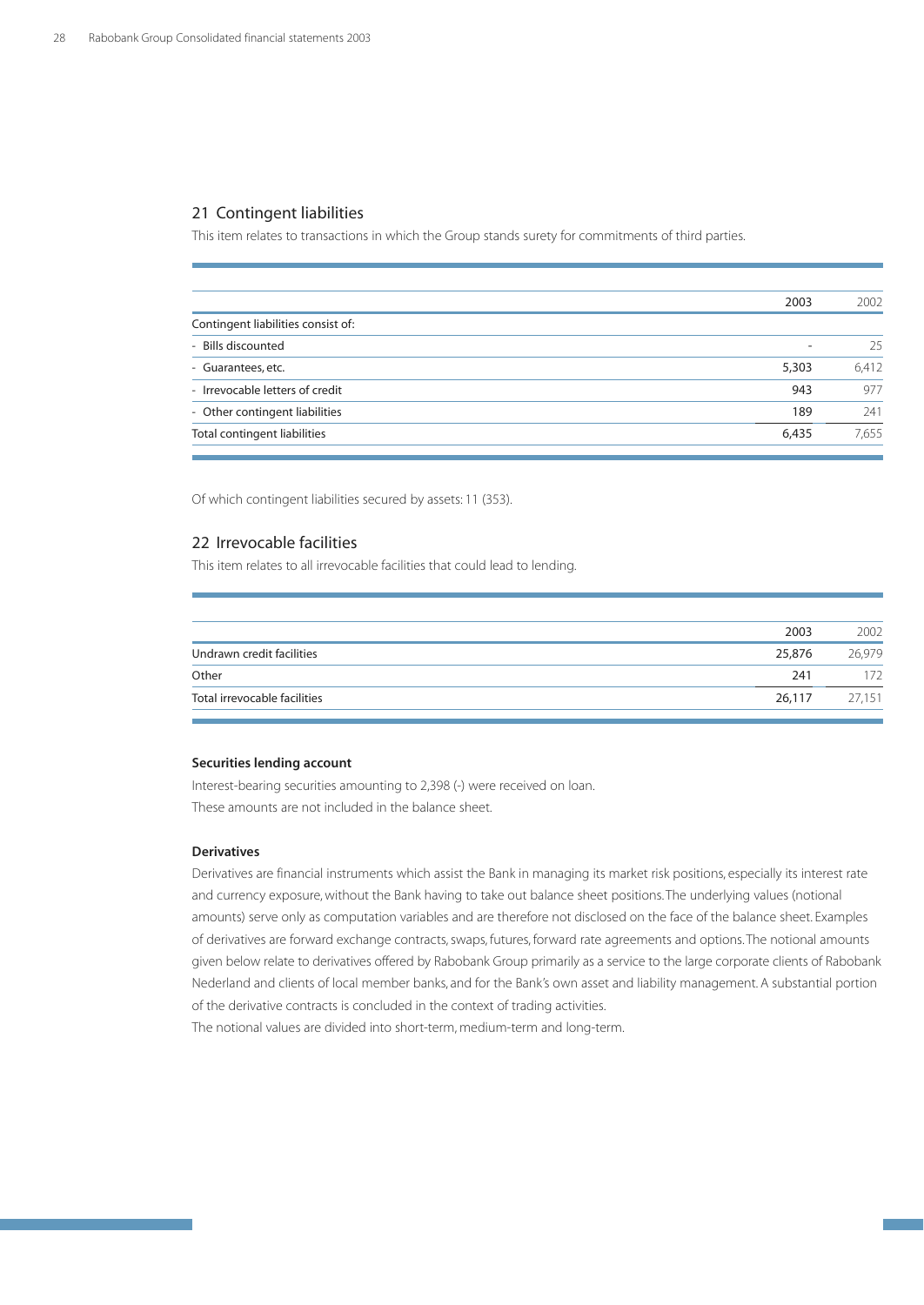| (the 2002 figures are shown between brackets) |             |                       |            |             | Positive          |
|-----------------------------------------------|-------------|-----------------------|------------|-------------|-------------------|
|                                               |             | <b>Notional Value</b> |            |             | replacement value |
|                                               | Total       | $<$ 1 year            | 1-5 years  | $> 5$ years |                   |
| Interest rate contracts                       |             |                       |            |             |                   |
| - Over the counter                            |             |                       |            |             |                   |
| Swaps                                         | 1,237,924   | 779,443               | 299,095    | 159,386     | 17,199            |
|                                               | (1,049,605) | (581,000)             | (250, 238) | (218, 367)  | (16,991)          |
| Forwards                                      | 224,695     | 177,707               | 46,979     | 9           | 70                |
|                                               | (181, 835)  | (171, 523)            | (10, 303)  | (9)         | (126)             |
| Options                                       | 79,161      | 5,721                 | 15,606     | 57,834      | 860               |
|                                               | (83, 220)   | (9, 171)              | (18, 583)  | (55, 466)   | (1,029)           |
| - Listed $3$                                  |             |                       |            |             |                   |
| Options                                       | 3,166       | 3,166                 |            |             |                   |
|                                               | $(-)$       | $(-)$                 | $(-)$      | $(-)$       | $(-)$             |
| Futures                                       | 182,274     | 141,317               | 40,747     | 210         | 50                |
|                                               | (109, 127)  | (83,028)              | (25, 971)  | (128)       | (50)              |
| Foreign exchange contracts                    |             |                       |            |             |                   |
| Over the counter                              |             |                       |            |             |                   |
| Swaps <sup>4</sup>                            | 55,020      | 13,374                | 32,261     | 9,385       | 2,136             |
|                                               | (51, 170)   | (12, 311)             | (29, 320)  | (9,539)     | (1, 582)          |
| Forwards                                      | 176,741     | 165,236               | 10,839     | 666         | 4,529             |
|                                               | (216, 755)  | (204, 851)            | (11,216)   | (688)       | (4,613)           |
| Options                                       | 4,396       | 3,869                 | 522        | 5           | 87                |
|                                               | (2,935)     | (2,763)               | (172)      | $(-)$       | (38)              |
| Other contracts <sup>5</sup>                  |             |                       |            |             |                   |
| Over the counter                              | 3,992       | 1,416                 | 2,139      | 437         | 119               |
|                                               | (3, 597)    | (692)                 | (2,693)    | (212)       | (128)             |
| Other                                         | 2,658       | 2,658                 |            |             |                   |
|                                               | (1,406)     | (577)                 | (801)      | (28)        | (4)               |
| <b>Total derivatives</b>                      | 1,970,027   | 1,293,907             | 448,188    | 227,932     | 25,050            |
|                                               | (1,699,650) | (1,065,916)           | (349, 297) | (284, 437)  | (24, 561)         |
|                                               |             |                       |            |             |                   |

on the stock exchange which are subject to daily adjustments of margin commitments, no replacement value is given. 4) Foreign exchange contracts/swaps: including cross-currency interest rate swaps. 5) Other contracts: this includes share derivatives and derivatives linked to precious metals and commodities.

3) Listed: for contracts traded

When two parties enter into a derivatives contract, this will result in due course in a payment obligation for one party, depending on the direction of movements in the market. This will be accompanied by credit risks for the Bank, which in practice will be only a fraction of the notional amounts of the derivative contracts.

For a better understanding of the volume of the derivatives activities and the related credit risks, the weighted and unweighted credit equivalents are also given in addition to the positive replacement value. The positive replacement value is the mark-to-market valuation of derivative contracts resulting in a claim on the other party that leads to a loss of profit in the event of default.

For a derivatives portfolio, the total credit risk forms a much better basis than the total notional amount of the portfolio for making a comparison with other banking activities. In the event of parties remaining in default, this credit risk is just as important as a claim, whereas the notional amount of the contract in that situation is generally of no importance. The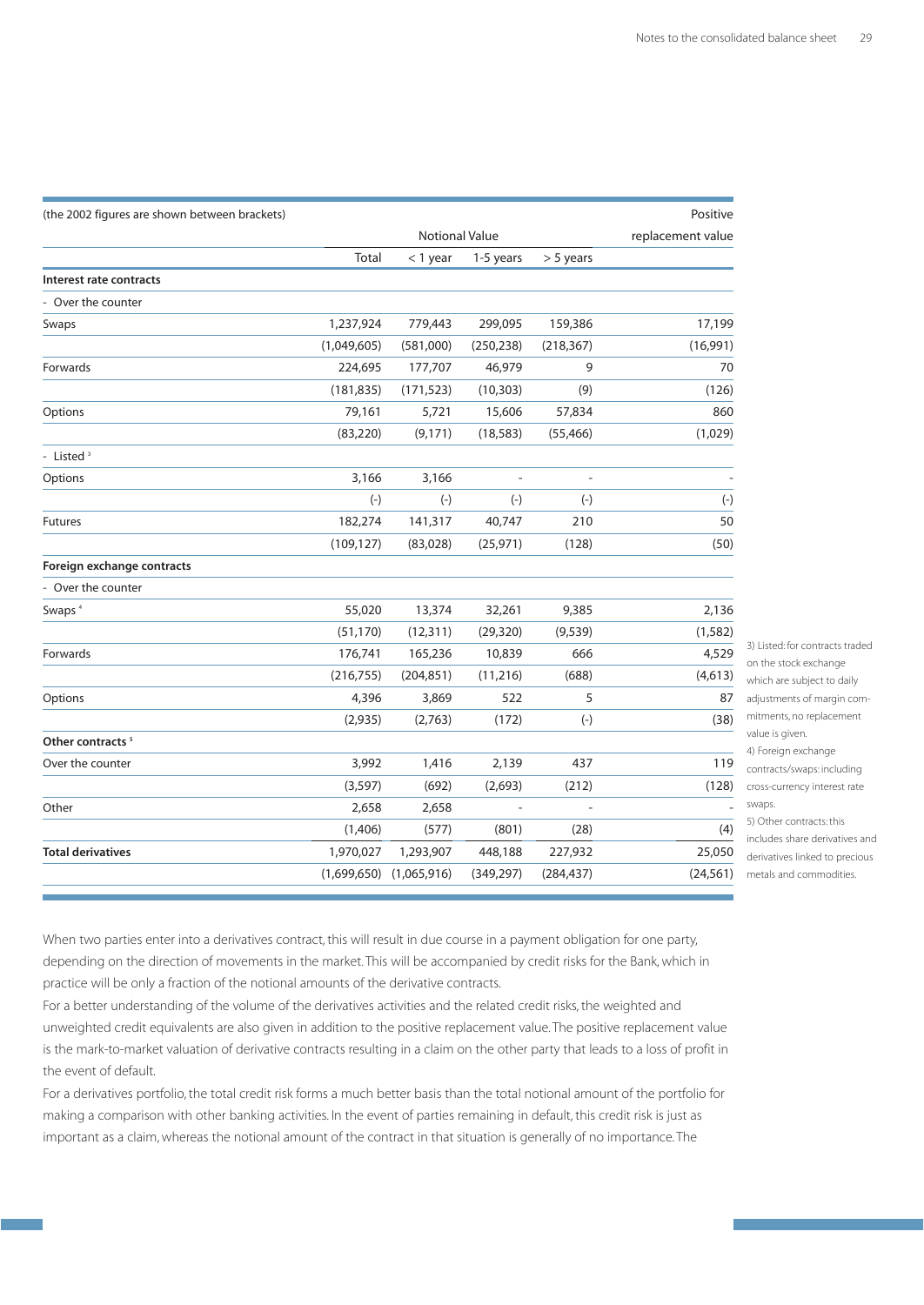notional amounts of the derivative contracts reflect the extent of Rabobank Group's operations in the markets concerned, but give no indication of the portfolio's exposure to credit or market risks.

The credit risk is measured by increasing the positive replacement value of the derivative contracts by a percentage of the notional amount (unweighted credit equivalent). This percentage depends on the term and the nature of the contracts. In determining the own funds for solvency requirement purposes, the credit equivalents are weighted, the weighting factor depending on who the other party is, e.g. a government body, a bank or other party. The transaction party is usually a bank.

|                            |            | Credit equivalent 2003 |            | Credit equivalent 2002 |
|----------------------------|------------|------------------------|------------|------------------------|
|                            | Unweighted | Weighted               | Unweighted | Weighted               |
| Interest rate contracts    | 22,619     | 5,113                  | 23,983     | 5,627                  |
| Foreign exchange contracts | 9,379      | 2,366                  | 10.285     | 2,408                  |
| Other contracts            | 297        | 94                     | 286        | 79                     |
| Total                      | 32,295     | 7,573                  | 34,554     | 8,114                  |

No netting agreements or guarantees are taken into account for calculating the credit risk.

If netting agreements are taken into account, the positive replacement value of the derivatives portfolio as a whole would amount to 6,307 (7,150), in which case the unweighted credit equivalent would be 11,225 (12,001) and the weighted credit equivalent 3,082 (3,136).

A breakdown of notional amounts and credit equivalents by type of contract and transaction party is given below. The item trading includes derivative transactions on behalf of clients and for own account. The item balance sheet management relates to derivative transactions concluded to hedge normal banking risks.

|                            |           |               | 2003      |           |               | 2002      |
|----------------------------|-----------|---------------|-----------|-----------|---------------|-----------|
|                            |           | Balance sheet |           |           | Balance sheet |           |
|                            | Trading   | management    | Total     | Trading   | management    | Total     |
| Interest rate contracts    | 1,660,566 | 66,654        | 1,727,220 | 1,368,932 | 54,855        | 1,423,787 |
| Foreign exchange contracts | 224,744   | 11,413        | 236,157   | 262,286   | 8.574         | 270,860   |
| Other contracts            | 6,515     | 135           | 6,650     | 5.002     |               | 5,003     |
|                            | 1,891,825 | 78,202        | 1,970,027 | .636,220  | 63,430        | 699,650,  |

|              |            | Credit equivalent 2003 |            | Credit equivalent 2002 |
|--------------|------------|------------------------|------------|------------------------|
|              | Unweighted | Weighted               | Unweighted | Weighted               |
| Government   | 455        | ۰                      | 587        |                        |
| <b>Banks</b> | 27,825     | 5,565                  | 29,564     | 5,913                  |
| Other        | 4,015      | 2,008                  | 4,403      | 2,201                  |
|              | 32,295     | 7,573                  | 34,554     | 8,114                  |
|              |            |                        |            |                        |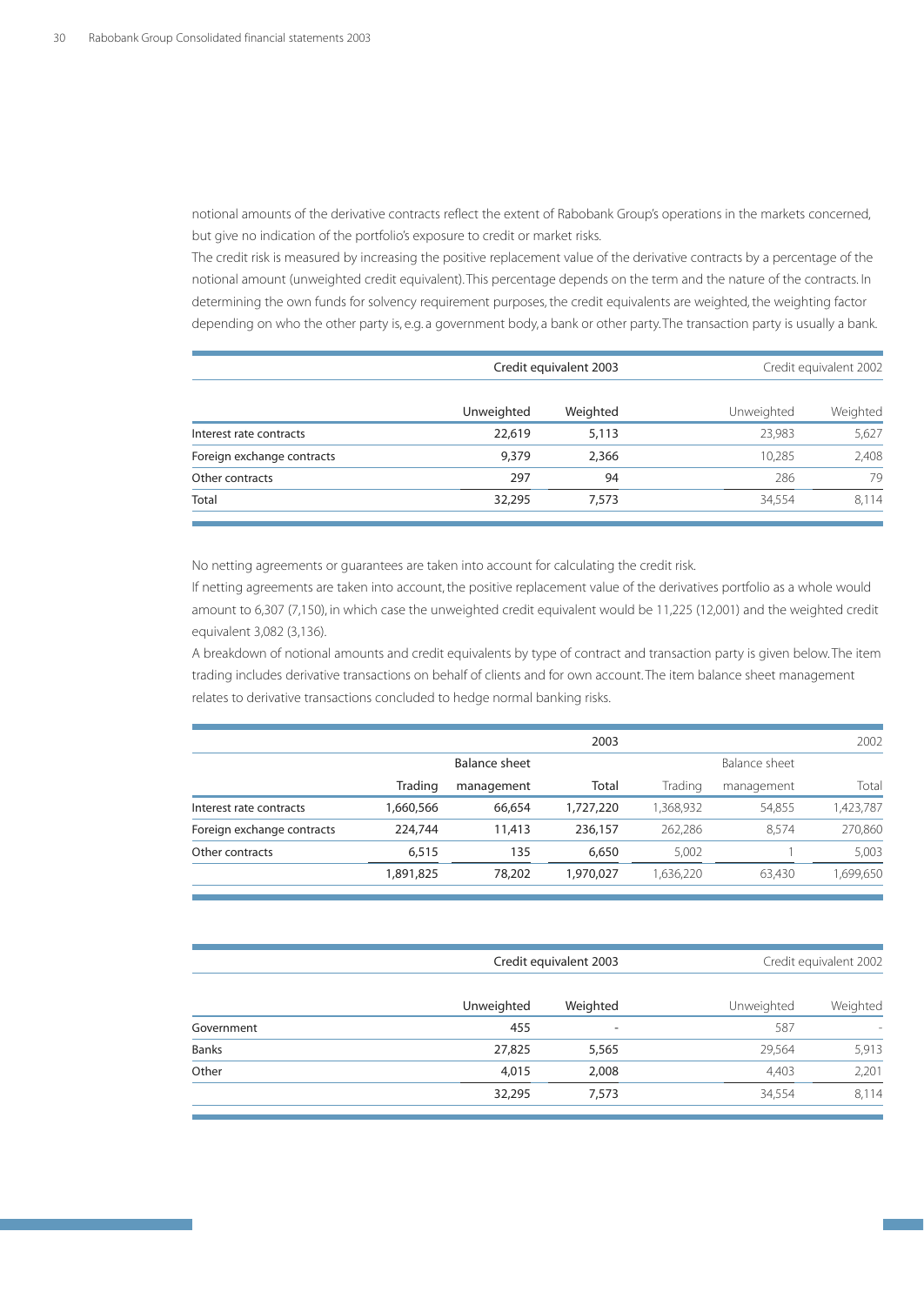# Notes to the consolidated profit and loss account

(in EUR millions)

#### 23 Interest income

This item includes all interest income from account balances, loans and advances and interest-bearing securities, as well as income similar in nature to interest, such as loan commission.

Interest income from bonds and other securities issued at fixed rates or rates that vary in accordance with market rates amounted to 2,331 (2,478).

Interest income attributable to the insurance business amounted to 716 (721).

#### 24 Interest expense

This item includes all interest expenses on funds entrusted, subordinated and non-subordinated loans and debt securities, as well as charges similar in nature to interest.

Interest expense attributable to the insurance business amounted to 665 (672).

#### 25 Income from securities and participating interests

This item includes dividends and other income from securities and participating interests.

|                                                                 | 2003 | 2002 |
|-----------------------------------------------------------------|------|------|
| Income from equity shares and other non-fixed income securities | 519  | 386  |
| Profit of participating interests                               |      | 143  |
| Total income from securities and participating interests        | 519  | 529  |
|                                                                 |      |      |

Of which attributable to the insurance business: 134 (137).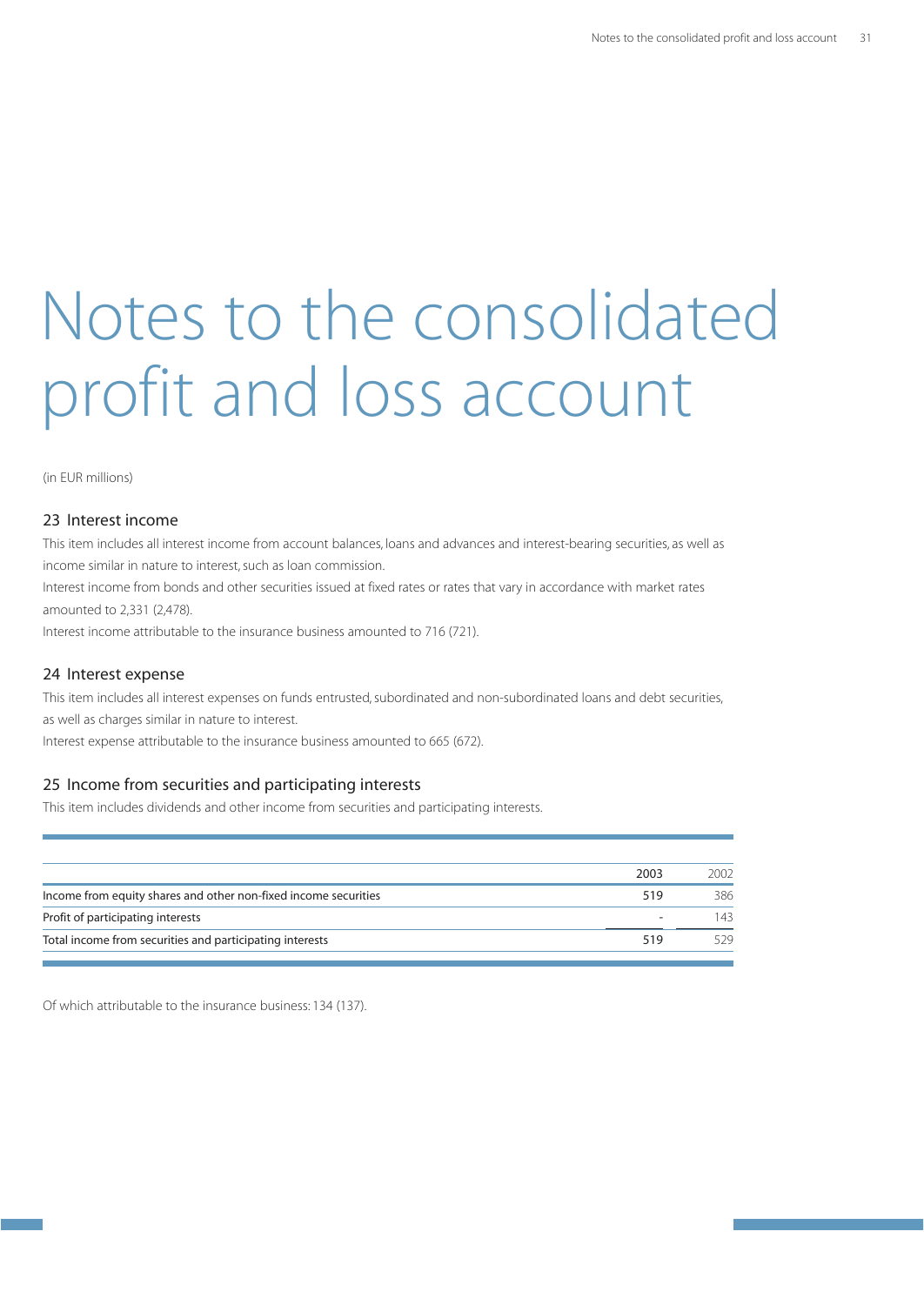#### 26 Commission income

This item relates to commission received for services provided to third parties not similar in nature to interest.

|                                 | 2003  | 2002  |
|---------------------------------|-------|-------|
| Breakdown of commission income: |       |       |
| - Payment transactions          | 425   | 413   |
| - Insurance broking             | 92    | 87    |
| - Asset management              | 467   | 474   |
| - Stockbroking                  | 379   | 319   |
| - Other                         | 783   | 756   |
| Total commission income         | 2,146 | 2.049 |

Of which attributable to the insurance business: 280 (280).

#### 27 Commission expense

This item relates to commission paid for third party services not similar in nature to interest. Of which relating to stockbroking activities: 82 (50), and asset management: 82 (89).

#### 28 Results on financial transactions

This item includes both realised and unrealised price and value differences on securities forming part of the trading portfolio, currency and other income from financial transactions, insofar as this income is not similar in nature to interest.

#### 29 Other income

This item relates to income that cannot be classified elsewhere and does not represent extraordinary income, such as technical results on the insurance business, rent from leased property and results on project development. Of which attributable to the insurance business: 393 (262).

#### 30 Staff costs

|                           | 2003  | 2002  |
|---------------------------|-------|-------|
| This item consists of:    |       |       |
| - Wages and salaries      | 2,595 | 2,530 |
| - Pension charges         | 254   | 251   |
| - Social security charges | 289   | 297   |
| - Other                   | 632   | 604   |
| Total staff costs         | 3,770 | 3,682 |
|                           |       |       |

Of which attributable to the insurance business: 449 (419).

The item pension charges also includes the costs relating to the Voluntary Early Retirement Scheme, including movements in the related provisions.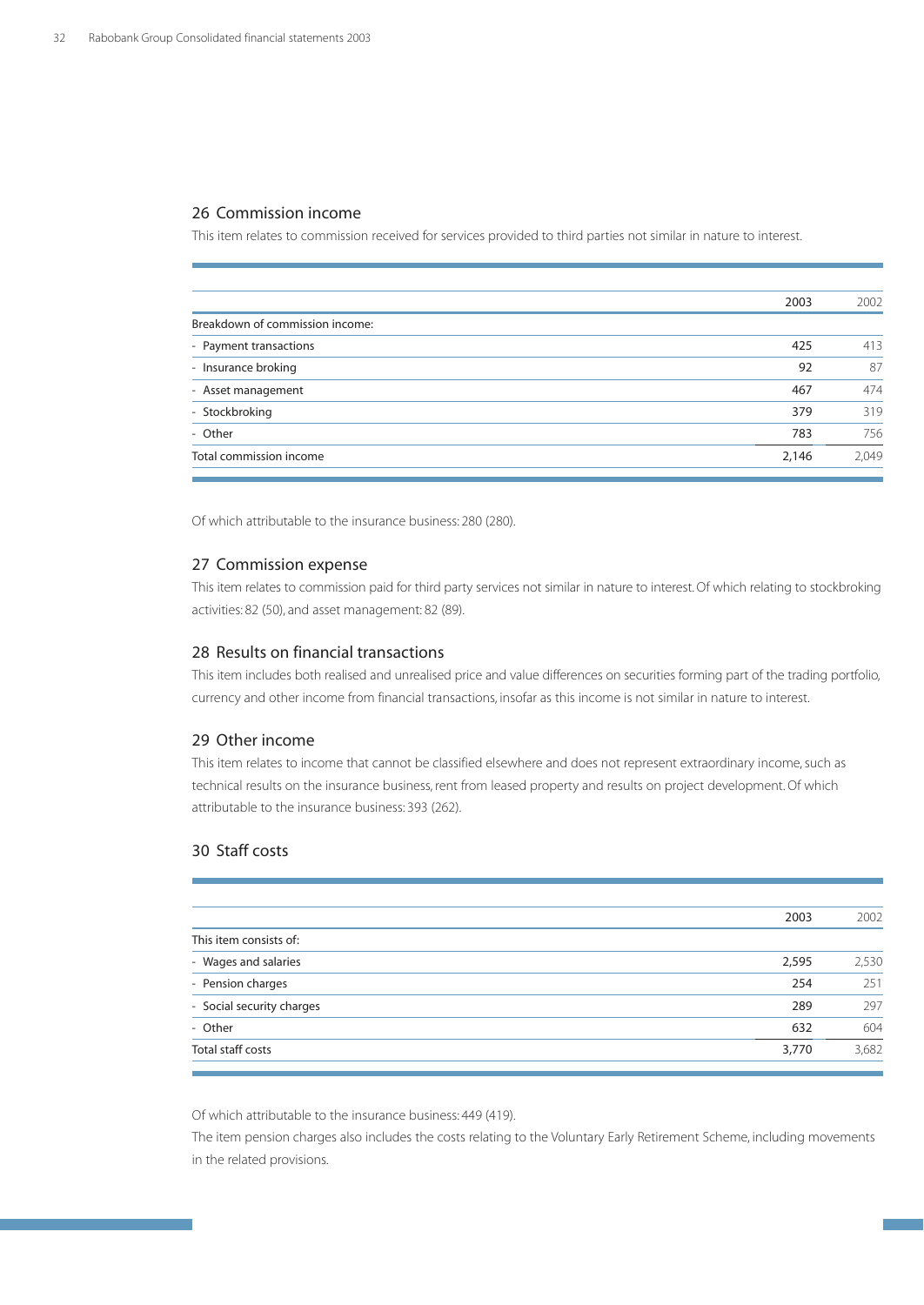The average number of employees was 57,576 (58,107).

Of whom:

- abroad: 6,230 (5,539)

- in the insurance business: 5,919 (5,632).

Expressed in fulltime equivalents, the average number of employees was 51,358 (52,020).

#### 31 Other administrative expenses

This item includes office supplies, IT expenses, postage, advertising, rent and maintenance of buildings, etc. Of which attributable to the insurance business: 207 (207).

#### 32 Depreciation

This item relates to the depreciation of fixed assets. Of which attributable to the insurance business: 28 (25).

#### 33 Value adjustments to receivables

This item relates to downward value adjustments to loans and advances and provisions formed for commitments, as well as any releases thereof.

#### 34 Value adjustments to financial fixed assets

This item relates to downward value adjustments to interest-bearing securities and shares forming part of the investment portfolio and participating interests, as well any reversals thereof. Of which attributable to the insurance business: minus 48 (192).

#### 35 Taxation on operating profit

This item represents the tax charge on the profit on ordinary activities. Of which attributable to the insurance business: 72 (minus 48). The tax burden rose from 26.1% in 2002 to 30.5 % in 2003.

|                                              | 2003  | 2002  |
|----------------------------------------------|-------|-------|
| Standard tax rate in the Netherlands         | 34.5  | 34.5  |
| Effect of foreign tax rates                  | (4.4) | (5.6) |
| Effect of tax-free income in the Netherlands | (0.8) | (2.9) |
| Other                                        | 1.2   | 0.1   |
| Effective tax rate                           | 30.5  | 26.1  |
|                                              |       |       |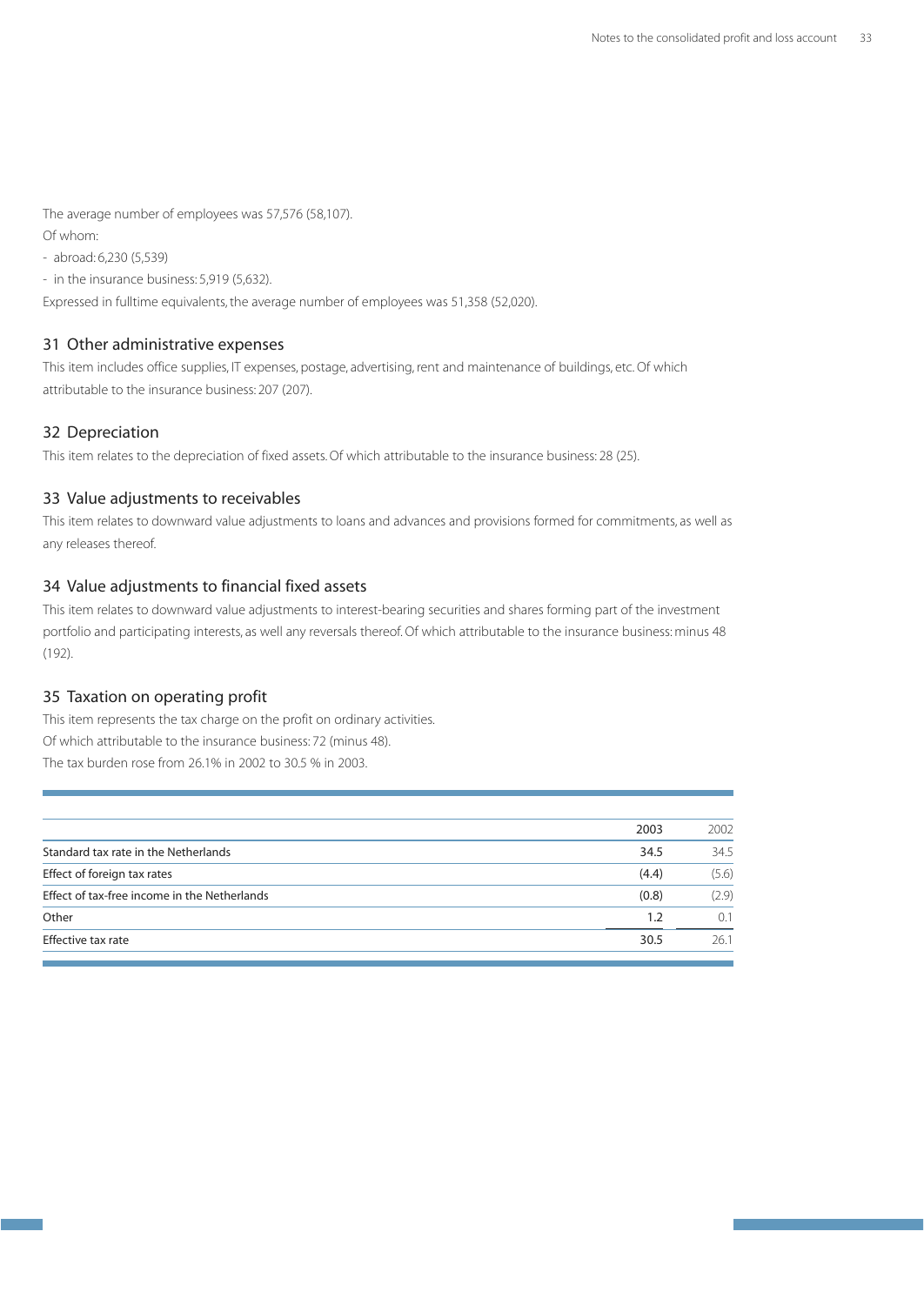### 36 Third-party interests

This item relates to third-party interests in the results of consolidated group companies.

#### **Analysis by business unit**

Partly as a result of consolidation effects, the figures of the principal business units below differ from those in the profit and loss account.

| 2003                                        |         |           |            |           |         |
|---------------------------------------------|---------|-----------|------------|-----------|---------|
|                                             | Retail  | Wholesale | Asset      |           |         |
|                                             | banking | banking   | management | Insurance | Leasing |
| Interest                                    | 4,105   | 1,120     | 83         | 51        | 491     |
| Commission                                  | 944     | 315       | 418        | 280       | 34      |
| Other income                                | 41      | 519       | 119        | 527       | 44      |
| <b>Total income</b>                         | 5,090   | 1,954     | 620        | 858       | 569     |
| Staff costs                                 | 1,666   | 598       | 264        | 449       | 176     |
| Other administrative expenses               | 1,577   | 337       | 181        | 207       | 117     |
| Depreciation                                | 204     | 32        | 18         | 28        | 12      |
| Total operating expenses                    | 3,447   | 967       | 463        | 684       | 305     |
| Operating profit                            | 1,643   | 987       | 157        | 174       | 264     |
| Value adjustments to receivables            | 213     | 284       |            |           | 75      |
| Value adjustments to financial fixed assets |         | 59        | (2)        | (48)      |         |
| Operating profit before taxation            | 1,430   | 644       | 159        | 222       | 189     |

|                                             | Retail  | Wholesale | Asset      |           |         |
|---------------------------------------------|---------|-----------|------------|-----------|---------|
|                                             | banking | banking   | management | Insurance | Leasing |
|                                             |         |           |            |           |         |
| Interest                                    | 3,767   | 901       | 84         | 49        | 449     |
| Commission                                  | 859     | 321       | 423        | 280       | 35      |
| Other income                                | 79      | 593       | 79         | 399       | 41      |
| Total income                                | 4,705   | 1,815     | 586        | 728       | 525     |
| Staff costs                                 | 1,621   | 562       | 250        | 419       | 177     |
| Other administrative expenses               | 1,492   | 321       | 190        | 207       | 96      |
| Depreciation                                | 205     | 32        | 19         | 25        | 14      |
| Total operating expenses                    | 3,318   | 915       | 459        | 651       | 287     |
| Operating profit                            | 1,387   | 900       | 127        | 77        | 238     |
| Value adjustments to receivables            | 165     | 266       |            |           | 68      |
| Value adjustments to financial fixed assets |         | 69        | 11         | 192       |         |
| Operating profit before taxation            | 1,222   | 565       | 116        | (115)     | 170     |
|                                             |         |           |            |           |         |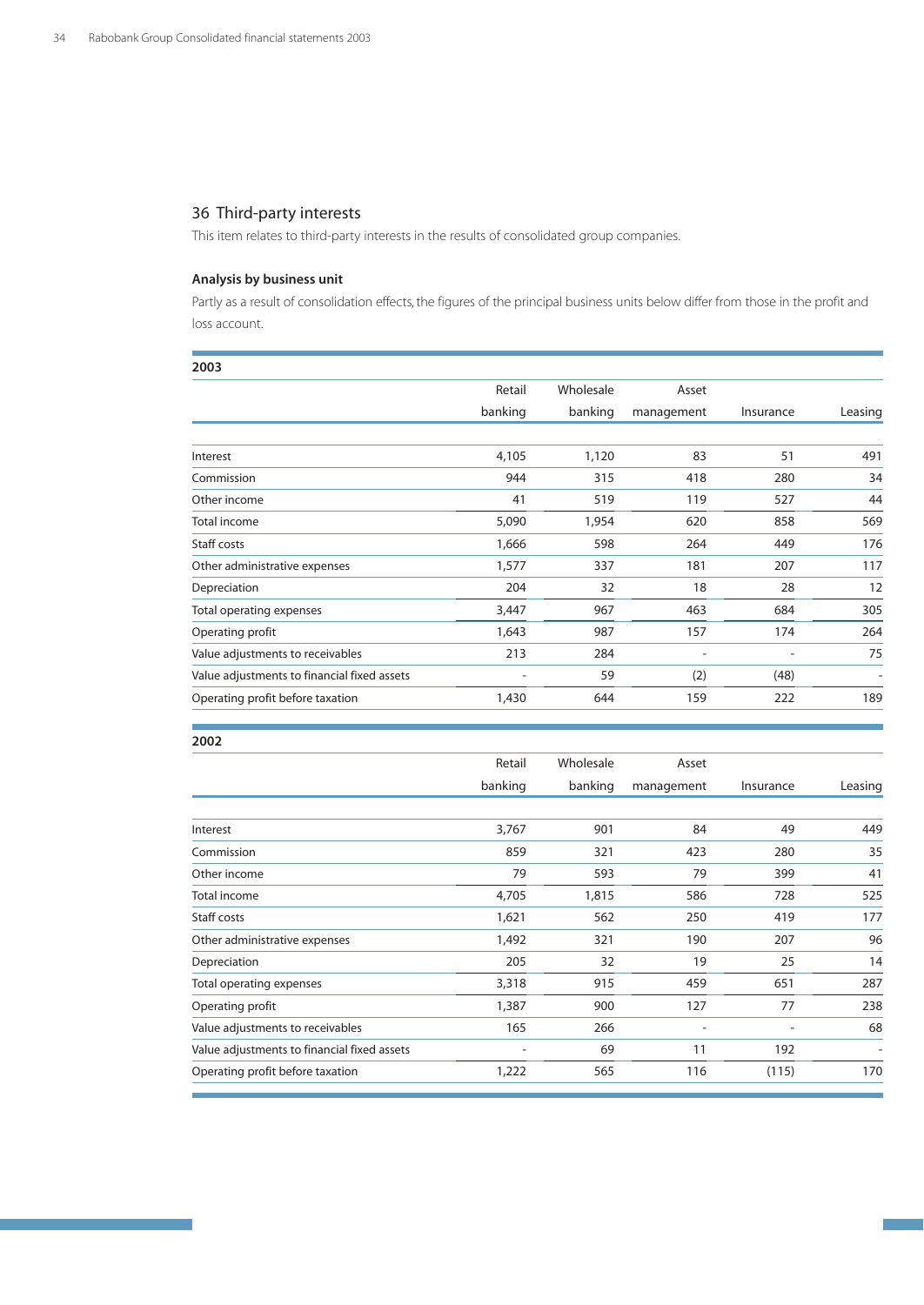#### **Income by region**

|                                 | 2003  | 2002  |
|---------------------------------|-------|-------|
| Total income                    | 9,238 | 8,564 |
| Of which generated in:          |       |       |
| The Netherlands                 | 6,998 | 6,487 |
| Other euro-zone countries       | 769   | 704   |
| Rest of Europe                  | 24    | 36    |
| North America                   | 1,004 | 956   |
| Latin America                   | 147   | 114   |
| Asia                            | 113   | 114   |
| Australia                       | 185   | 156   |
| Other and consolidation effects | (2)   | (3)   |
| Total                           | 9,238 | 8,564 |

Utrecht, 4 March 2004

#### **Supervisory Board**

L. Koopmans L.J.M. Berndsen T. de Boon B. Bijvoet S.E. Eisma M. Minderhoud J.A.A.M. van Rossum H.C. Scheffer M.J.M. Tielen A.W. Veenman A.J.A.M. Vermeer

 $\sim$ 

#### **Executive Board**

H. Heemskerk D.J.M.G. baron van Slingelandt J.C. ten Cate J.J. Verhaegen P.J.A. van Schijndel P.W. Moerland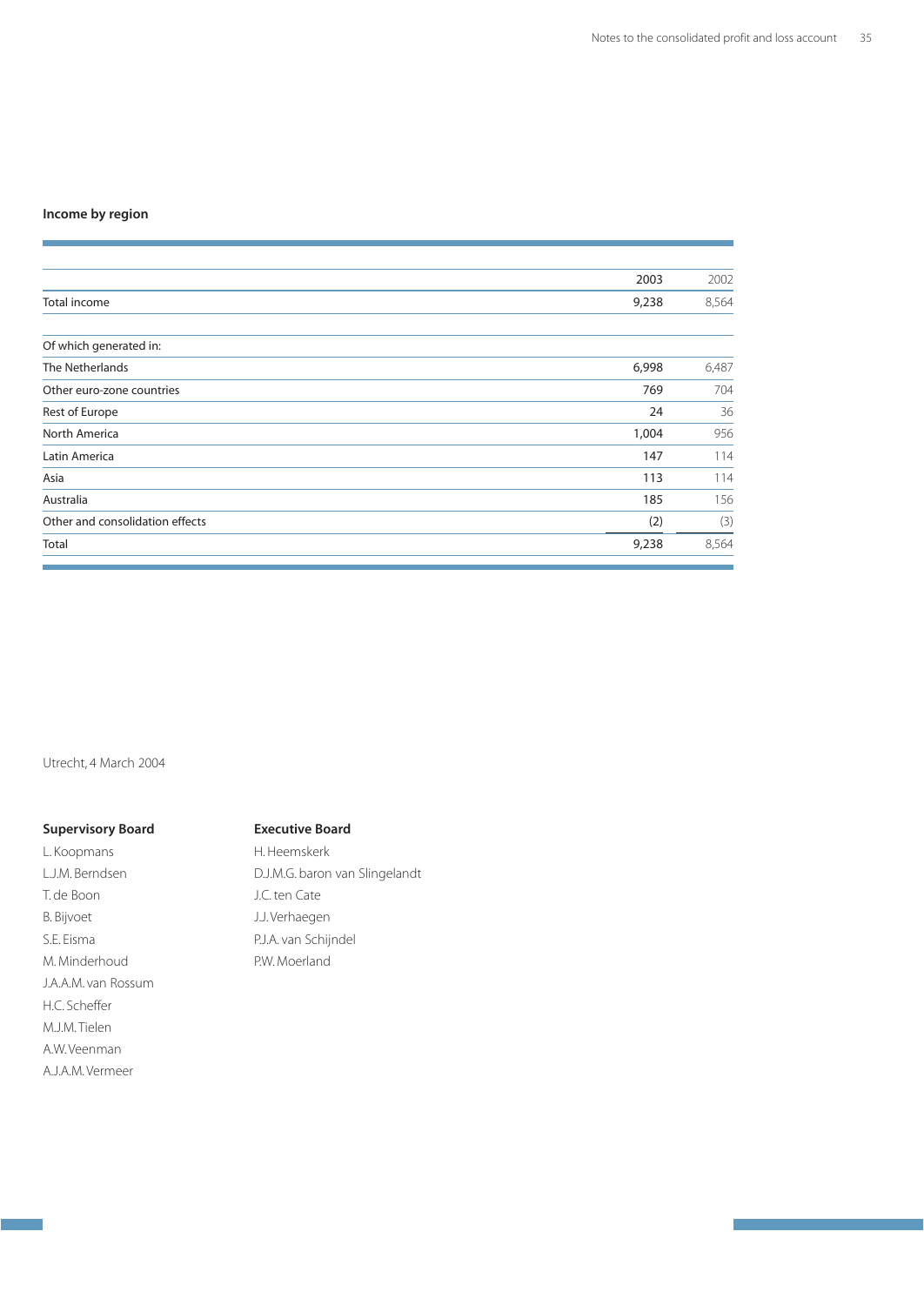# Other information

#### A. Appropriation of available profit of Rabobank Group

| (in EUR millions)                     | 2003  | 2002  |
|---------------------------------------|-------|-------|
| Net profit                            | 1,403 | 1,250 |
| Payment on Member Capital             | 215   | 160   |
| Payment on Trust Preferred Securities | 54    | 46    |
| Addition to other reserves            | 1,134 | 0.044 |

#### B. Events after the balance sheet date

In February 2004, Rabobank Group reached a settlement with the Royal Bank of Canada (RBC) regarding a claim the Canadian bank believed it had against Rabobank International. The claim related to a swap transaction (a swap of financing obligations) for the bankrupt US energy group Enron (EOG). The original amount of the claim - USD 517 million - was reduced in August 2003 by USD 195 million. This amount devolved upon RBC on the distribution of the sale proceeds of the EOG shares to Rabobank, RBC and the other Enron creditors. Under the terms of the settlement reached with RBC, less than half of the remaining claim amount is for the account of Rabobank, which is comfortably covered by the provision formed by the Bank for this purpose.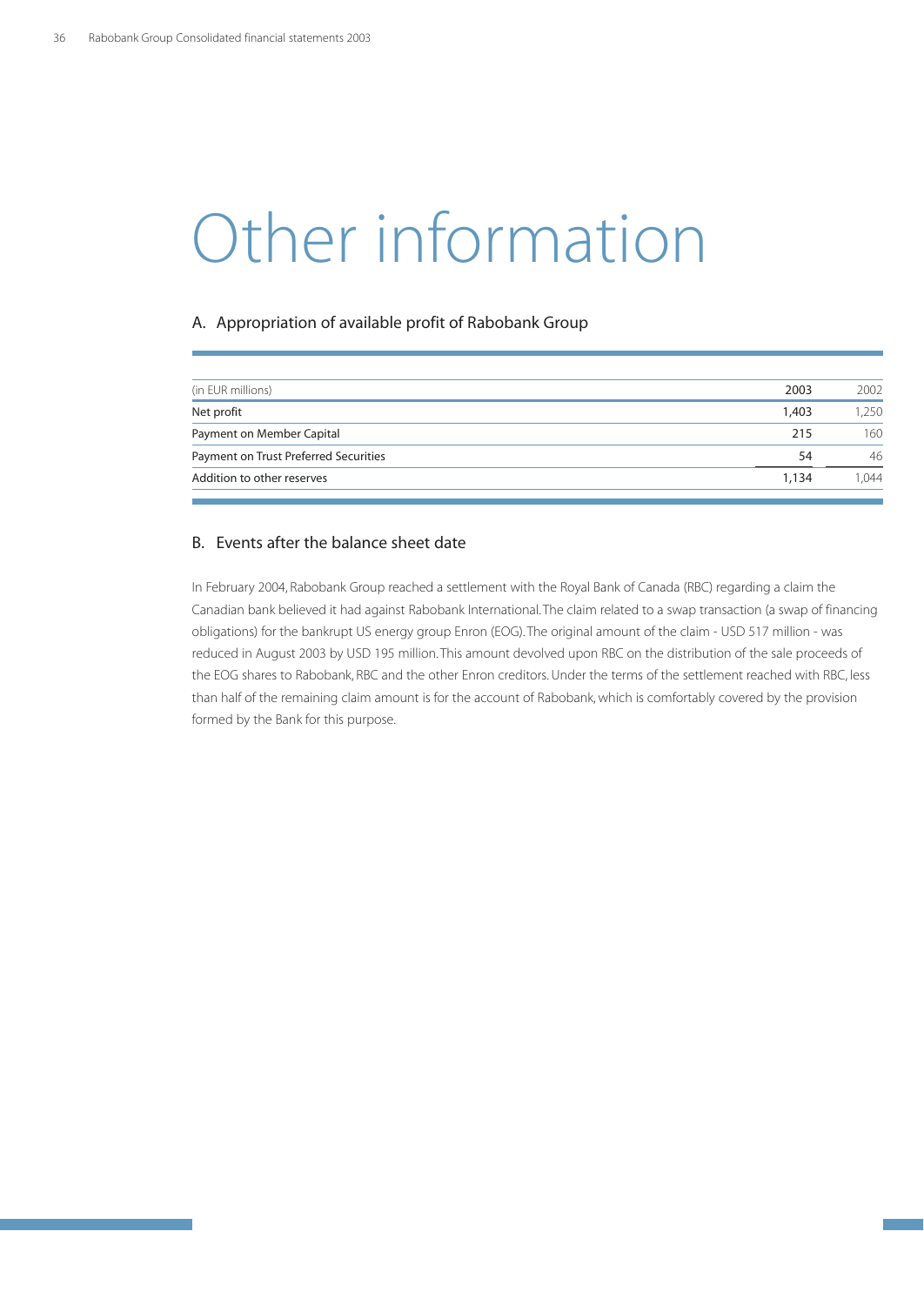#### C. Foreign offices

Ennis

Europe

Belgium Antwerp Brussels Zaventem Denmark Ballerup Germany Düsseldorf Frankfurt Langenhagen Finland Helsinki France Beauvais Paris Great Britain Coventry Edinburgh London Watford Guernsey St. Peter Port Ireland Athlone Ballina Ballinasloe Bandon Carrick-on-Shannon Luxembourg Castlebar Cavan Clonmel Cork Drogheda Dublin Dundalk Dungarvan

Galway Kilrush Letterkenny Limerick Listowel Longford Mallow Monaghan Mullingar Naas Navan Nenagh New Ross Newcastlewest Portlaoise Roscommon Skibbereen Sligo Thurles Trafee Tuam Tullamore Waterford Wexford Wicklow Italy Milan Luxembourg Austria Salzburg Poland Poznan Warsaw Portugal Lisbon Russia

Moscow Spain Madrid Sweden Sundyberg Switzerland Schlieren Zug Zürich

### Americas

**Argentina** Buenos Aires Brazil Canoas São Paulo Canada Oakville Toronto Chile Santiago Curaçao Willemstad Mexico Mexico City United States Amarillo Atlanta Bakersfield Blythe Boston Brawley Calexico Cedar Falls Chicago Chico Coachella

Dinuba El Centro Enid Fresno Gonzales Great Falls Greenbrae Grimes Hanford Hemet Holtville Honolulu Imperial Indio Julian Kearney La Quinta Los Angeles Mcook Lake Memphis Menlo Park Naples New York Orange Otterbein Palm Desert Palm Springs Preston Rapid City Reedley Roca Rosamond San Francisco Santa Maria Selma

Crookston Dallas Des Moines Spokane St. Louis Stockton Strathmore Tecate Thousand Palms Toledo Twin Falls Visalia Washington Wayne West Marshall West Memphis White Plains Wichita Wilmington Windsor Winnebago Wynne

# Australia

Adelaide Albany Armidale Ayr Brisbane Bunbury Canberra Cloncurry Cooma Dalby Darwin Dubbo Emerald Esperance Forbes Geraldton

Griffith Horsham Ingham Launceston Longreach Mackay Melbourne Merriden Moora Moree Mount Gambier Narrogin Orange Perth Port Lincoln Rockhampton Roma Shepparton Swan Hill Sydney Tamworth Toowoomba Townsville Wagga Wagga Warrnambool New Zealand Alexandra Ashburton Auckland Blenheim **Christchurch** Dannevirke Dunedin Feilding Gisborne Gore Greymouth

Goulburn

Hamilton Hastings Invercargill Masterton New Plymouth Oamaru Pukekohe Rotorua/Taupo Taumarunui Te Kuiti Te Puke Thames Timaru Waipukurau Wanganui Wellington Whangarei

# Asia

#### China

Beijing Hong Kong Shanghai India Mumbai New Delhi Indonesia Jakarta Japan Tokyo Singapore Singapore Taiwan Taipei Thailand Bangkok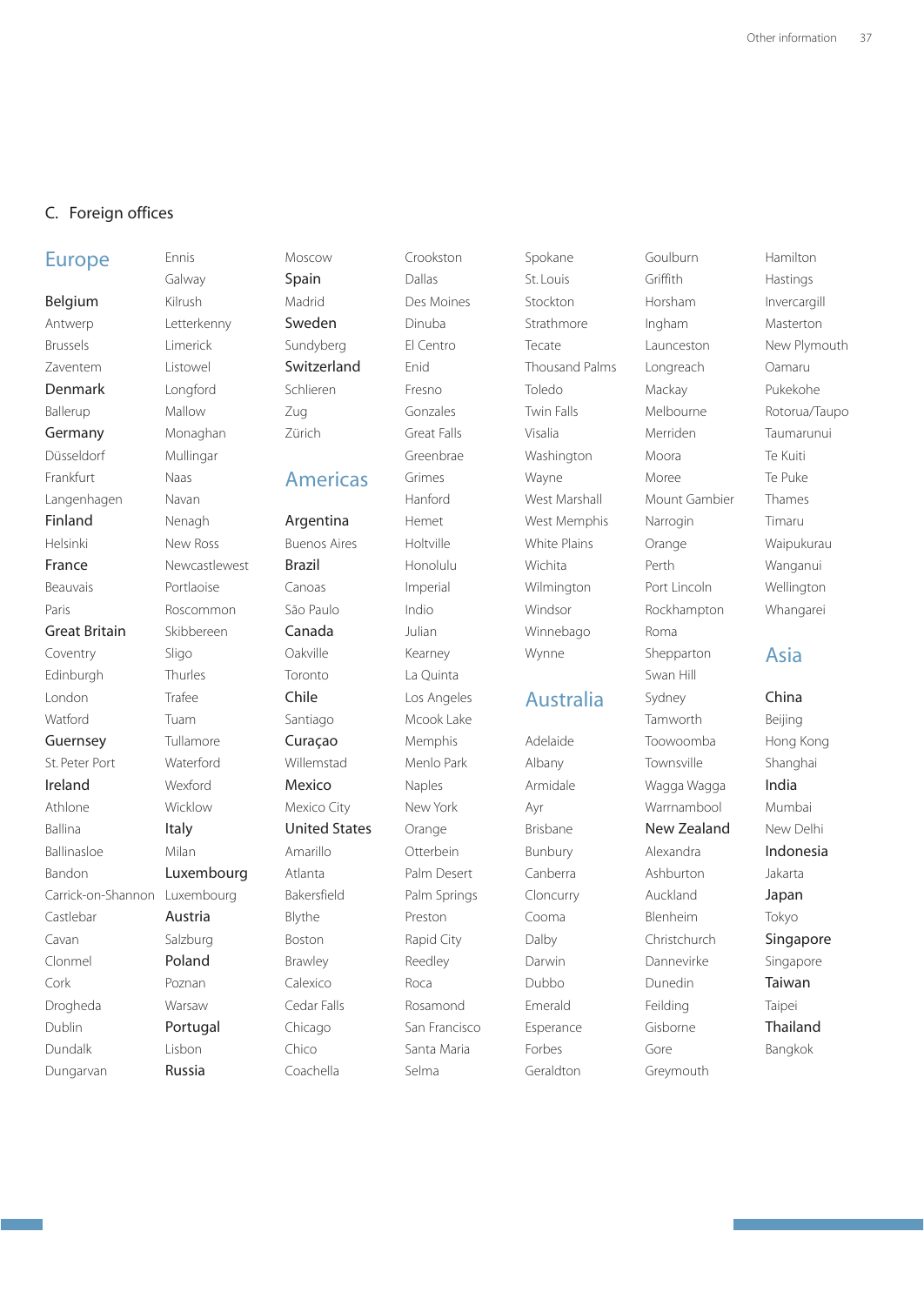# Auditors' report

We have audited the consolidated financial statements of Rabobank Group for the year 2003, as set out on pages 2 to 35. These consolidated financial statements have been derived from the financial statements of Coöperatieve Centrale Raiffeisen-Boerenleenbank B.A. (Rabobank Nederland), Amsterdam, for the year 2003. In our auditors' report dated 4 March 2004 we expressed an unqualified opinion on these financial statements. These consolidated financial statements are the responsibility of Rabobank Nederland's executive board. Our responsibility is to express an opinion on these consolidated financial statements.

In our opinion, these consolidated financial statements are consistent, in all material respects, with the financial statements from which they have been derived.

For an understanding of Rabobank Group's financial position and results and for an adequate understanding of the scope of our audit, the consolidated financial statements should be read in conjunction with the financial statements from which these consolidated financial statements have been derived and our unqualified auditors' report thereon issued on 4 March 2004.

Utrecht, 4 March 2004

Ernst & Young Accountants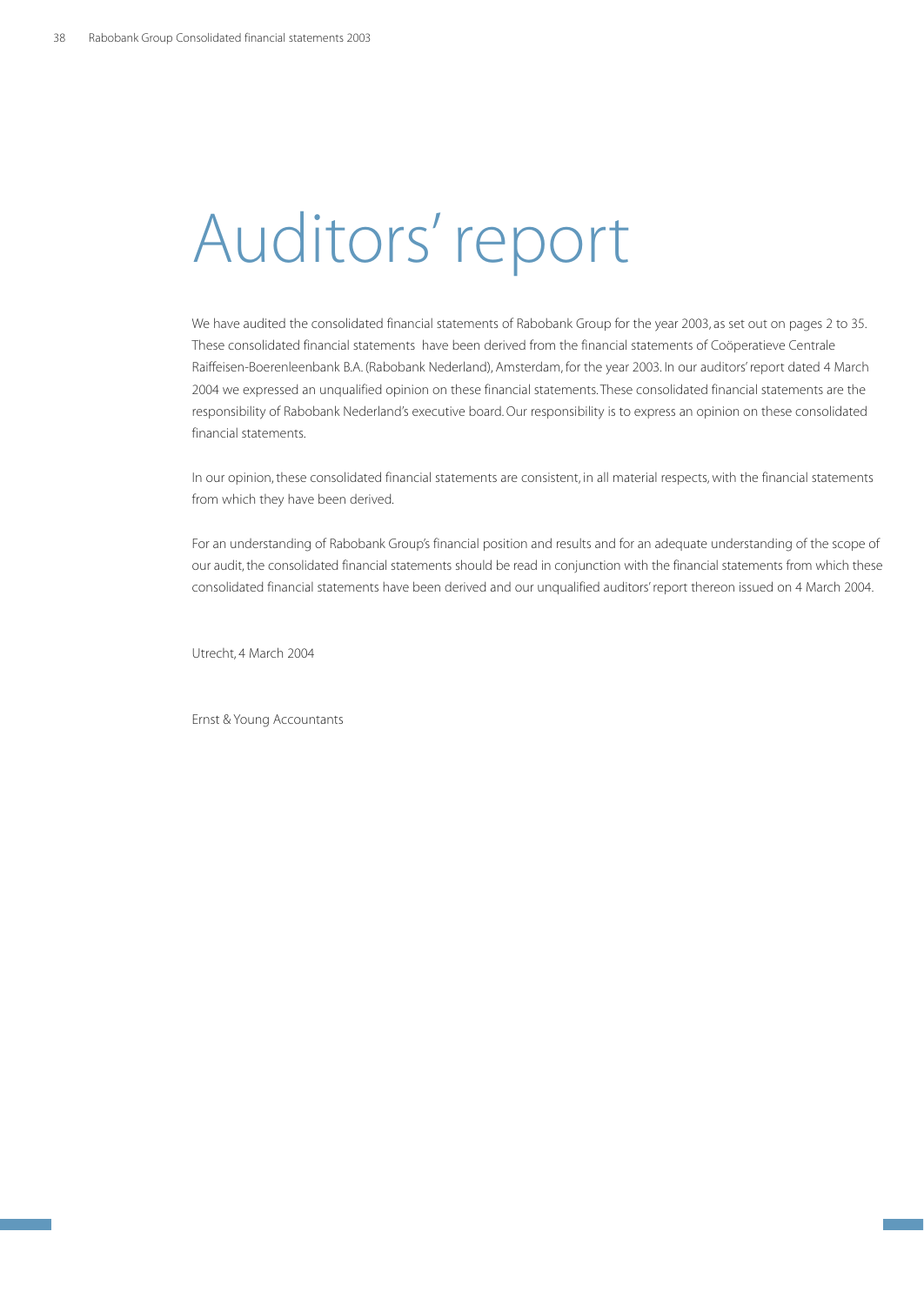$\mathbb{R}^n \times \mathbb{R}^n$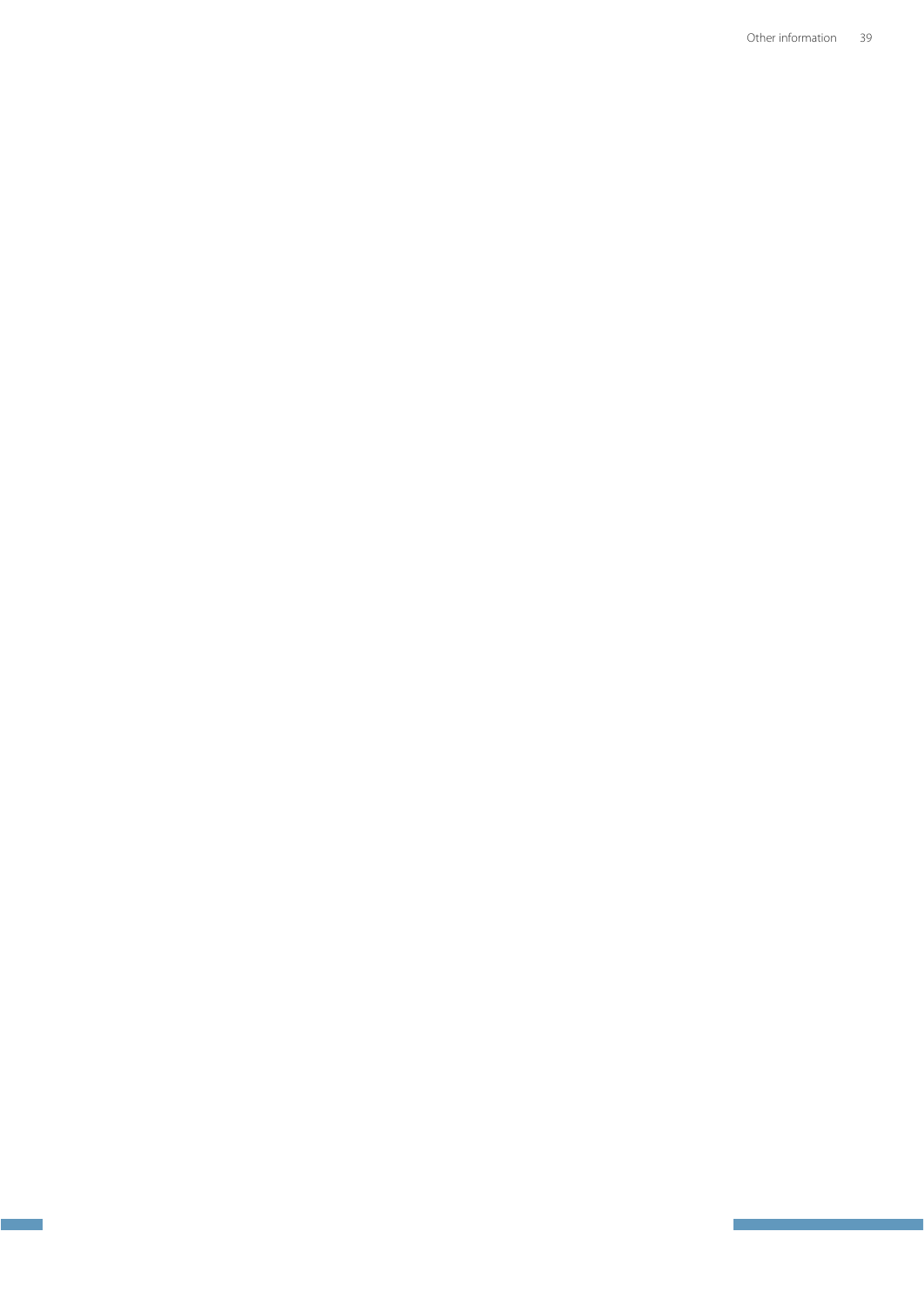# Colophon

#### Published by

Rabobank Nederland Communications

#### Art direction and design

Eden Design & Communication, Amsterdam Borghouts Design, Haarlem

English translation Ernst & Young Translation Bureau, The Hague

Photographs Hollandse Hoogte, Tjeerd Fonk, Amsterdam

#### Internet

Info.nl, Amsterdam SiteManagement C&F Report, Amsterdam

#### Production co-ordination

Kobalt Media Services, Amstelveen

Prepress NEROC'VGM, Amsterdam

Printers PlantijnCasparie Groep, Utrecht

#### Materials used

This report was printed using environmentally friendly materials. Mineral oil-free Reflecta ECO ink was used on 250 gram and 135 gram PhoeniXmotion Xantur paper.

#### Filing

After they have been adopted, the 'Rabobank Group 2003 Financial Statements and other information' will be filed at the offices of the Trade Registry of the Chamber of Commerce and Industries under number 30046259.

#### Disclaimer

This Report is a translation of a part of the Dutch Report. In the event of any conflict in interpretation, the Dutch original takes precedence.

#### Annual Reports

Rabobank Group publishes the following annual reports:

- Annual Report 2003 (in Dutch and in English)
- 2003 Financial Statements and other information (in Dutch)
- 2003 Consolidated Financial Statements and other information (in English)
- Annual Report 2003 People, Planet, Profit (in Dutch and in English, to be published in June 2004)
- Interim Report 2004 (in Dutch and in English, to be published in September 2004)

For copies of these reports please contact Rabobank Nederland, Communications. Croeselaan 18, 3521 CB Utrecht Postbus 17100, 3500 HG Utrecht Telephone +31 (0)30 - 216 22 98 Fax +31 (0)30 - 216 19 16 E-mail rabocomm@rn.rabobank.nl

All Annual Reports are also available on the Internet: www.rabobankgroep.nl/report